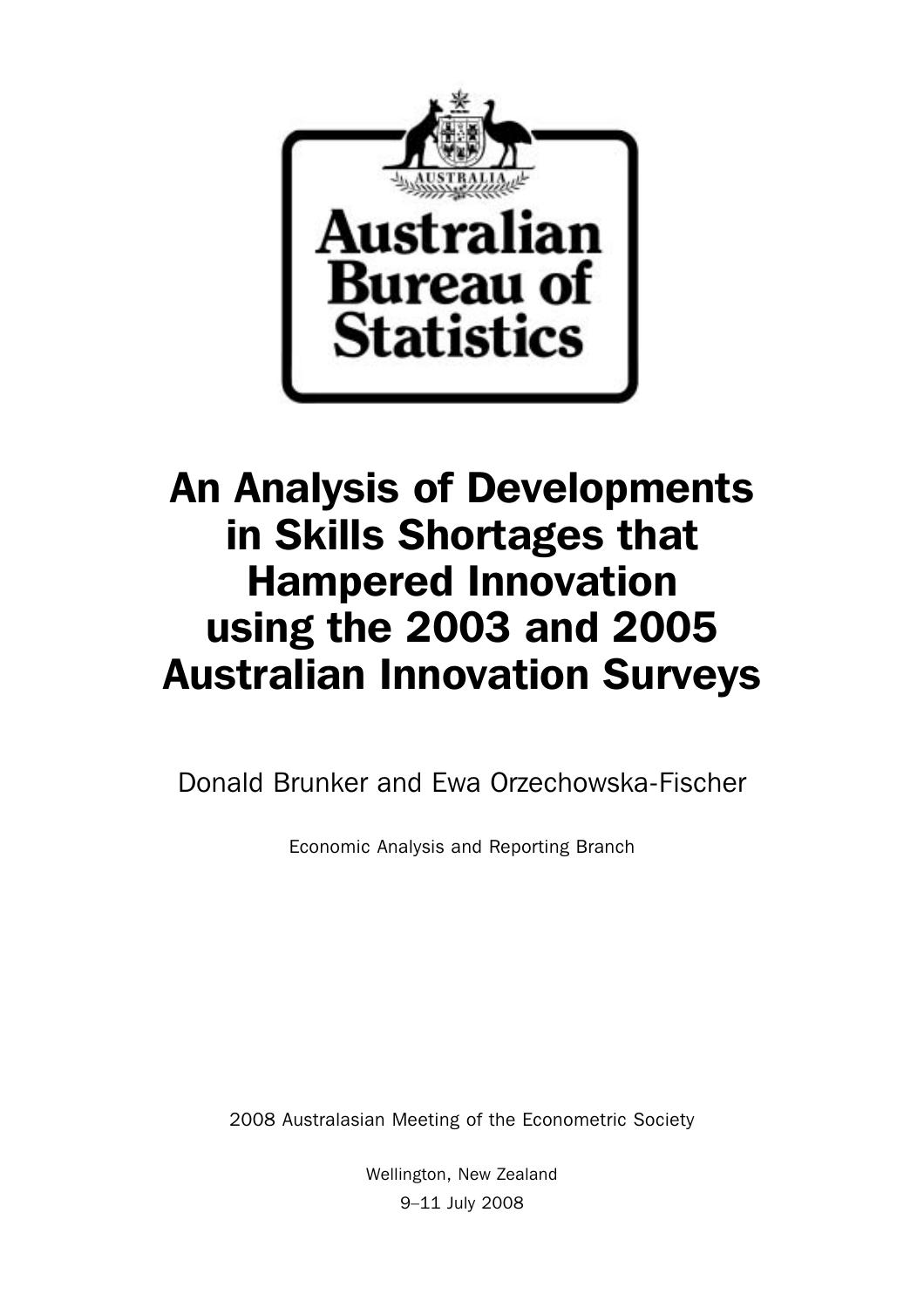Views expressed in this paper are those of the author(s), and do not necessarily represent those of the Australian Bureau of Statistics.

# INQUIRIES

Comments on the research presented in this paper are welcome. However, the contents should not be quoted without the permission of the author(s). For further information, please contact Dr Ewa Orzechowska-Fischer on Canberra (02) 6252 7766 or email <economic.indicators@abs.gov.au>.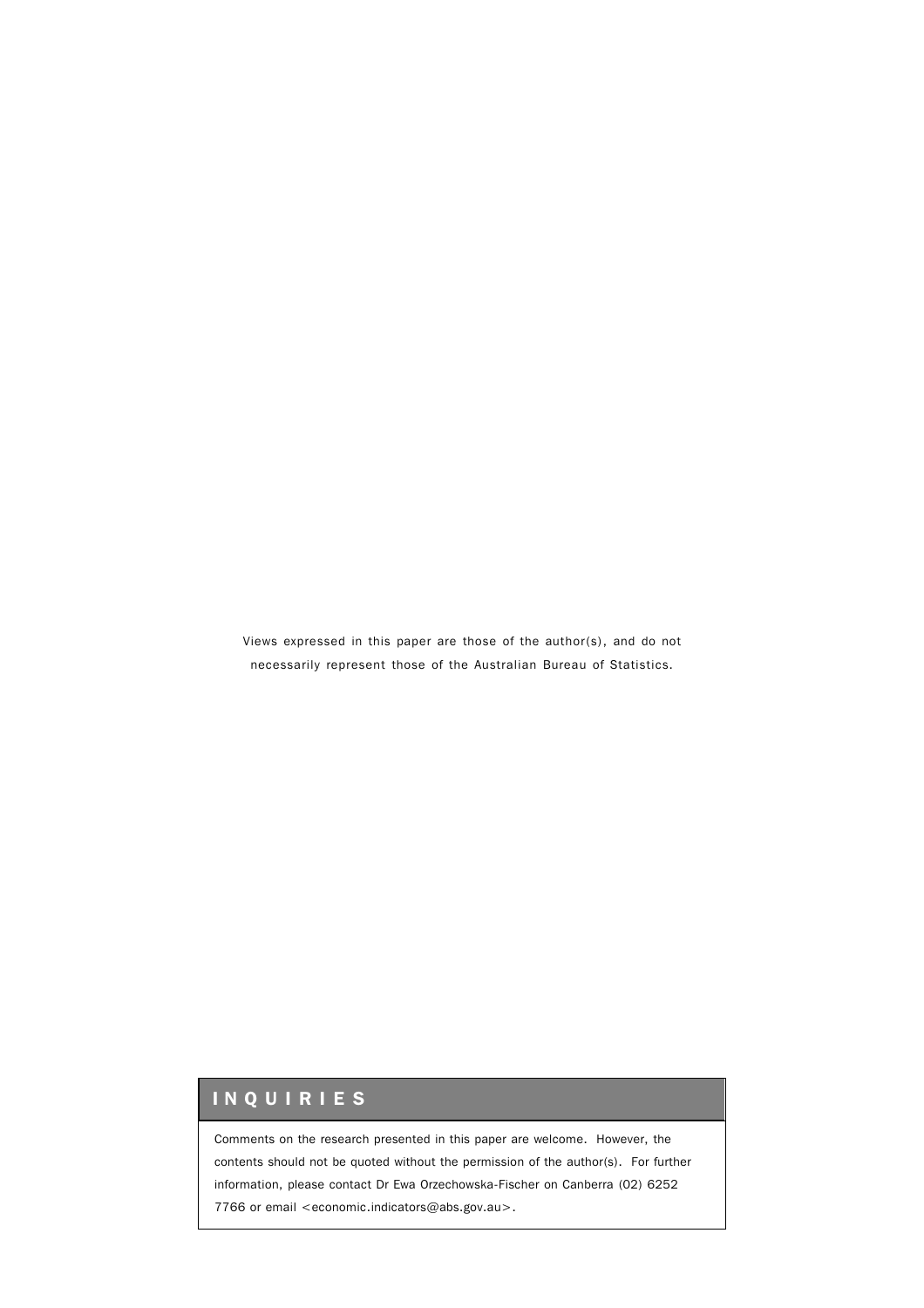# **CONTENTS**

| 1. |                                                            |
|----|------------------------------------------------------------|
| 2. |                                                            |
| 3. | DESCRIPTIVE STATISTICS ON SKILL SHORTAGES AND INNOVATION 8 |
| 4. |                                                            |
| 5. |                                                            |
|    |                                                            |
|    |                                                            |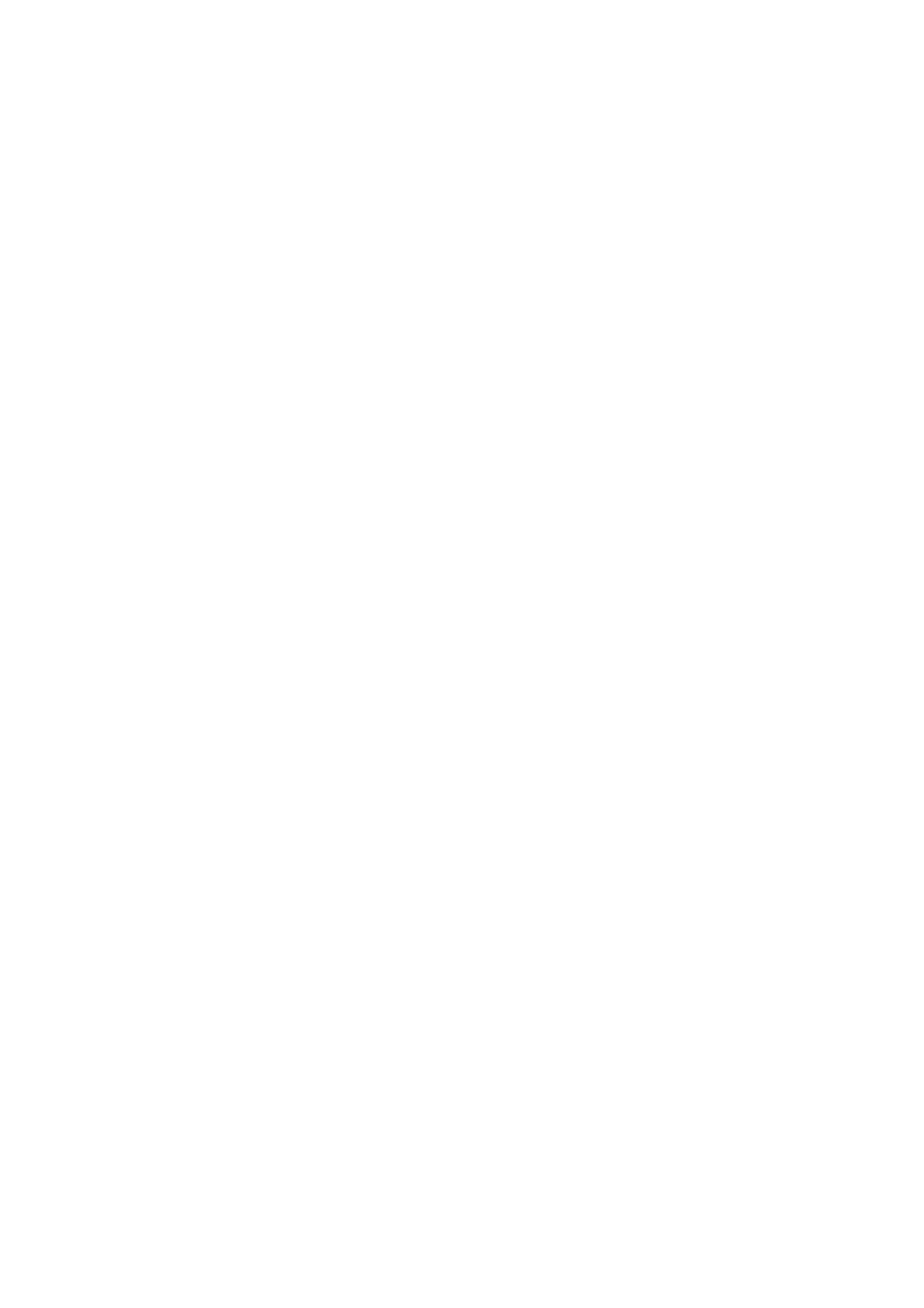# AN ANALYSIS OF DEVELOPMENTS IN SKILLS SHORTAGES THAT HAMPERED INNOVATION USING THE 2003 AND 2005 AUSTRALIAN INNOVATION SURVEYS

Donald Brunker and Ewa Orzechowska-Fischer Economic Analysis and Reporting Branch Australian Bureau of Statistics

## ABSTRACT

The issue of the impact of skills shortages on the capacity of businesses to successfully conduct their innovation activities is at the forefront of business concerns and government policy considerations in Australia. In May 2007 the Australian Department of Industry, Tourism and Resources (DITR) released a study, "Aspects of Skills Shortages and Innovation in Australian Businesses" which used micro-data collected in the 2003 Australian innovation survey to investigate skills shortages and innovation in Australia. The present skills shortage in Australia was in only a nascent stage during the period covered by that study. This paper uses the main unit record data files for the 2003 and the more recent 2005 innovation surveys to investigate the nature and extent of changes in the association between key business characterisitics and the incidence of skill shortages that hampered innovation. An identically specified binary probit model is estimated on both the 2003 and 2005 innovation data sets. The model estimates the strength and direction of association between selected business characteristics and the probability of a business experiencing skill shortages that actually hampered its innovation during the period in question. Impact analysis is conducted on selected conditioning variables of a priori interest and statistical significance. In addition, the relative roles of changes in business characteristics, and changes in model 'structure' (estimated model coefficients) on the predicted probability of experiencing innovation-hampering skills shortages between the 2003 and 2005 innovation surveys is analysed. Although the proportion of all innovating businesses experiencing innovation-hampering skill shortages rose only from 25.6% to 27.9% between the two periods, there are large and significant changes in model predictions at more disaggregated industry, business size, and business location levels, with most of the change resulting from 'structural' change rather than average characteristic change. It is suggested that these 'structural' changes are reflective of the major macroeconomic changes taking place in the Australian economy over that period.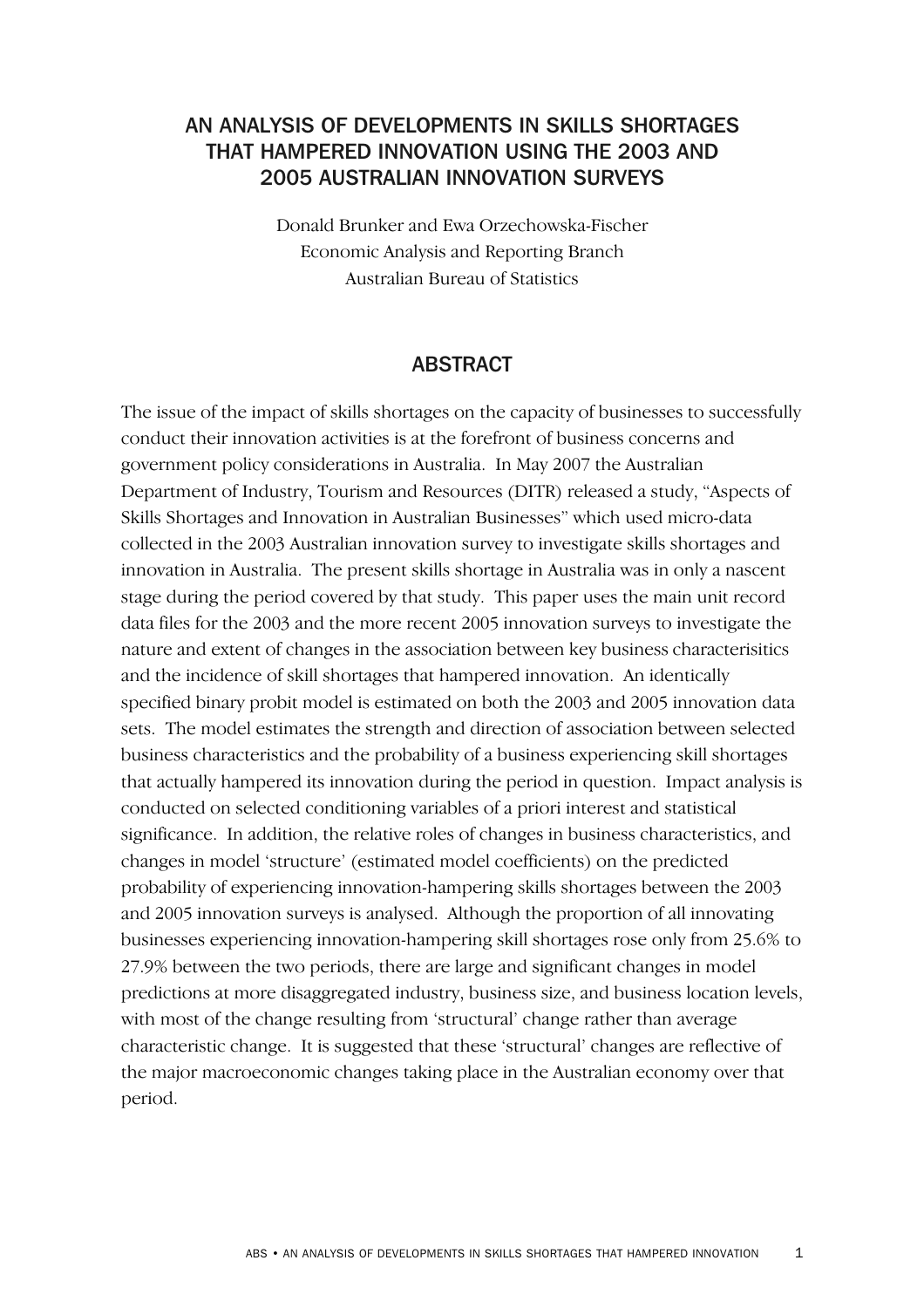# 1. INTRODUCTION

Innovation is widely recognised as a major source of trend multi-factor productivity growth, economic growth, and ultimately growth in gross domestic product per capita. Moreover, this association between innovation and economic growth is particularly important in an economy which is subject to binding constraints on the rate of growth of its primary inputs. In the current economic environment, Australia is experiencing an increasing incidence of such constraints particularly in relation to labour markets.

Innovation and productivity growth are also critical to Australia's international competitiveness. The ability to offer new or qualitatively superior goods and services, and more competitively priced existing goods and services on international markets enhances Australia's international competitiveness and provides scope for additional gains from trade.

The issue of the supply of labour and the skill level and skill mix of that supply within the Australian economy is now a major focus of public policy. This is so not only because of the constraints that labour supply shortages per se impose on economic growth, but also because of a recognition of the opportunities that enhanced skills offer in terms of the productivity of labour. These opportunities for improved productivity result from a greater capacity within the economy to seek out, generate, and implement new ideas, together with an enhanced ability of the workforce to efficiently adopt (and adapt to) new products, new services and new production processes.

As the economy has grown strongly and the unemployment rate has fallen to 30 year lows, declining availability of skilled labour has become a binding constraint on growth for many businesses. Skilled labour shortages can be expected to detrimentally affect economic growth from two perspectives. First, any deficiency in growth in the generally available pool of labour will have a negative influence on the potential rate of economic growth, as growth in primary inputs is constrained. Second, if such skill shortages hold back innovation then potential productivity growth (and associated international competitiveness) is likely to be compromised. It is the impact of skill shortages on innovation that is the subject of this paper.

In May 2007 the Department of Industry, Tourism and Resources released the paper "Aspects of Skills Shortages and Innovation in Australian Businesses – An Analysis of the 2003 Innovation Survey Data" (DITR, 2007a). Based on an analysis of the main unit record file of the 2003 Australian innovation survey, the study sought to identify business characteristics which were statistically significantly associated with the probability of a business experiencing skill shortages that hampered innovation (henceforth abbreviated to 'SSHI'). However, as recognised in that paper, the acute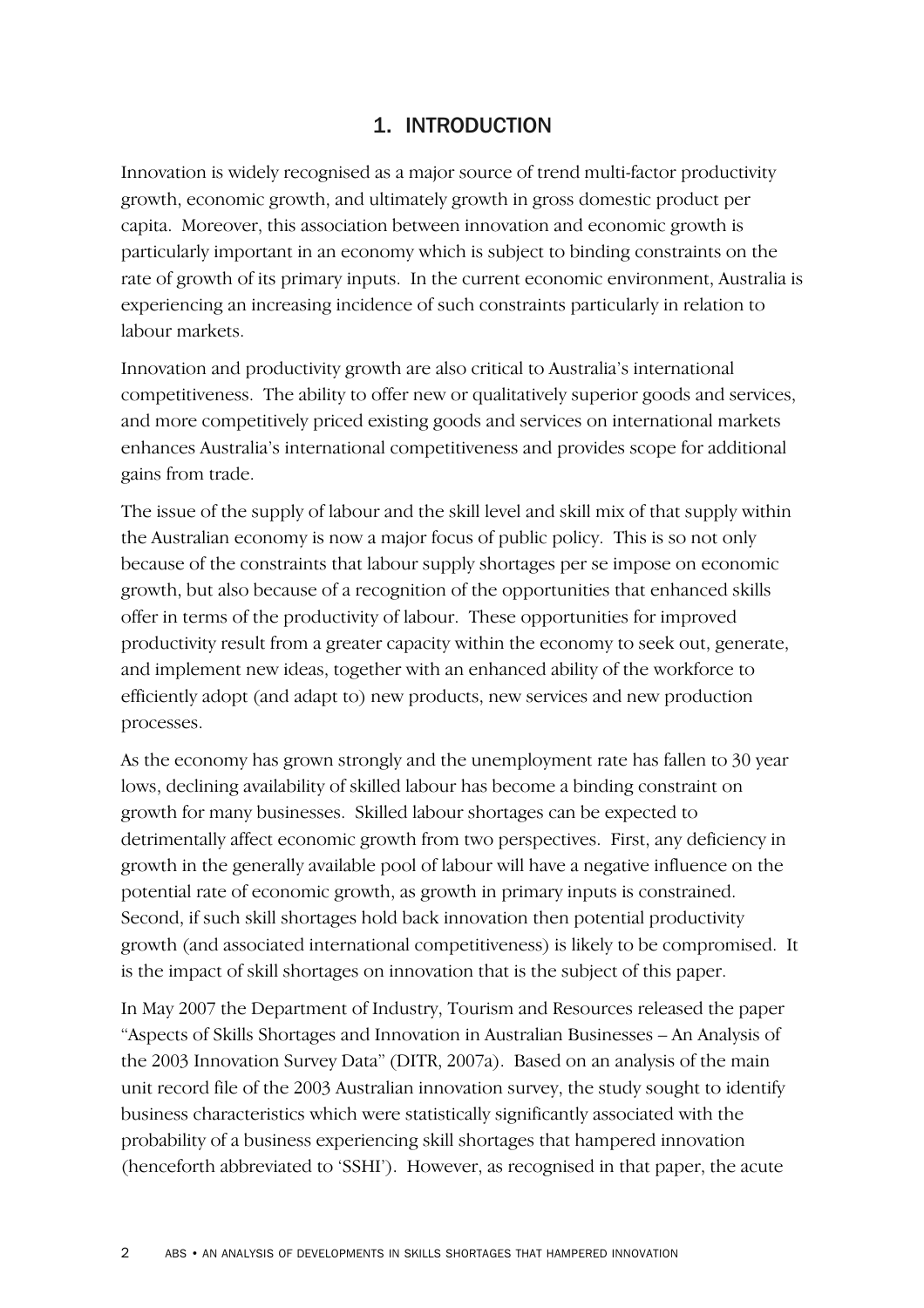skills shortage problem in Australia was in a relatively nascent stage in the period covered by the first innovation survey (the three calendar years 2001 to 2003). Given the reported intensification of the skill shortage issue beyond 2003 and its potential impact on innovation, it is of interest to revisit the issue using the innovation survey data relating to the 2003 innovation survey (covering the years 2001, 2002 and 2003) and the 2005 survey (covering the years 2004 and 2005), and to analyse changes in the incidence of businesses experiencing SSHI over the two periods, as well as changes in the nature and strength of association between key business characteristics and the probability of businesses experiencing SSHI.

This paper compares and contrasts estimates of various relevant population proportions of innovating businesses experiencing SSHI across the two innovation surveys, and also estimates, compares and analyses across the two surveys, a binary probit model of the probability of a business experiencing SSHI conditional on certain key business characteristics (Readers interested in methodological aspects of binary probit modelling are referred to Wooldridge (2002, p. 453)). Separate estimates of a binary probit model based on the 2003 and on the 2005 innovation surveys are used to provide a decomposition of the change in the predicted probabilities of businesses experiencing SSHI into a business characteristics change effect, and a structural (model coefficient) change effect. These effects are disaggregated by business size, industry, and state/territory, and are heuristically discussed in the context of recent changes in the macro economy resulting largely from the intensity and duration of the current resources boom in Australia.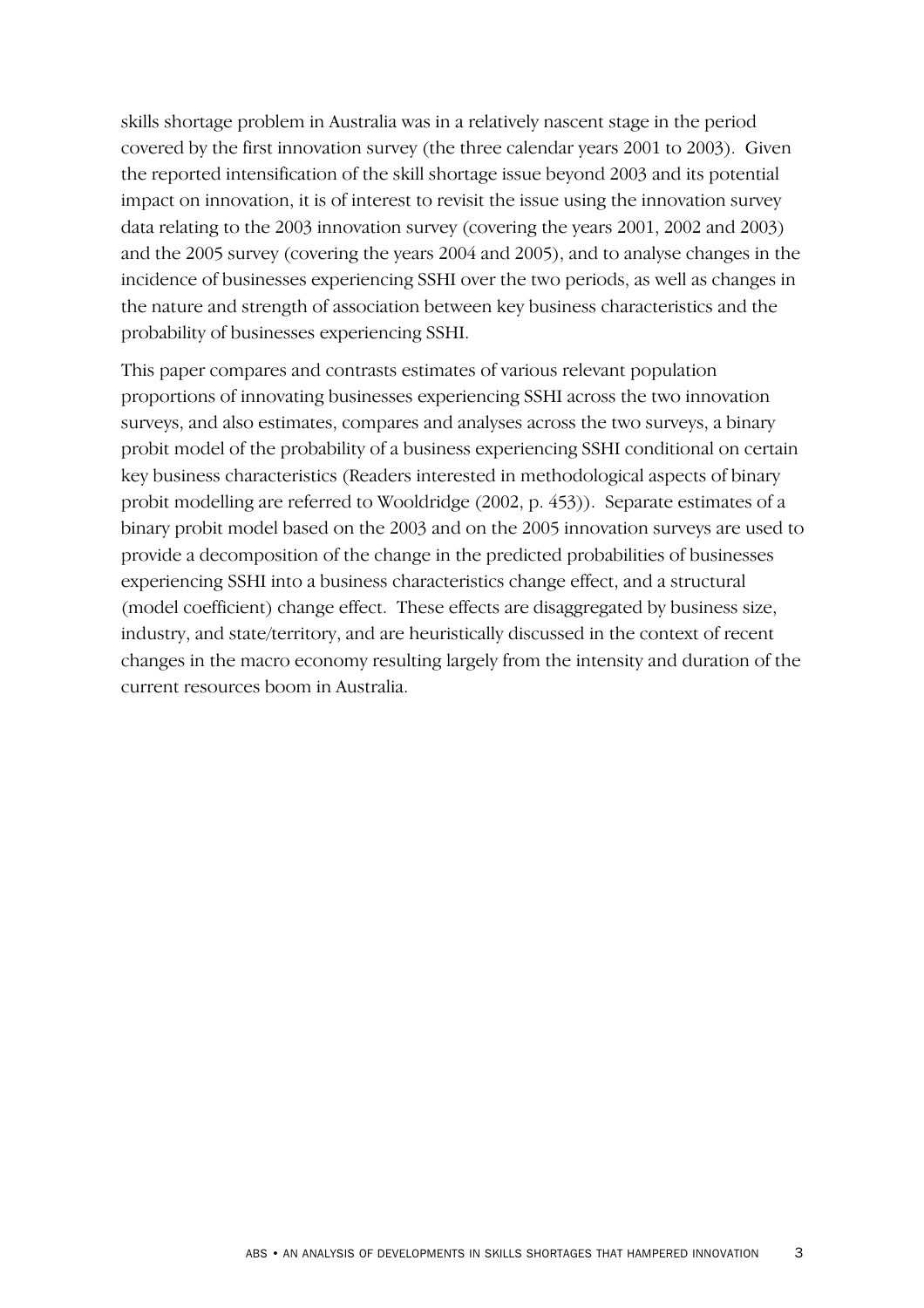# 2. DATA: SOURCES, DESCRIPTION AND ISSUES

The data for this study are taken from the main unit record files of the 2003 and 2005 Australian Business Innovation Surveys (ABIS) conducted by the Australian Bureau of Statistics (ABS). These surveys were based on a random sample of approximately 8500 (2003 ABIS) and 6800 (2005 ABIS) businesses, stratified by Industry, State/Territory, and Number of employees. The surveys collected information on businesses with more than four employees in all ANZIC divisions with the exception of Agriculture, forestry and fishing; Government administration and defence; Education; Health and community services; and Personal and other services.

The survey questionnaire covered a wide range of innovation activities of businesses, related business characteristics, drivers of innovation and factors hampering innovation. Survey data were collected for both innovating and non-innovating businesses. However, as the objective of this study is to investigate the association between key business characteristics and the probability of experiencing skill shortages that hampered innovation, subsamples consisting of the 3298 (2003 ABIS) and the 2606 (2005 ABIS) businesses that reported innovating during the survey reference periods were used.

The key variable of interest – whether or not a business experienced SSHI during the relevant period – was derived from answers to Question 21 in 2003 ABIS and Question 19 in the 2005 ABIS. In these questions, respondents were asked what impediments to innovation they had experienced. One in the list of alternative impediments was a lack of skilled staff that had hampered the introduction of new goods, services or processes. A binary variable was constructed taking the value zero if no skill shortage impediment to innovation had been experienced, and unity if it had. Other business characteristics of interest in this study include business Employment size, Industry of operation, Degree of foreign ownership, State of location, Type of innovation, and whether or not the business collaborated.

As the probit models in this study are estimated using unweighted sample data, all the stratification variables – business employment size, industry of operation, and state of location – are included as conditioning variables in the estimation procedure. Table 2.1 lists all variables used in the modelling together with their average population values for the 2003 and the 2005 survey periods, beginning with the dependent binary variable 'experienced SSHI'. Average population values are obtained by ensuring each relevant sample unit is weighted-up to account for the number of population units it represents.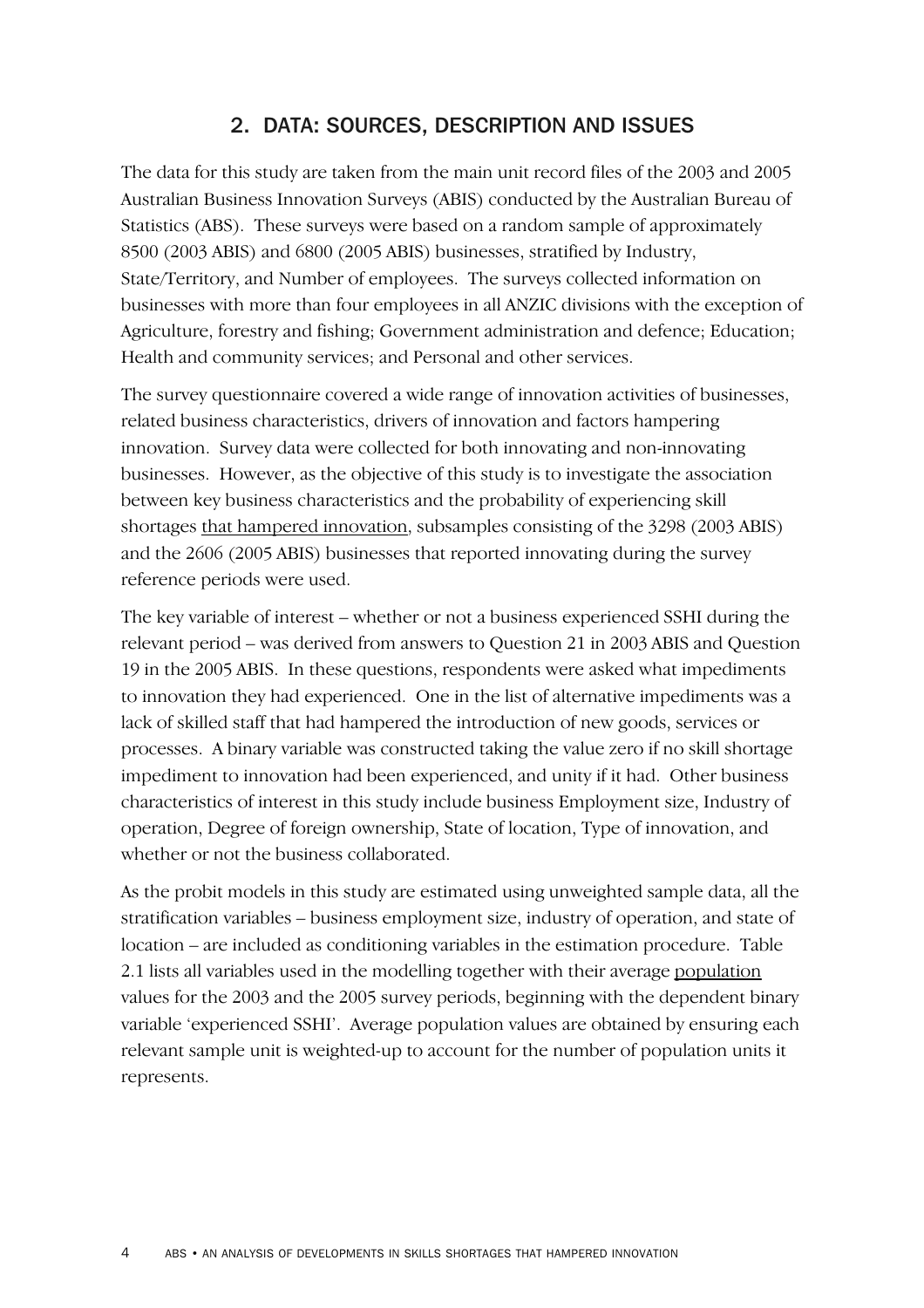The mean values in table 2.1 indicate the population proportions of innovating businesses falling within the categories in question. For example, 25.6% of innovators experienced SSHI in the period covered by the 2003 survey and 27.9% experienced SSHI in the period covered by the 2005 survey.

The reader will observe that the mean value of the variable 'looks to find people within business' and the means of types of skill sought ('Engineering', General business, … , 'Other type of skill') have all fallen substantially between the 2003 and 2005 survey periods. This relatively uniform fall (of around 50%) in the mean parameter values of these variables reflects a change in the nature of the question between the 2003 and 2005 surveys. In the 2003 survey the question asked *which skill type is sought if engaging people*, while the 2005 survey first enquired as to whether the business actually engaged persons during the period, and directed the respondent past these questions if the answer to actual engagement was negative. It can be expected that an answer to the type of skill sought would generally be provided in the first survey whether or not engagements had actually taken place during the relevant period. The high degree of uniformity in the proportionate declines suggests some substantial similarity in the use-value of the questions between the two surveys, modulo the influence of the 'skip' ratio of 35% in the 2005 survey. Under not unreasonable assumptions for the purpose of indicative analysis (discussed in detail in Section 4 of the paper) this change in the nature of these two survey questions can be accommodated within the decomposition analysis of the changes in the predicted probabilities of businesses experiencing SSHI across the two survey periods.

It is important to note that in general the questions in the 2003 innovation survey covered the three calendar year period 2001, 2002 and 2003, while the 2005 survey covered the two calendar years 2004 and 2005. To the extent that certain outcomes on which data were sought are more likely, all-else-equal, to eventuate sometime in a three year period than in a two year period, there will be difficulties associated with comparisons between the two surveys. In addition, any such differences could not in general be expected to be uniform across different characteristics. However, with the dependent variable in the modelling as well as the conditioning variables being subject to the different length of survey period these problems of comparison may be attenuated in the modelling exercise.

In terms of the proportion of businesses experiencing SSHI, any increase in the incidence of SSHI from the 2003 to the 2005 survey periods is likely to be an understatement of the corresponding unobserved increase based on periods of equal duration.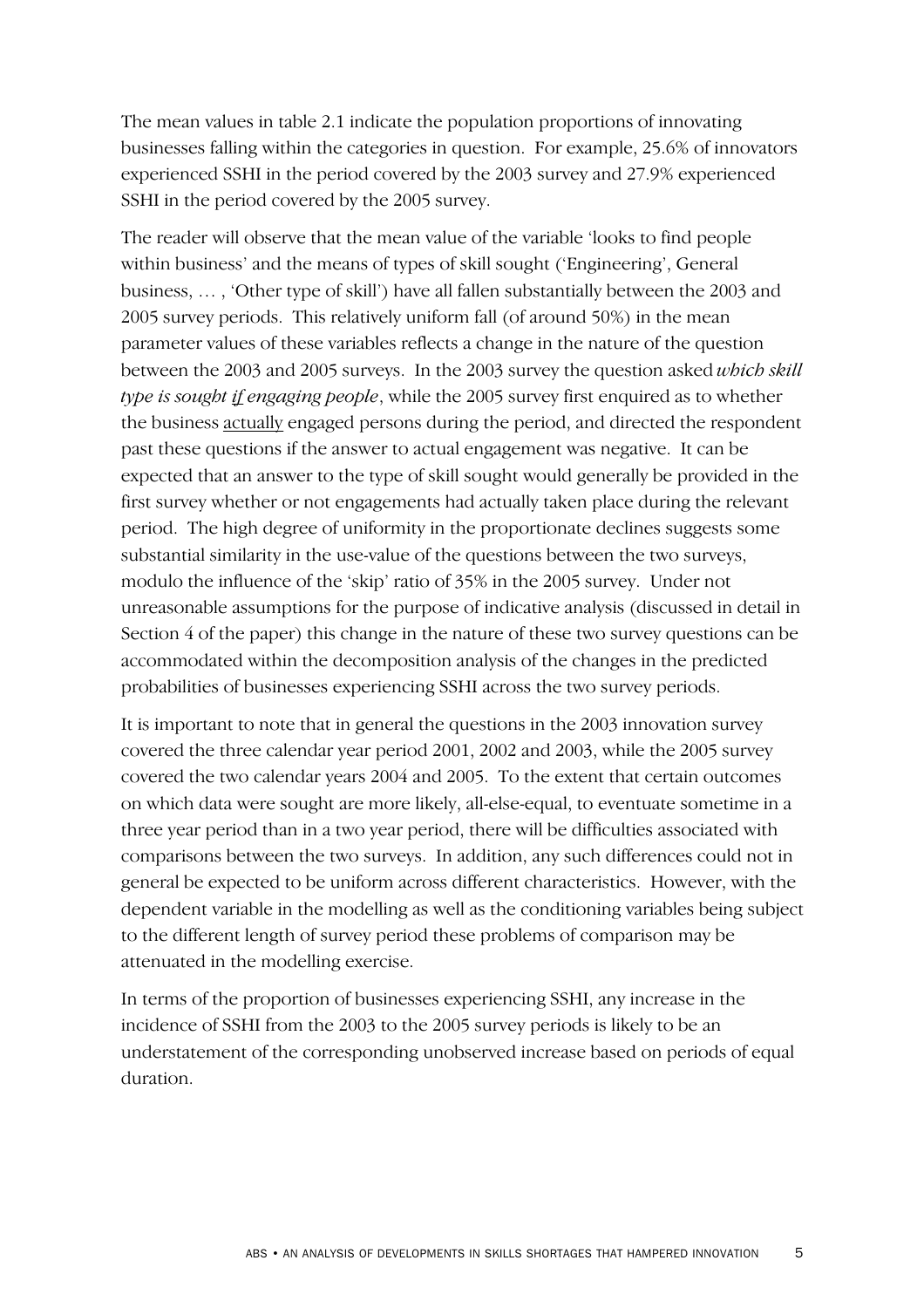|                                      | Population means |           |
|--------------------------------------|------------------|-----------|
|                                      |                  |           |
|                                      | 2003             | 2005<br>. |
|                                      |                  |           |
| <b>Experienced SSHI</b>              | 0.2561           | 0.2793    |
| Employment size                      |                  |           |
| Employment - 5-19 employees*         | 0.6564           | 0.6210    |
| Employment - 20-99 employees         | 0.2762           | 0.3184    |
| Employment $-100+$ employees         | 0.0674           | 0.0607    |
| Degree of foreign ownership          |                  |           |
| 100% Australian owned*               | 0.9163           | 0.9075    |
| Foreign owned $-$ >0% to 50%         | 0.0225           | 0.0219    |
| Foreign owned $-$ >50%               | 0.0612           | 0.0706    |
| Industry of operation                |                  |           |
| Accommodation, cafés and restaurants | 0.0672           | 0.1025    |
| Communications                       | 0.0046           | 0.0034    |
| Construction                         | 0.0816           | 0.0896    |
| Cultural and recreational services   | 0.0344           | 0.0312    |
| Electricity gas and water            | 0.0020           | 0.0019    |
| Finance and insurance                | 0.0358           | 0.0349    |
| Manufacturing*                       | 0.1823           | 0.1607    |
| Mining                               | 0.0047           | 0.0051    |
| Property and business services       | 0.2301           | 0.2311    |
| Retail trade                         | 0.2003           | 0.1781    |
| Transport and storage                | 0.0370           | 0.0394    |
| Wholesale trade                      | 0.1199           | 0.1220    |
| State of location                    |                  |           |
| New South Wales*                     | 0.3719           | 0.3251    |
| Victoria                             | 0.2553           | 0.2597    |
| Queensland                           | 0.1590           | 0.1873    |
| South Australia                      | 0.0854           | 0.0773    |
| Western Australia                    | 0.0930           | 0.1099    |
| Tasmania                             | 0.0143           | 0.0171    |
| Northern Territory                   | 0.0067           | 0.0090    |
| Australian Capital Territory         | 0.0144           | 0.0146    |
| Type of innovation                   |                  |           |
| New goods only                       | 0.1081           | 0.0973    |
| New processes only                   | 0.5239           | 0.4203    |
| New goods and processes*             | 0.3680           | 0.4825    |
| Type of skills sought                |                  |           |
| Engineering                          | 0.1895           | 0.0939    |
| General business                     | 0.4327           | 0.2296    |
| Information technology               | 0.3176           | 0.1881    |
|                                      | 0.2199           |           |
| Management                           |                  | 0.1026    |
| Marketing                            | 0.3618           | 0.1669    |
| Scientific                           | 0.0501           | 0.0229    |
| Other type of skill                  | 0.1436           | 0.0561    |
| Other variables                      |                  |           |
| Business age $-4+$ years             | 0.7474           | 0.7392    |
| Capital city                         | 0.7094           | 0.7090    |
| Collaboration                        | 0.2701           | 0.2197    |
| Looks to find people within business | 0.6847           | 0.3132    |
|                                      |                  |           |

## 2.1 Population mean estimates of variables of interest – 2003 and 2005 surveys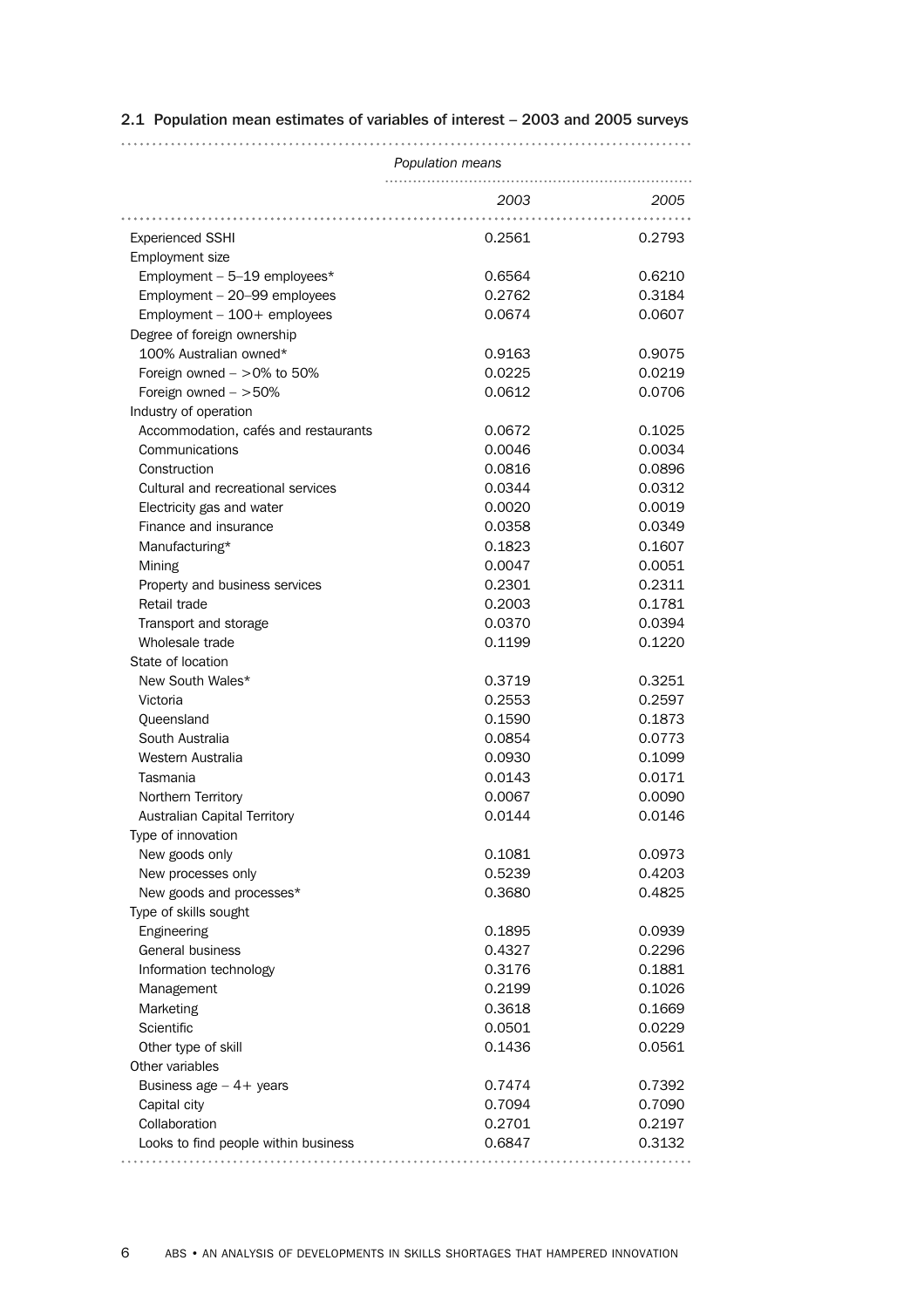The variables denoted in table 2.1 as: Experienced SSHI (no/yes), Business age (less than four years, at least four years), Employment size, Degree of foreign ownership, Industry of operation, State of location, Type of innovation, Regional location (non-capital/capital city), Collaboration status (no/yes), Looks to find people within the business (no/yes) are all categorical variables, with reference category for the purpose of the probit estimation indicated by an asterisk for those categorical variables with more than two categories. The final seven variables listed in the table indicate various types of skill generally sought by businesses and are all dummy variables.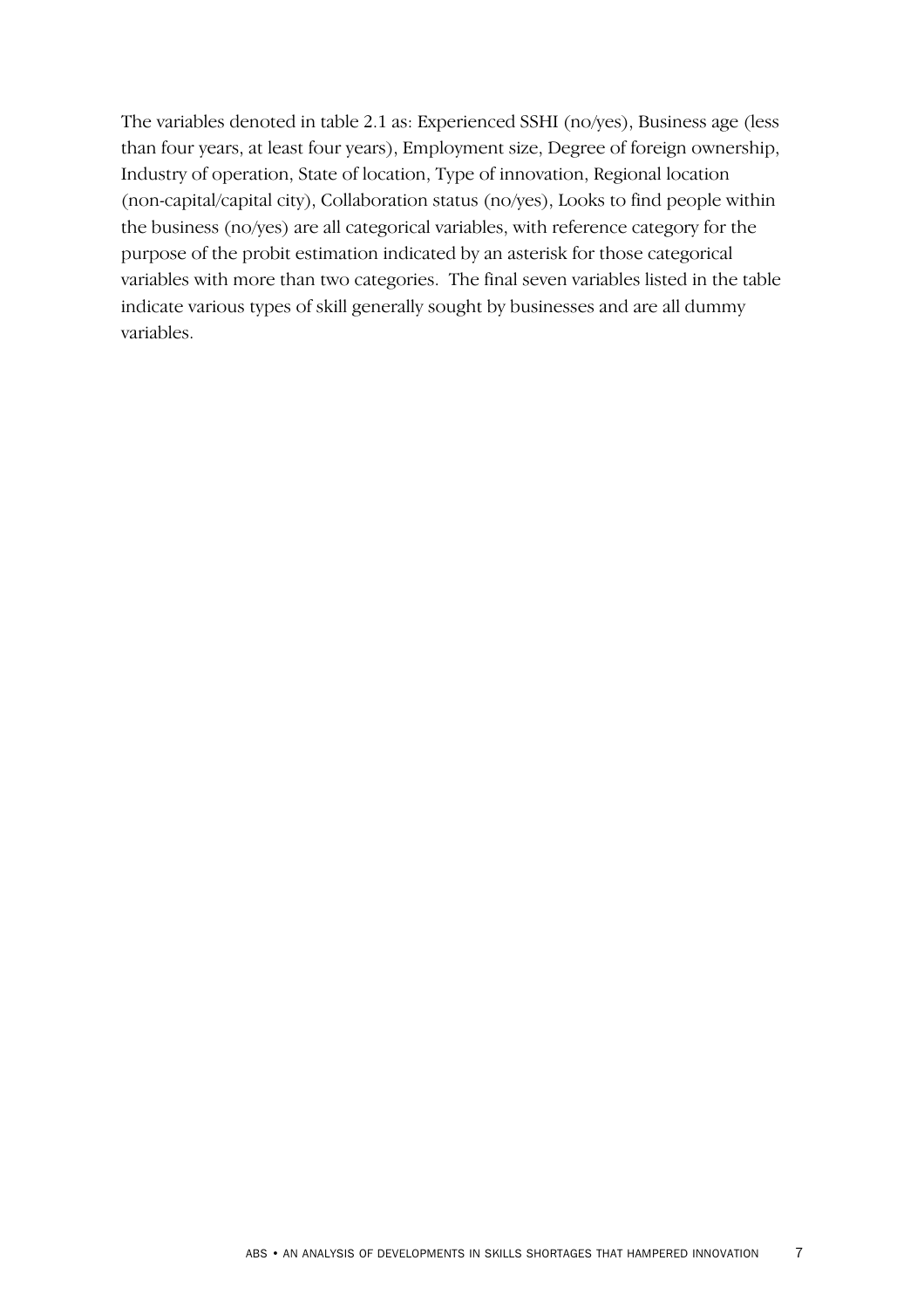# 3. DESCRIPTIVE STATISTICS ON SKILL SHORTAGES AND INNOVATION

This section discusses some empirical observations on the development of skilled vacancies, changes in employment in general and in a couple of industries in particular, and the incidence of SSHI within selected key categories across the time period covered by the two innovation surveys. In respect of the discussion of the data coming out of the innovation surveys, additional pertinent observations arising from the econometric modelling in Section 4 are pre-emptively made where they help clarify certain observed phenomena in the survey data.

## *Some observations on developments in skilled vacancies and employment*

Figure 3.1 shows the movements in the Department of Education, Employment and Workplace Relations (DEEWR) index of skilled vacancies from 1988 to 2008, with the aggregate index broken down by 'Trades' and 'Professionals'. During the period covered by the 2003 Innovation survey, calendar years 2001, 2002, and 2003, there was a substantial increase in the 'Trades' vacancy index, and a substantial decrease in the 'Professionals' index, with little change in the aggregate measure over the period. During the period covered by the 2005 innovation survey, calendar years 2004 and 2005, the skilled vacancy index for 'Professionals' rose a little and the 'Trades' index fell somewhat more.



#### 3.1 Unemployment Rate Index and Skilled Vacancies Index

ABS, Labour Force cat. No. 6291.0.55.001 Mar 08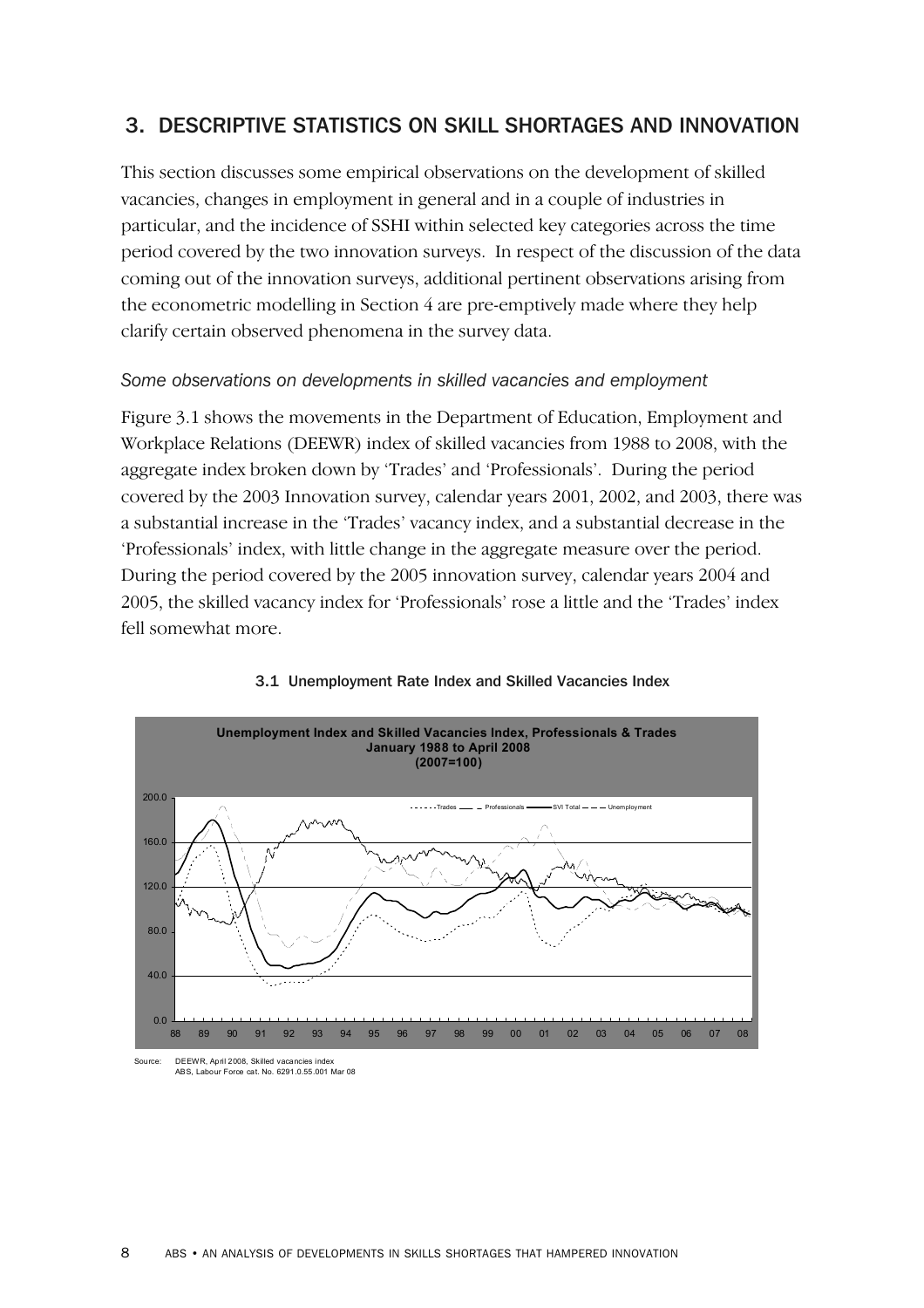Vacancies are an indicator of (usually temporary) unmet demand for labour. Of particular relevance for a given level of vacancies is the potential supply of appropriate labour to fill those positions. Using relevant period mid points as indicators, the unemployment rate fell from 6.3% in June 2002 to 5.1% in January 2005 – for ease of comparison an index of the unemployment rate is also included in figure 3.1. The relatively large fall in the unemployment rate (while participation rates were generally rising) together with a relatively steady overall skilled vacancy index is consistent with the increasing reports by employers of developing skill shortages, particularly in the period covered by the 2005 innovation survey (and indeed beyond). The continuing trend decline in unemployment rates since then is consistent with the reported intensification of these shortages, although the aggregate skilled vacancy index has trended down since 2005.

It is widely recognised that a key driver of the increased demand for labour (and indeed additional capital) has been the very strong growth in demand for Australia's mineral resources. This has exerted both direct and indirect pressure on the demand for skilled labour in the mining sector and in related industries providing key inputs and complementary activities to the resources sector (e.g. Construction and certain manufacturing industries).

By way of example, figures 3.2, and 3.3 provide an indication of the rate of growth in the demand for labour and capital in the mining and construction sectors over the two periods covered by the innovation surveys. Such developments in the demand for primary inputs could be expected to be associated with the development of skill shortages in general in these industries, and more particularly in skill shortages that might hamper innovation.



## 3.2 Average annual growth rates in employment in Mining and Construction, 2001–2003 and 2004–2005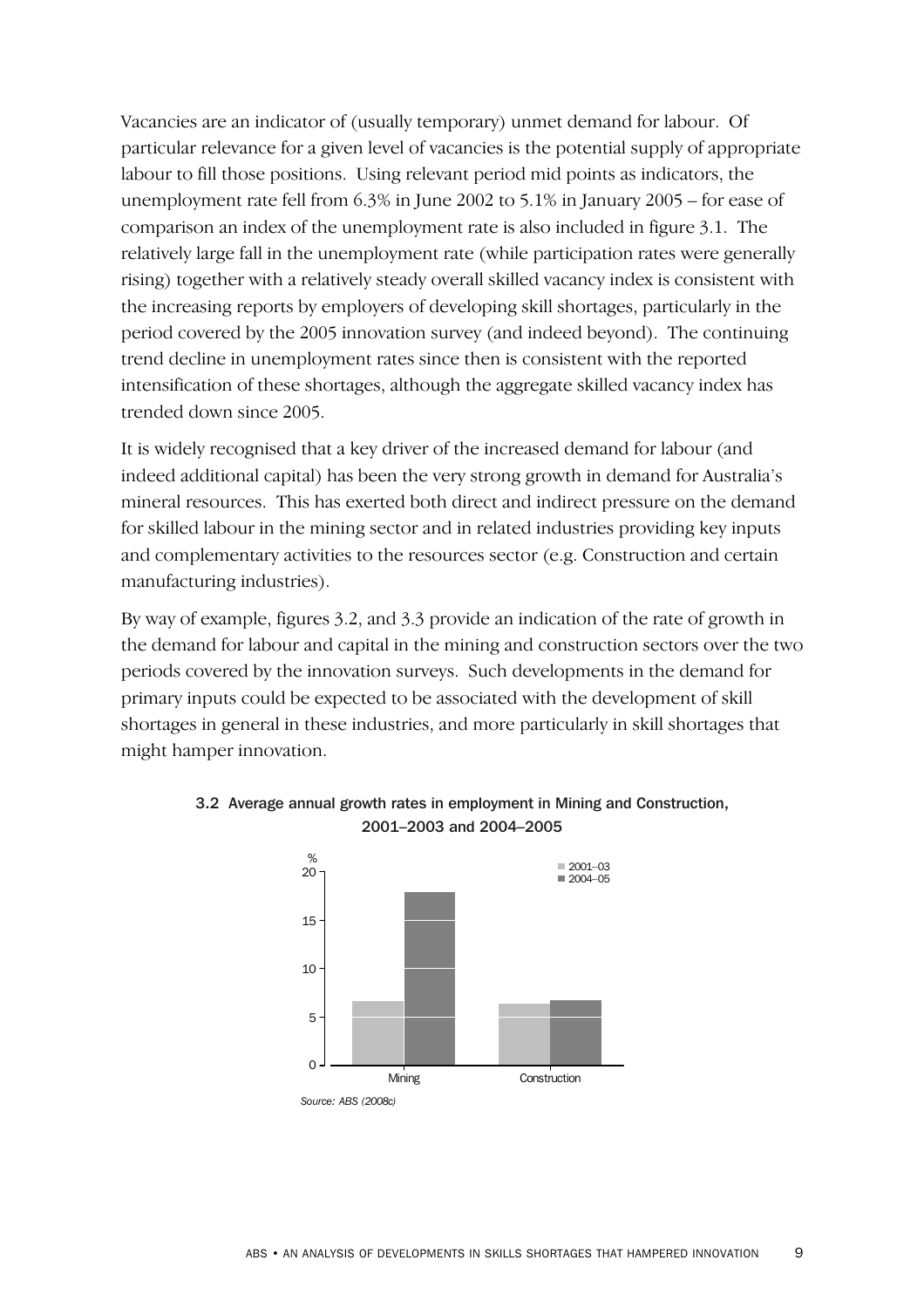## 3.3 Average annual growth rates in capital expenditure in Mining and Construction, 2001–2003 and 2004–2005



The average annual growth rates in both charts have increased from the earlier to the later periods, in both industries. While the growth rate in the number of employees in figure 3.2 in the latter period is much higher for Mining (17.9%) than for Construction (6.7%) the base number of employees is much higher in Construction than in Mining. Indeed, between 2004 and 2005, employee numbers grew by around 18,000 in the mining industries and by around 54,000 in the construction industries.

Developments in the aggregate incidence of SSHI and in the disaggregated distribution of the incidence of SSHI across the two innovation surveys are consistent with the general propositions regarding skill shortages discussed above. Indeed, both the descriptive statistics and the econometric modelling that follows find that in aggregate there has been only a small increase in the incidence of SSHI, but when disaggregated by industry, state and business size there have been very substantial changes in the incidence of SSHI, with these changes generally consistent with the broader macroeconomic changes in economy.

The remainder of this section presents descriptive statistics on developments, between the 2003 and 2005 innovation surveys, in the proportions of innovating businesses that experienced SSHI. Forward reference is made to the results of the econometric modelling in the following section where those results provide additional pertinent insights into the descriptive proportions set out below.

## *Business size*

Figure 3.4 illustrates survey based estimates of the proportion of innovating businesses experiencing SSHI by employment size as defined in table 2.1. Estimates based on the 2003 survey indicate that the proportion of businesses experiencing SSHI fell as business size increased, and particularly so for large businesses. This finding is consistent with the econometric modelling presented in Section 4 of this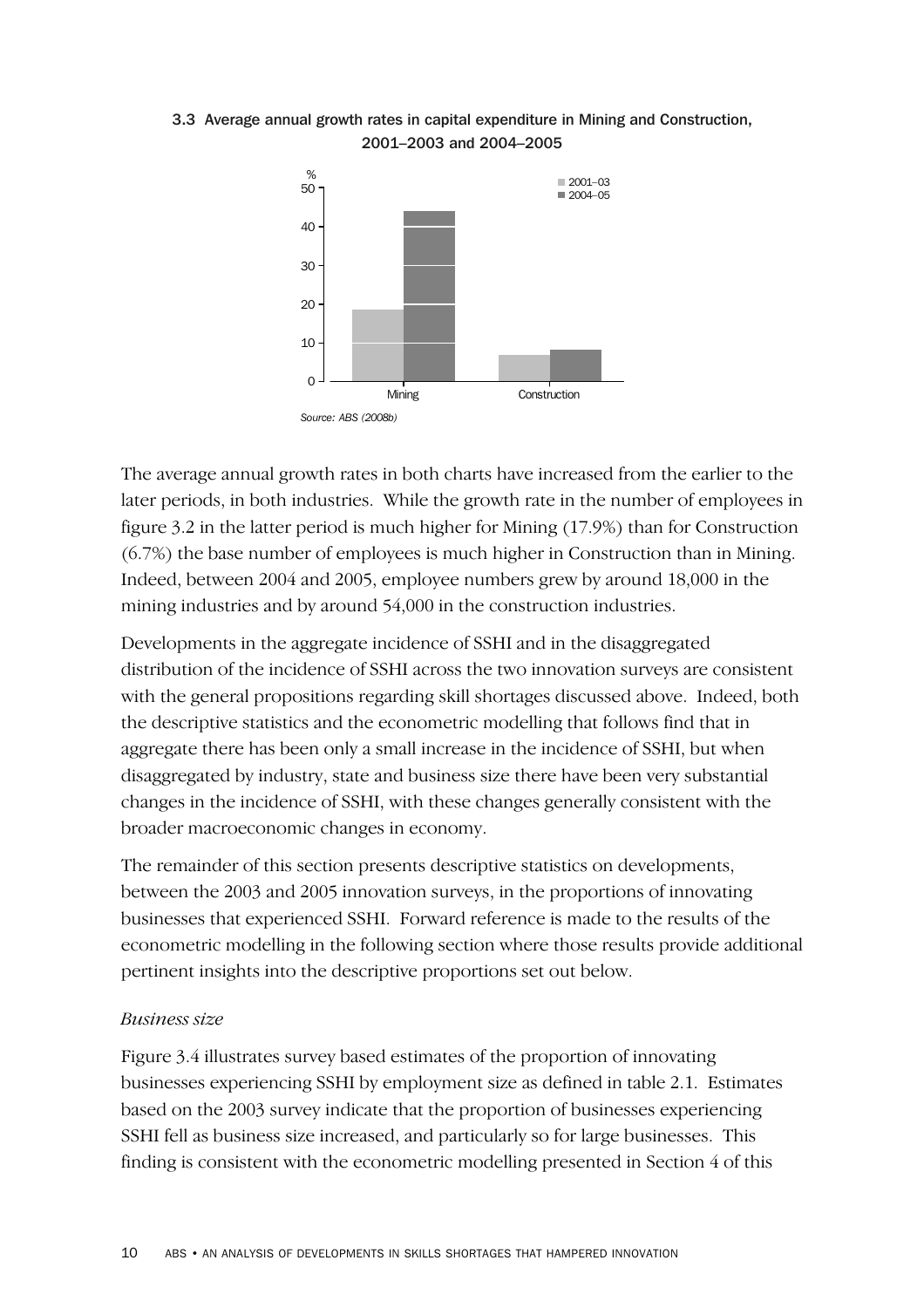paper where the estimated coefficient of the 'large' business size variable is negative and statistically significant, implying a statistically significantly smaller predicted probability of experiencing SSHI for large businesses than for small, all other things held constant.

It might be speculated that larger businesses enjoy several advantages over smaller businesses in accessing skilled labour. For example, larger businesses may be in a better position to offer more financially attractive and flexible working arrangements for their employees. They may also be expected to enjoy better connections through labour market networks and employment brokers than do small businesses, and they may also generally enjoy a higher profile as a prospective employer due to their size-based prominence in the economy.





However, the estimated proportions experiencing SSHI based on the 2005 survey stand in quite stark contrast to those derived from the 2003 survey data. First, the estimated proportions experiencing SSHI are considerably higher for medium and large businesses than in the earlier period, and particularly so for large businesses. In addition, the relationship of these proportions to business size is the opposite of that obtaining in the first period, and unambiguously so.

Notwithstanding these clear cut observations , the econometric modelling presented in Section 4 indicates an ongoing, though substantially smaller, negative association between large businesses and the probability of experiencing SSHI relative to small (and medium sized) businesses.

The apparently conflicting outcomes between the survey proportion estimates and the results of the econometric modelling in the 2005 survey period need to be considered in their proper respective contexts. The proportion estimates represent a simple count of the total number of innovating businesses of a given size category that experienced SSHI relative to the number of all innovating businesses in that size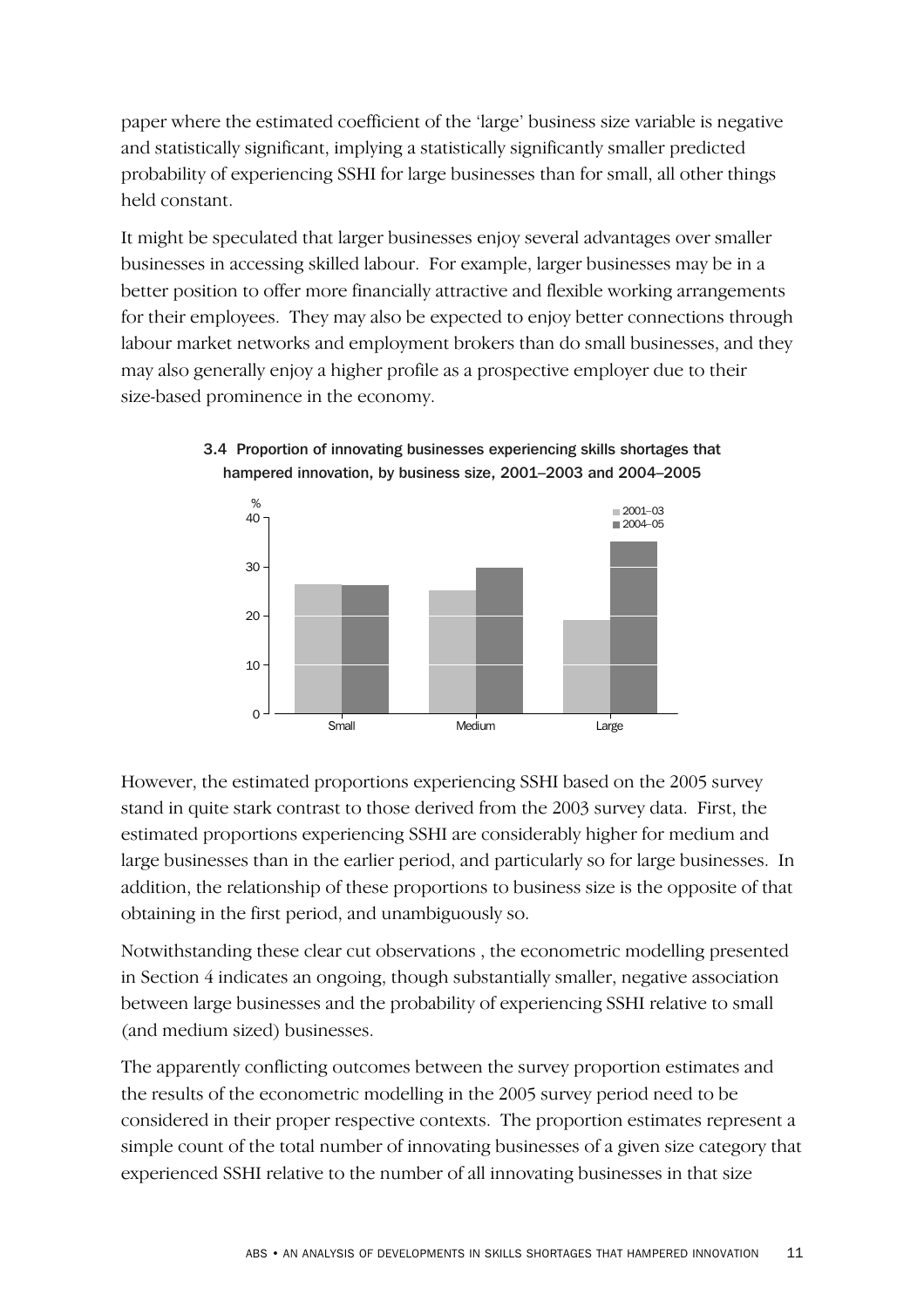category. Within such a size category there may be a particular preponderance of other business characteristics that are also systematically associated with the incidence of SSHI. If variables representing such business characteristics are included in the conditioning variables in the econometric modelling, the sign and magnitude of the association between size and the likely incidence of SSHI derived from the modelling will exclude the influence of these other characteristics. That is, the econometrically derived association will be conditional on all other included variables being held constant (referred to as 'ceteris paribus').

With these points in mind, there are at least two possible explanations for the difference in the econometric and simple proportions outcomes. First, the modelling indicates that being a collaborator is positively and significantly associated with a higher predicted probability of experiencing SSHI, and more so in the latter than in the former survey periods. Also, the survey data show that the proportion of larger businesses that collaborate (33%) is higher than the proportion of medium and smaller businesses that collaborate (27% and 25% respectively).

Second, ordered probit modelling of the association between key business characteristics and the degree of diversity of innovation types contained within the ABS submission to the Review of the National Innovation System (ABS 2008d) indicates that the predicted probability of the occurrence of both product (goods or services) and processes innovation by a business is higher for larger than for smaller businesses. In addition, the modelling in Section 4 of this paper indicates a statistically significant and positive association between innovating businesses which conduct both product and process innovation and the likelihood of experiencing SSHI.

Both of these two factors, collaboration and product and process innovation, are positively correlated with business size and with the predicted probability of experiencing SSHI. In addition, their ceteris paribus effect on the probability of a business experiencing SSHI is stronger in the 2005 survey period than in the 2003 survey period, while the ceteris paribus effect of business size is substantially smaller (around one third) in the 2005 than in the 2003 survey period. As such they are candidates for explaining, at least in part, why in the latter survey period but not the former the proportion of large businesses experiencing SSHI is higher than the corresponding proportion for small businesses.

Finally, the contrast between the small increase in the estimated overall proportion of businesses experiencing SSHI across the two surveys (rising from 25.6% to 27.9%) and the relatively large increases in the corresponding proportions for medium and large businesses evident in figure 3.4 reflects the relatively small proportion of large and medium sized businesses in the overall population in both surveys (around 6% large, 30% medium, and 64% small).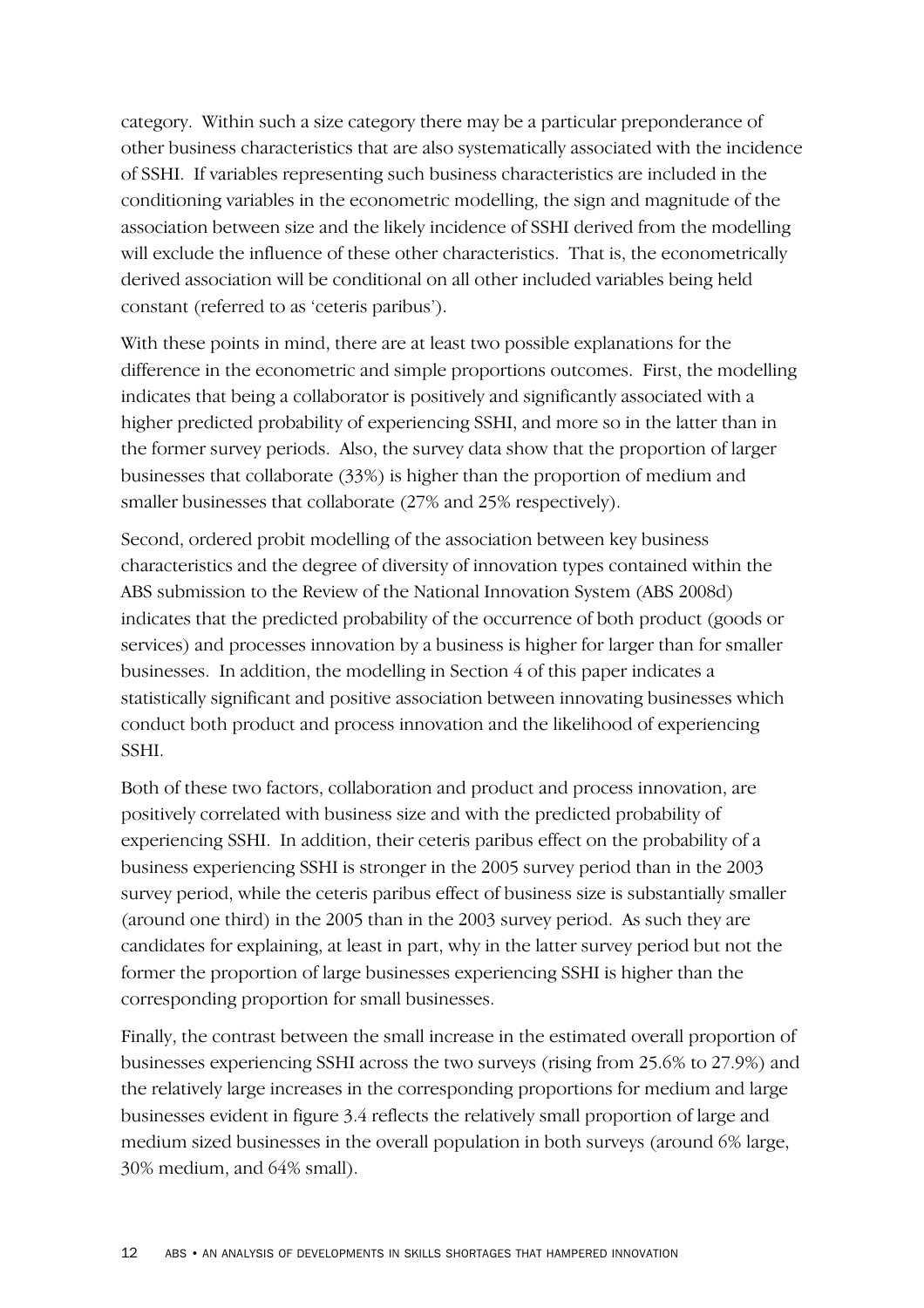## *Degree of foreign ownership*

Figure 3.5 illustrates the estimated proportions of innovating businesses experiencing SSHI by degree of foreign ownership. The qualitative pattern across degree of foreign ownership, and across the two surveys is not unlike that for SSHI and business size in figure 3.4. In the 2003 survey period a smaller proportion of businesses with some degree of foreign ownership experienced SSHI than did businesses entirely domestically owned. This pattern is reversed in the period covered by the 2005 survey.



3.5 Proportion of innovating businesses experiencing skills shortages that hampered innovation, by type of ownership, 2001–2003 and 2004–2005

The proportions of entirely domestically owned innovating businesses experiencing SSHI in the two periods, 26.2% and 27.4%, are very close to the proportions of innovating businesses as a whole that experienced SSHI. This is because almost 95% of all businesses in scope are entirely domestically owned.

In a similar vein to the econometric estimation of the association between SSHI and business size, the econometrically determined association between foreign ownership and SSHI is negative, but once again it is somewhat larger in absolute size in the 2003 survey based estimation than in the 2005 survey based estimation. Moreover, as innovating businesses that have a positive degree of foreign ownership are predominantly larger businesses (figure 3.6), the preceding discussion regarding the possible drivers of the reversal of the relationship between business size and the proportion of businesses experiencing SSHI across the two surveys, could be expected to carry through to some extent for foreign ownership. That is, the decline in the magnitude of the ceteris paribus negative influence of foreign ownership on the predicted probability of SSHI may be sufficient for the positive impacts of collaboration and innovation type, hypothesised to be associated with higher levels of foreign ownership, to out-weigh the ceteris paribus foreign ownership effect on the estimated proportions experiencing SSHI.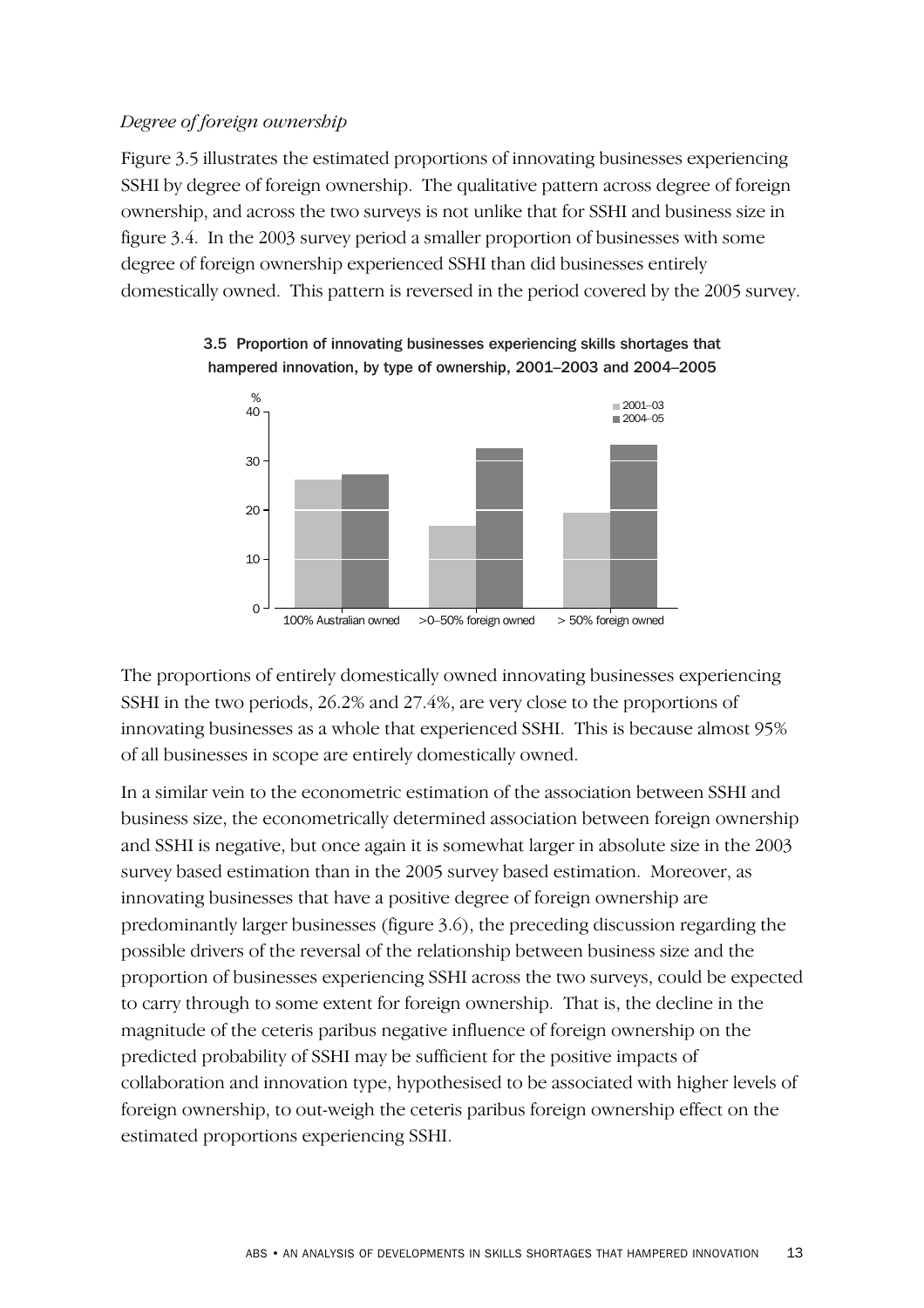



## *Type of innovation*

The innovation surveys deliberately avoid the use of the word 'innovation' in the questions put to respondents, as the term means different things to different people, and explicitly defining the term would likely raise confusion and debate, and distract from the purposes of the questionnaire. However, in reporting the results of these surveys the term 'innovation' and 'innovator' are used for convenience to describe a positive response to the survey question of whether the business had introduced any new goods or services or implemented any new operational or managerial processes during the period in question.

Some businesses report not having introduced new goods or services nor having implemented new processes – the so called 'non-innovators'. Others report either introducing new goods or services, or implementing new processes, or both. It is of interest to investigate the extent to which these three 'types' of innovator – introducer of new goods or services only, implementer of new processes only, or both – might be differently associated with the incidence of SSHI.

Figure 3.7 illustrates the estimated proportions of innovating businesses that experienced SSHI by type of innovation as defined above.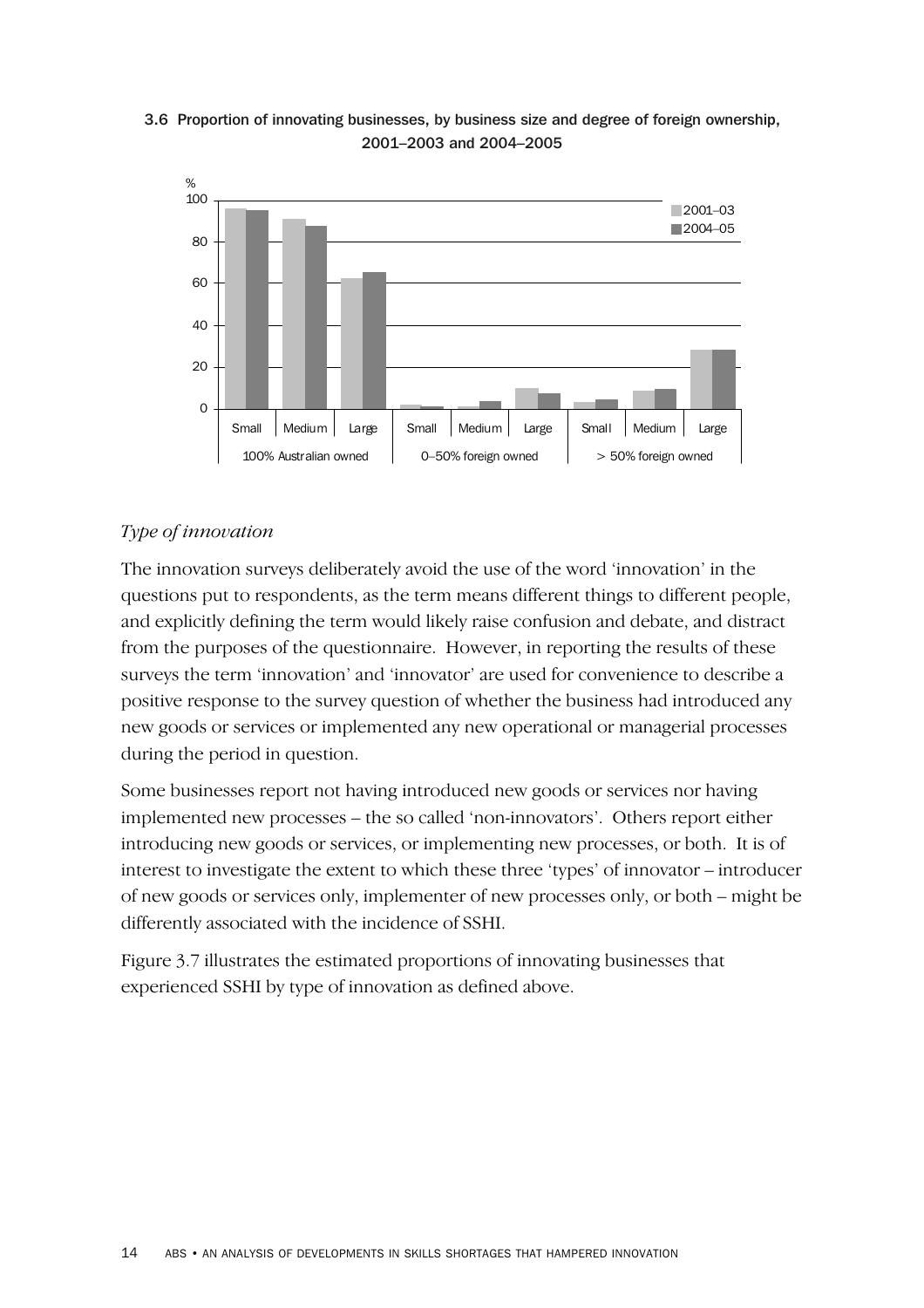

## 3.7 Proportion of innovating businesses experiencing skills shortages that hampered innovation, by type of innovation, 2001–2003 and 2004–2005

It is clear from the figure that there is a small and essentially uniform increase from the 2003 to the 2005 innovation survey periods in the estimated proportions of innovating businesses experiencing SSHI across innovation types as displayed. In each survey period new goods or services only innovators exhibit the lowest proportion of SSHI followed next by new processes only innovators. The class of innovating businesses which conducted both types of innovation exhibited the highest proportion of SSHI. The qualitative nature of these findings are corroborated in the model estimations in Section 4.

## *Industry of operation*

In the context of the earlier discussion of the increase in the demand for labour in industries directly or indirectly stimulated by the resources boom, it might be expected that increases in SSHI would be apparent in these industries. In addition, industries from which labour has shifted to meet this increased demand may also experience an increase in the incidence of SSHI.

Figure 3.8 illustrates the estimated proportions of innovating businesses experiencing SSHI by industry. There are a number of points of note arising from the figure.

All but three (Wholesale trade, Finance and insurance and Property and business services) of the twelve industry sectors in scope exhibit a higher proportion of innovators experiencing SSHI in the 2005 survey period than in the 2003 survey period.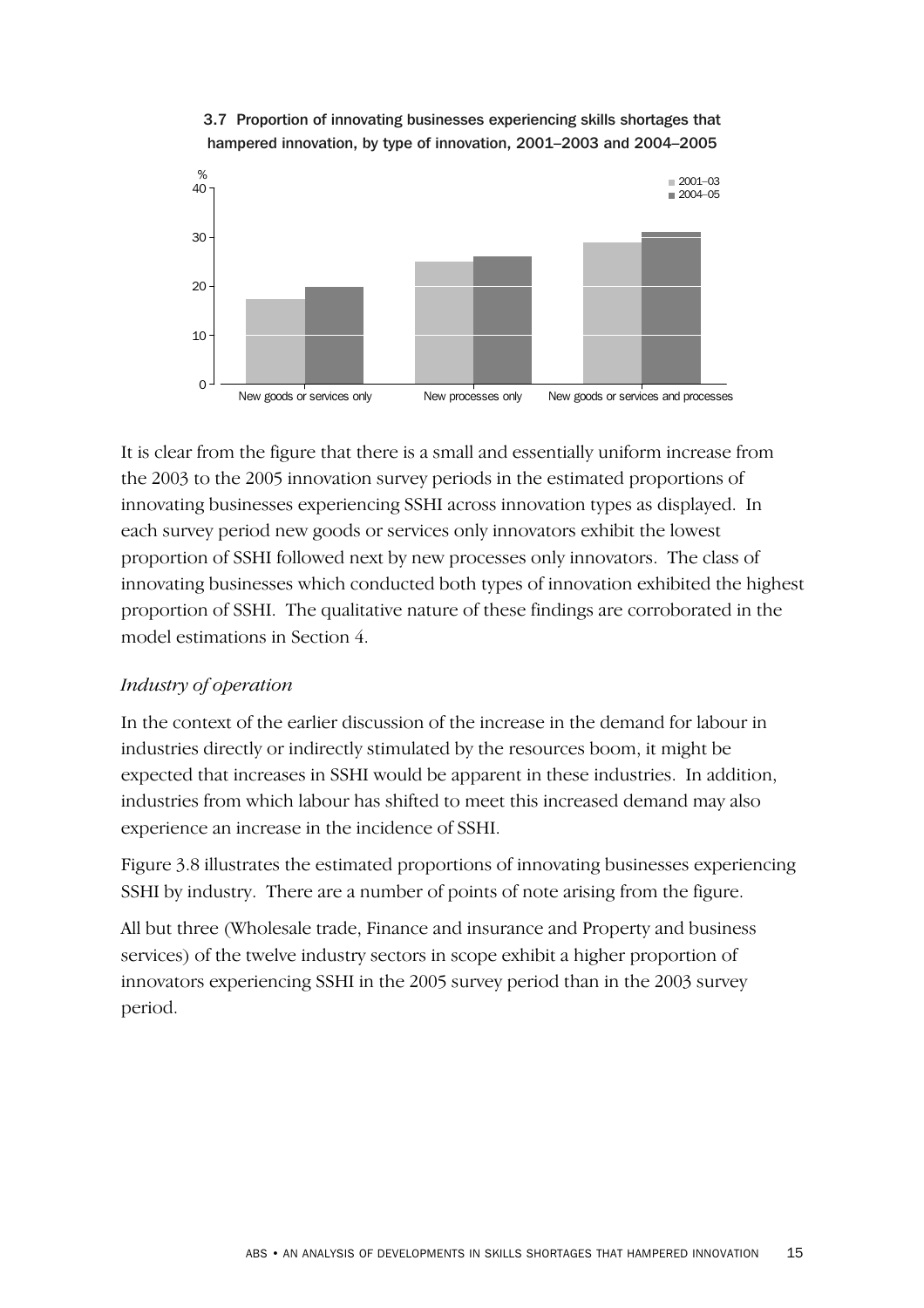

## 3.8 Proportion of innovating businesses experiencing skills shortages that hampered innovation, by industry, 2001–2003 and 2004–2005

The highest proportion of innovating businesses experiencing SSHI, in both the 2003 and the 2005 survey periods, is in the Accommodation, cafés and restaurant industry sector. This sector has a long history of skilled staff shortages, especially in the restaurant sub-sector where unfilled vacancies for chefs in particular seems to be perennial. Moreover, the industry has the largest absolute increase in the proportion of innovators experiencing SSHI, rising from 32% in the former survey period to 44.6% in the latter. Anecdotal evidence suggests that the mining industry has increased its demand for chefs to cater for the increased labour force at and around the mines, leading to an exacerbated outcome for the restaurant sub-sector.

The other industry sector of particular note is Mining itself. Although Mining exhibits the lowest proportion of innovating businesses experiencing SSHI in each survey period, this proportion has risen in proportionate terms much more for Mining – more than 100%; (from 6% to 13.9%) – than for any other industry sector.

## *State of location*

Figure 3.9 presents the distribution of proportions of innovating businesses experiencing SSHI across the various states and territories. In both survey periods the Northern Territory had a higher proportion of SSHI businesses than any of the other jurisdictions. It is also the jurisdiction with the largest absolute increase in the proportion of businesses experiencing SSHI between the two periods. Other jurisdictions experiencing substantial increases in SSHI proportions include Queensland, Western Australia, and Tasmania. South Australia experienced a significant fall in the proportion of innovating businesses experiencing SSHI from the former to the latter survey periods.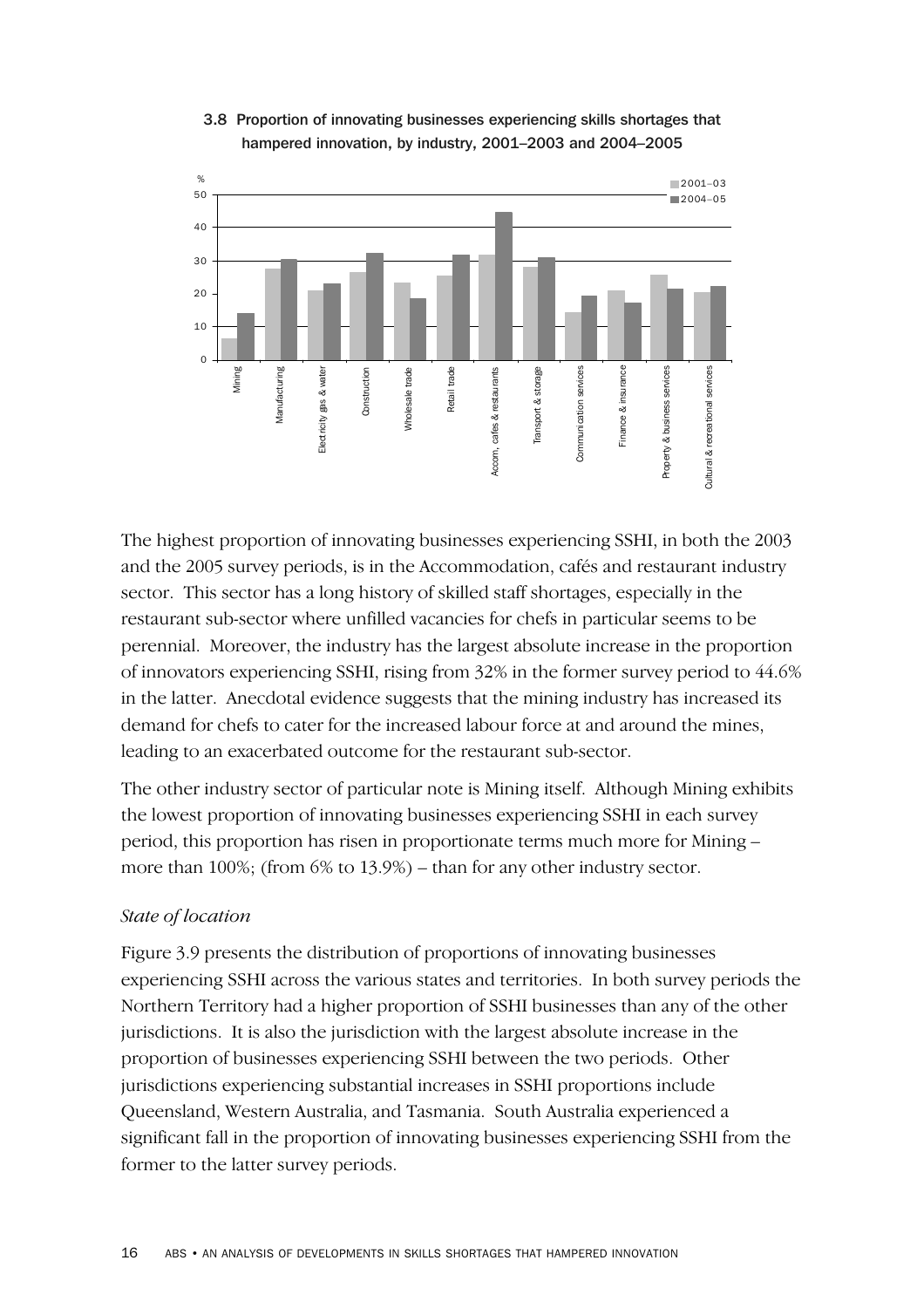The substantial increase in the SSHI proportions for Queensland, Western Australia and the Northern Territory are consistent with prior expectations given the effect of the resources boom on employment growth in the mining sector (figure 3.2) and the fact that in these jurisdictions mining industry value added represents a substantial proportion of gross state product (GSP). In the 2006–07 financial year the respective proportions of GSP were 8%, 29% and 25% (ABS 2007b). Likely causes of the stand out increase in the proportion of SSHI in Tasmania remain to be established.

South Australia and Victoria are the only jurisdictions to register a fall in the proportion of businesses experiencing SSHI from the earlier to the later periods in question. Of these two, the fall is substantial in South Australia only. Possible causes for this fall remain to be established.



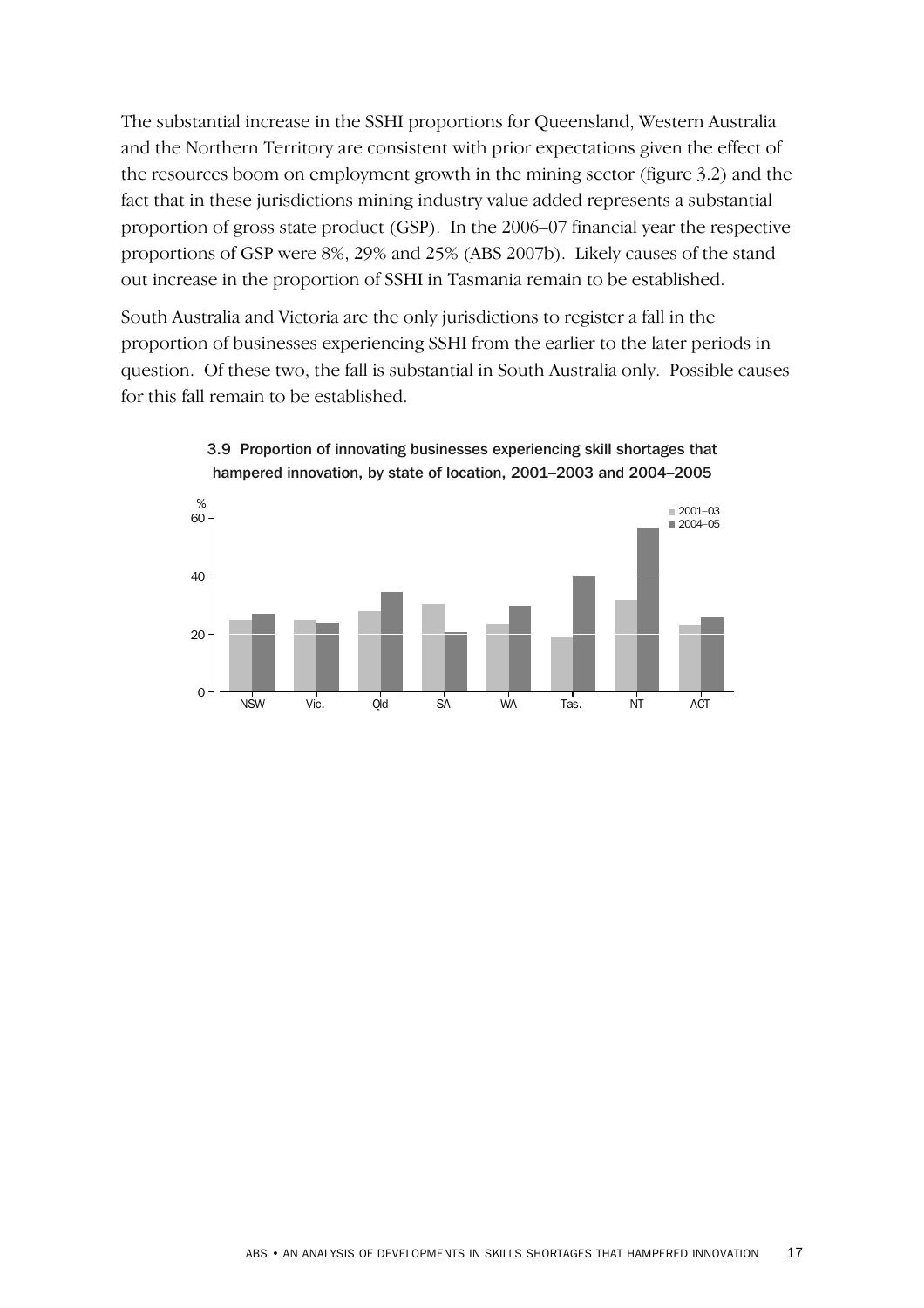# 4. ECONOMETRIC MODELLING AND DECOMPOSITION

## *Background, approach and caveats*

The econometric modelling in the DITR study of innovation and skills shortages, based on the 2003 innovation survey, found that among the industry sectors Mining stood out as having a substantially (and statistically significantly) lower probability of experiencing SSHI than most other industry sectors. Also of note in those estimates was the finding that businesses that generally sought skills in the Engineering, Product management, or 'other' (speculated in that study to be dominated by 'Trades') areas had a significantly higher probability of experiencing SSHI. All other things equal, large businesses, and businesses with at least 50% foreign ownership, were significantly less likely to experience SSHI than smaller or more domestically-owned businesses. This could reflect a number of likely advantages that large and foreign-owned business may hold relative to smaller and entirely domestically-owned businesses, including possibly higher wages (see discussion under business size in Section 3 of this paper). Unfortunately it was not possible in this study to control for the influence of wages in the regression models. Businesses with a degree of foreign ownership may also have better access to foreign labour markets.

Businesses that conducted both goods or services, and process innovation were significantly more likely to experience SSHI than businesses conducting just one of these types of innovation, possibly reflecting a greater call on scarce innovationspecific skills by businesses with a broader range of innovation activity.

In order to investigate the change in the nature of SSHI among innovating businesses between the 2003 and the 2005 innovation surveys it is necessary to conduct analyses of the periods on the same basis. One of the questions in the 2003 survey that was used in the DITR modelling of SSHI (a question relating to 'training activities undertaken') was not asked in the 2005 survey. In addition, the 2003 data were enhanced after the DITR analysis had been conducted, in terms the number of observations available following post survey analysis. To ensure consistency of approach in analysing the change between the two surveys a new single specification is estimated on the enhanced 2003 survey data and on the 2005 survey data. This specification follows the DITR model except that the 'training activities undertaken' variable in that model is absent from the models estimated here, and collaboration is include here as a simple binary variable.

In the following paragraphs, developments in the association between key business characteristics and the probability of innovating businesses experiencing SSHI between the 2003 and 2005 innovation surveys are estimated and analysed. The analysis investigates the changes in the predicted probability of innovating businesses experiencing SSHI 'on average', by business size, industry, and state/territory, and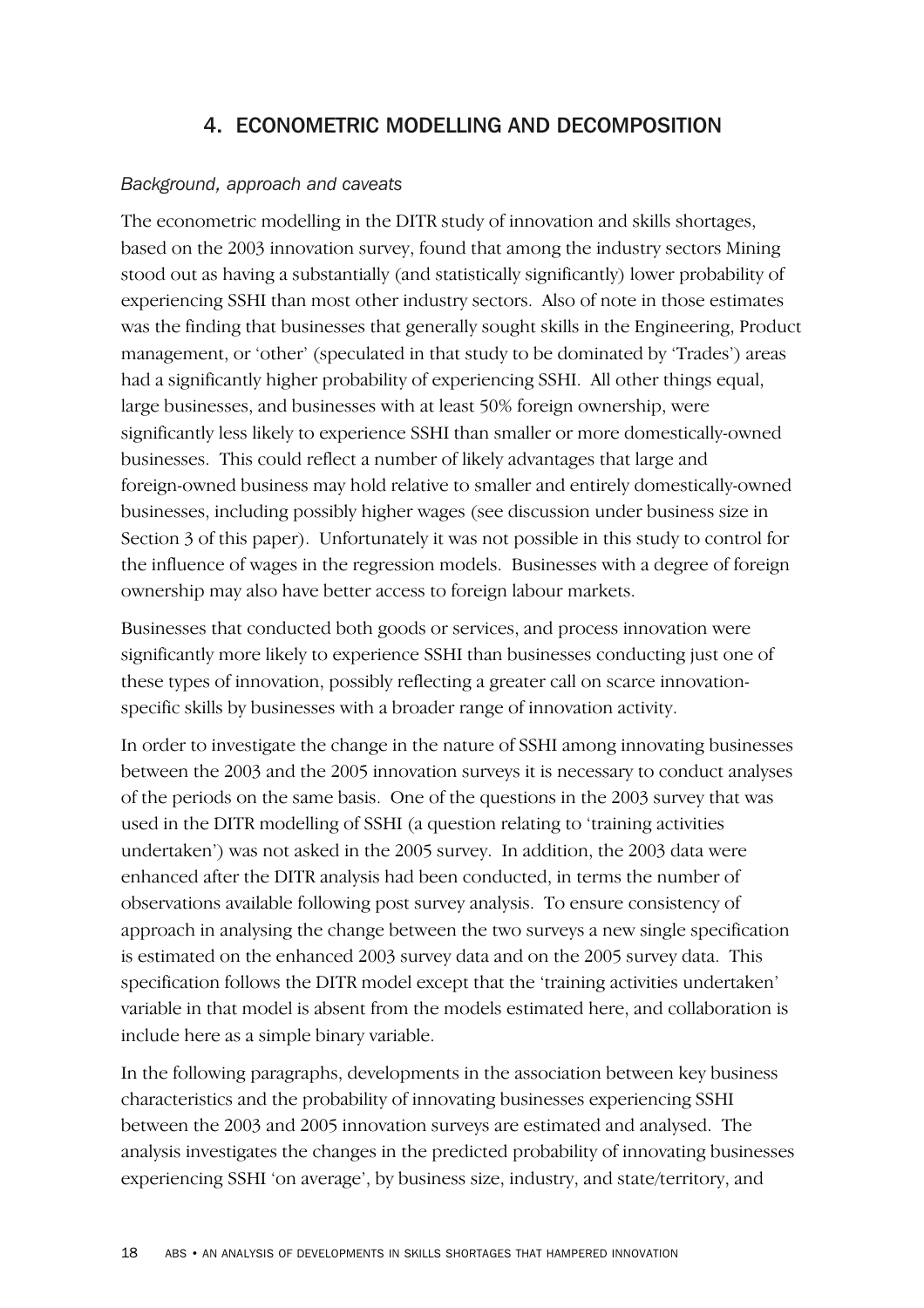decomposes these changes into effects resulting from changes in the characteristics of business, and changes in the structural relationship (model coefficients) between these characteristics and the probability of experiencing SSHI.

For clarity of interpretation, it is worth emphasising again that the employment size coefficients indicate the effect of that parameter relative to the employment reference category, i.e. small (5–19 employees). Similarly the industry variable coefficients are indicative of the impact of the industry in question relative to manufacturing, and the state variable coefficients are relative to New South Wales. As expected, the key results of the DITR study discussed above are qualitatively (and to a large extent quantitatively) matched by those from the model reported in table 4.1(a). The qualitatively irrelevant differences in the coefficient estimates between these and the DITR estimates reflect the smaller sample used in the DITR analysis and the omission of the 'training' variable in the model presented here.

In addition to the usual caveats that should accompany all econometric modelling, the reader's attention is drawn to some specific limitations associated with the analysis presented here. First, the modelling has been conducted at two 'points in time' on only partially overlapping samples and as such it is not possible to establish in any analytical sense the existence or direction of 'causality' between the various conditioning (business characteristic) variables and SSHI. While there may be broadly or particularly held prior views in relation to causality, this analysis can establish only statistical association between the conditioning variables and innovation. Second, the predicted probabilities of dependent variable outcomes presented here are necessarily based on specifically assigned values of the conditioning variables, which will be more or less relevant to particular business types such as industry, size, state of location etc.. In this work the fixed values of the conditioning variables used in computing predicted probabilities are set at their estimated mean population values, to be as generally applicable across all groups as possible.

Comparison between models estimated on the 2003 and 2005 data sets reveal considerable instability in the value and statistical significance of the coefficient estimates of certain key conditioning variables. This outcome is likely to reflect the influence of changes in other variables not explicitly included in the modelling. The implications of the relatively large changes in the estimated model coefficients are, with but a few exceptions, generally consistent with the major reallocation of resources in the Australian economy resulting from the strong and sustained resources boom. To the extent these changes in coefficient estimates are indeed reflective of broader economic influences, it is these broader influences that are candidates for the 'cause' of the change in likelihood of outcomes of the dependent variable, notwithstanding that such 'causes' are manifesting themselves through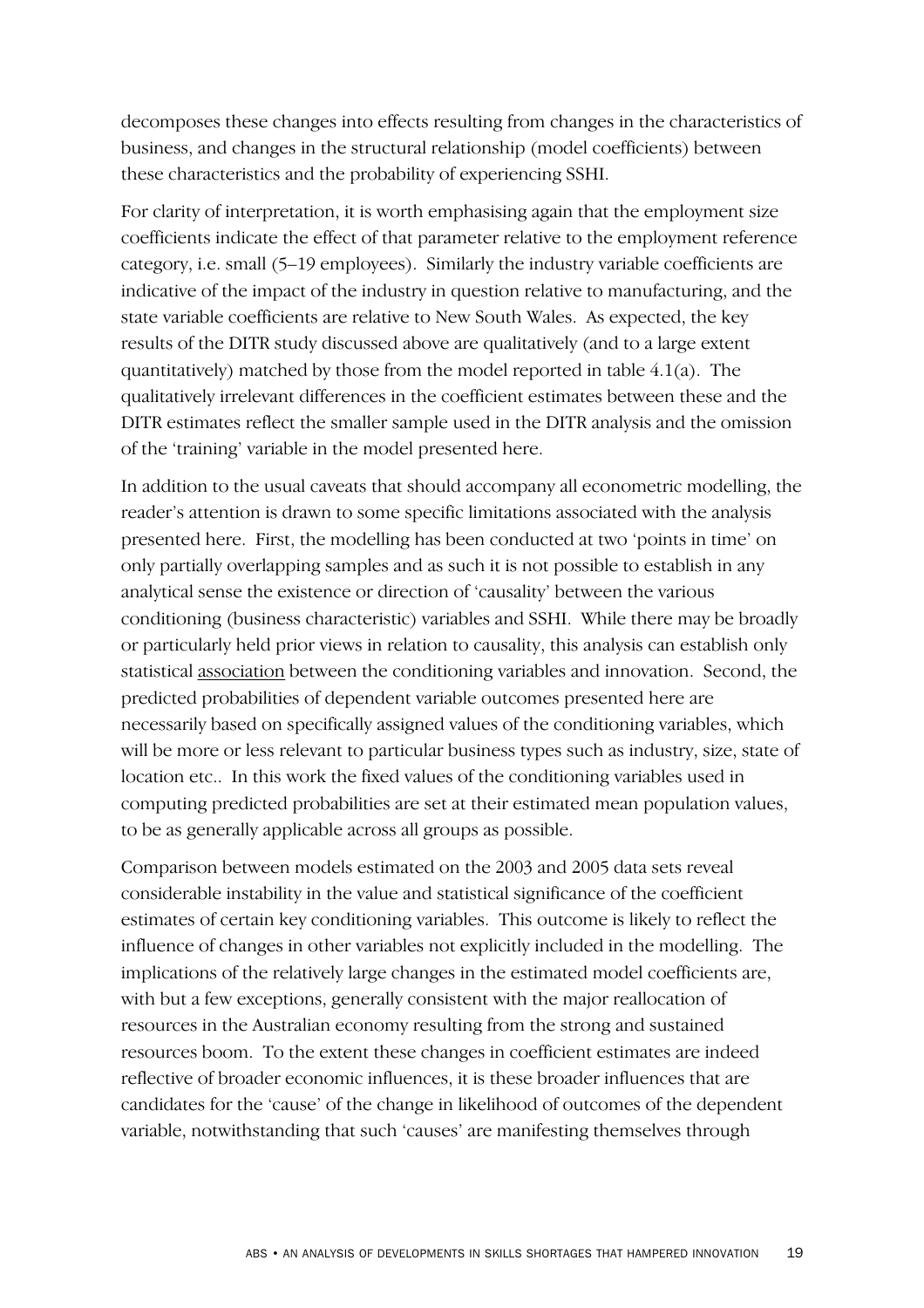particular coefficient changes in the model. This phenomenon further emphasises the need for caution in attributing causation.

For each of the two models estimated below, the ceteris paribus incremental impact of each conditioning variable is also provided in the tables reporting the coefficient estimates. These are referred to as 'marginal' effects even though the dependent variable, and the conditioning variables in almost all cases, are discrete. These 'marginal' effects are computed at the estimated population means for all other conditioning variables in the model, and are expressed as decimals – thus a marginal effect of 0.1124 implies an increase in probability of 0.1124, or 11.24 percentage points. For binary variables the 'marginal' effect is the increment to the probability arising from varying the variable value from 0 to 1. For class variables the effect is the increment to the probability from moving from the reference value to the value in question.

## *Model estimation results*

Tables 4.1(a) and (b) provide estimated coefficients for identically specified binary probit models of the likelihood of an innovating business experiencing SSHI, separately estimated using the 2003 and the 2005 innovation survey data respectively.

In table  $4.1(a)$ , the coefficients on medium and large business size are both negative with the coefficient on 'large' being highly statistically significant (the 'medium' coefficient is not quite statistically significant at the 95% confidence level). In absolute terms the coefficient on 'large' is significantly larger than that on 'medium' indicating a lower probability of SSHI for large businesses compared with both medium and small businesses. The marginal effects indicate that at mean values for other conditioning variables the predicted probability of SSHI is 14 percentage points, and 10 percentage points, lower for large businesses than for medium and for small businesses respectively.

A degree of foreign ownership in excess of 50% is associated with a significantly lower probability of SSHI compared with 100% domestic ownership. At otherwise mean values businesses with more than 50% foreign ownership are predicted to have a probability of SSHI 8 percentage points lower than entirely domestically owned businesses.

Relative to the manufacturing industry, only Communication services and Mining exhibited significantly different predicted probabilities of SSHI – 13 percentage points lower for Communications services and 18 percentage points lower for Mining.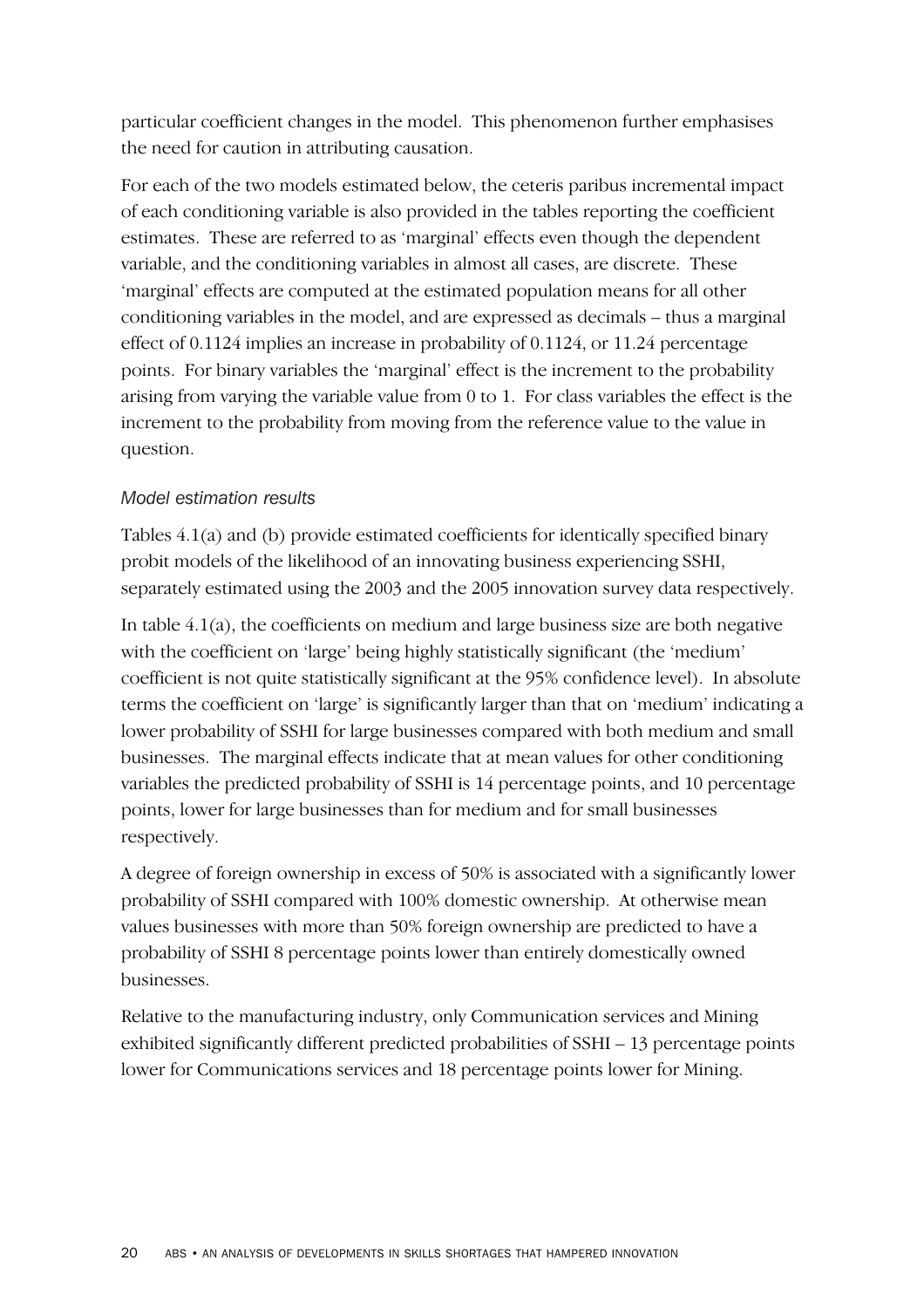|                                      | Coefficient | Standard<br>error | Probability $>$<br>Chi-square | Marginal<br>effect |
|--------------------------------------|-------------|-------------------|-------------------------------|--------------------|
| Intercept                            | $-0.8412$   | 0.1233            | < .0001                       |                    |
|                                      |             |                   |                               |                    |
| Business age $-4+$ years             | 0.0462      | 0.0665            | 0.487                         | 0.0145             |
| Employment - 20-99 employees         | $-0.1333$   | 0.0703            | 0.058                         | $-0.0424$          |
| Employment $-100+$ employees         | $-0.5251$   | 0.0725            | < .0001                       | $-0.1432$          |
| Foreign owned $-$ >0% to 50%         | $-0.1649$   | 0.1170            | 0.159                         | $-0.0499$          |
| Foreign owned $-$ >50%               | $-0.2575$   | 0.0783            | 0.001                         | $-0.0752$          |
| Accommodation, cafés and restaurants | $-0.0382$   | 0.1460            | 0.794                         | $-0.0123$          |
| Communication services               | $-0.4743$   | 0.1854            | 0.011                         | $-0.1268$          |
| Construction                         | $-0.0010$   | 0.1289            | 0.994                         | $-0.0003$          |
| Cultural and recreational services   | $-0.1871$   | 0.1332            | 0.160                         | $-0.0563$          |
| Electricity gas and water            | $-0.2695$   | 0.1755            | 0.125                         | $-0.0786$          |
| Finance and insurance                | $-0.1916$   | 0.1269            | 0.131                         | $-0.0576$          |
| Mining                               | $-0.7758$   | 0.2128            | < 0.001                       | $-0.1798$          |
| Property and business services       | $-0.0437$   | 0.0919            | 0.635                         | $-0.0139$          |
| Retail trade                         | 0.0900      | 0.1188            | 0.449                         | 0.0298             |
| Transport and storage                | 0.0090      | 0.1189            | 0.940                         | 0.0029             |
| Wholesale trade                      | $-0.0741$   | 0.1079            | 0.492                         | $-0.0233$          |
| Victoria                             | $-0.1234$   | 0.0721            | 0.087                         | $-0.0378$          |
| Queensland                           | 0.0475      | 0.0869            | 0.585                         | 0.0154             |
| South Australia                      | 0.0879      | 0.0901            | 0.329                         | 0.0289             |
| Western Australia                    | 0.0325      | 0.0935            | 0.728                         | 0.0105             |
| Tasmania                             | $-0.1734$   | 0.1497            | 0.247                         | $-0.0521$          |
| Northern Territory                   | 0.3234      | 0.1669            | 0.053                         | 0.1132             |
| <b>Australian Capital Territory</b>  | 0.1158      | 0.1515            | 0.445                         | 0.0384             |
| New goods only                       | $-0.2528$   | 0.0943            | 0.007                         | $-0.0781$          |
| New processes only                   | $-0.1221$   | 0.0579            | 0.035                         | $-0.0395$          |
| Capital city                         | $-0.0274$   | 0.0683            | 0.689                         | $-0.0087$          |
| Collaboration                        | 0.1338      | 0.0579            | 0.021                         | 0.0433             |
| Looks to find people within business | 0.2030      | 0.0694            | 0.006                         | 0.0626             |
| Engineering                          | 0.2798      | 0.0634            | < .0001                       | 0.0935             |
| <b>General business</b>              | 0.0702      | 0.0583            | 0.228                         | 0.0223             |
| Information technology               | 0.0211      | 0.0617            | 0.732                         | 0.0067             |
| Management                           | 0.1579      | 0.0623            | 0.011                         | 0.0515             |
| Marketing                            | 0.0222      | 0.0601            | 0.712                         | 0.0070             |
| Scientific                           | $-0.0978$   | 0.0910            | 0.282                         | $-0.0300$          |
| Other type of skill                  | 0.4337      | 0.0860            | < .0001                       | 0.1500             |
|                                      |             |                   |                               |                    |

## 4.1(a) Estimated coefficients for binary probit model of SSHI – 2003 innovation survey

Probability of SSHI at population means for all variables is 0.249 or 24.9%.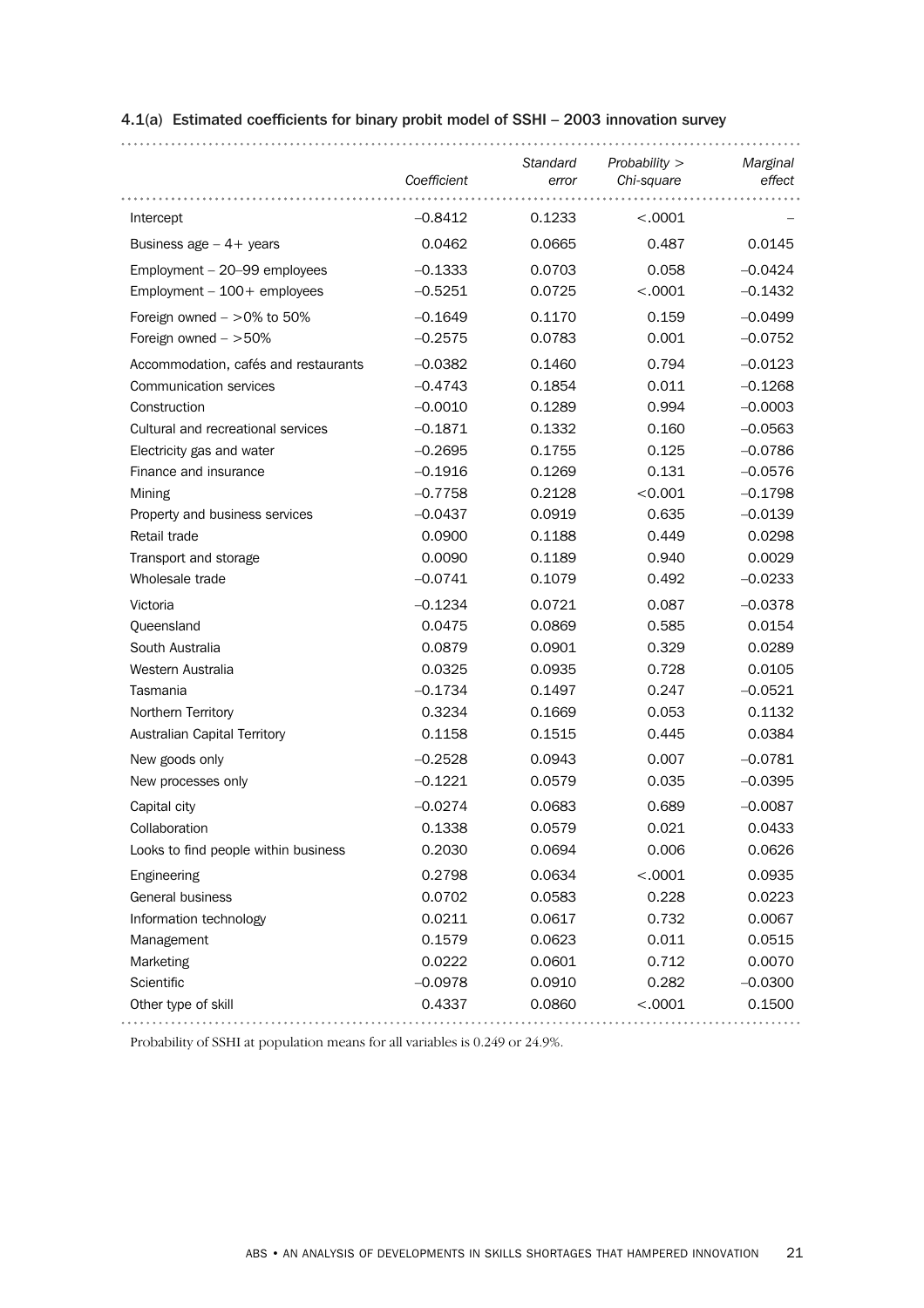|                                      | Coefficient | Standard<br>error | Probability $>$<br>Chi-square | Marginal<br>effect |
|--------------------------------------|-------------|-------------------|-------------------------------|--------------------|
| Intercept                            | $-0.5934$   | 0.1153            | < .0001                       |                    |
|                                      |             |                   | 0.773                         |                    |
| Business age $-4+$ years             | $-0.0198$   | 0.0685            |                               | $-0.007$           |
| Employment - 20-99 employees         | 0.1167      | 0.0817            | 0.153                         | 0.039              |
| Employment $-100+$ employees         | $-0.1851$   | 0.0769            | 0.016                         | $-0.056$           |
| Foreign owned $-$ >0% to 50%         | $-0.1487$   | 0.1177            | 0.206                         | $-0.047$           |
| Foreign owned $-$ >50%               | $-0.2053$   | 0.0808            | 0.011                         | $-0.064$           |
| Accommodation, cafés and restaurants | 0.1855      | 0.1338            | 0.166                         | 0.065              |
| Communication services               | $-0.4095$   | 0.2084            | 0.049                         | $-0.117$           |
| Construction                         | 0.1585      | 0.1291            | 0.220                         | 0.055              |
| Cultural and recreational services   | $-0.2476$   | 0.1427            | 0.083                         | $-0.076$           |
| Electricity gas and water            | $-0.1322$   | 0.1833            | 0.471                         | $-0.042$           |
| Finance and insurance                | $-0.3361$   | 0.1245            | 0.007                         | $-0.099$           |
| Mining                               | $-0.4429$   | 0.1813            | 0.015                         | $-0.125$           |
| Property and business services       | 0.0706      | 0.0927            | 0.446                         | 0.024              |
| Retail trade                         | $-0.0868$   | 0.1275            | 0.496                         | $-0.028$           |
| Transport and storage                | $-0.0806$   | 0.1279            | 0.529                         | $-0.026$           |
| Wholesale trade                      | $-0.2471$   | 0.1154            | 0.032                         | $-0.076$           |
| Victoria                             | $-0.1571$   | 0.0773            | 0.042                         | $-0.048$           |
| Queensland                           | 0.1651      | 0.0855            | 0.053                         | 0.056              |
| South Australia                      | $-0.0247$   | 0.1100            | 0.823                         | $-0.008$           |
| Western Australia                    | 0.2665      | 0.1025            | 0.009                         | 0.093              |
| Tasmania                             | $-0.0088$   | 0.1477            | 0.952                         | $-0.003$           |
| Northern Territory                   | 0.5704      | 0.1839            | 0.002                         | 0.210              |
| <b>Australian Capital Territory</b>  | 0.3095      | 0.1563            | 0.048                         | 0.109              |
| New goods only                       | $-0.3016$   | 0.1093            | 0.006                         | $-0.093$           |
| New processes only                   | $-0.0893$   | 0.0622            | 0.151                         | $-0.030$           |
| Capital city                         | $-0.0653$   | 0.0721            | 0.366                         | $-0.022$           |
| Collaboration                        | 0.1849      | 0.0635            | 0.004                         | 0.062              |
| Looks to find people within business | 0.0412      | 0.0738            | 0.577                         | 0.014              |
| Engineering                          | 0.1533      | 0.0778            | 0.049                         | 0.052              |
| <b>General business</b>              | 0.0591      | 0.0683            | 0.387                         | 0.020              |
| Information technology               | $-0.0432$   | 0.0693            | 0.533                         | $-0.014$           |
| Management                           | 0.0760      | 0.0818            | 0.353                         | 0.025              |
| Marketing                            | $-0.0186$   | 0.0754            | 0.805                         | $-0.006$           |
| Scientific                           | 0.0779      | 0.1053            | 0.460                         | 0.026              |
| Other type of skill                  | 0.0084      | 0.1107            | 0.940                         | 0.003              |
|                                      |             |                   |                               |                    |

## 4.1(b) Estimated coefficients for binary probit model of SSHI – 2005 innovation survey

Probability of SSHI at population means for all variables is 0.265 or 26.5%.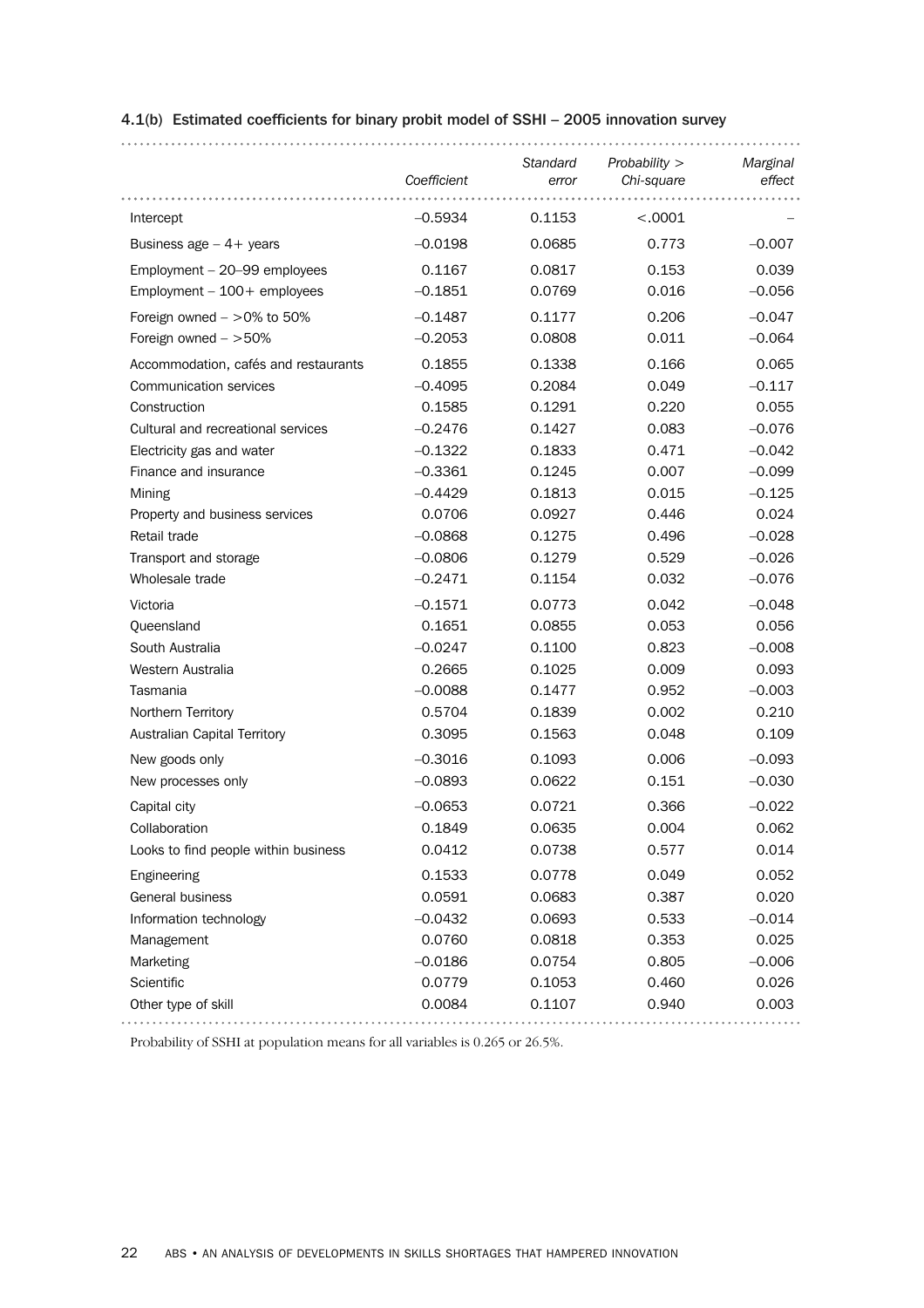Innovating businesses conducting product only or process only innovation are predicted to have significantly lower probabilities of experiencing SSHI than businesses conducting both these types of innovation. The marginal effects indicate that businesses conducting just one type of innovation are between 4 and 8 percentage points less likely to experience SSHI that those conducting both types of innovation.

Innovating businesses that collaborate exhibit a predicted probability of experiencing SSHI 4 percentage points higher than those that do not collaborate.

Table 4.1(b) provides coefficient estimates for the same model as in table 4.1(a) but estimated on the 2005 innovation data. While the non-linearity of the model complicates meaningful direct comparison of coefficient values somewhat, a number of immediately pertinent observations are in order.

The magnitude and statistical significance of relative business employment size is smaller in the 2005 estimation than in the 2003, with the magnitude of the coefficient on large business falling by more than 50% of its 2003 value (the coefficient on 'medium' changes from negative to positive but in the 2005 estimation is not significant even at the 85% level).

The effect of industry sector relative to manufacturing in table 4.1(a) was significant only for communication services and mining. In table 4.1(b) the coefficients relating to the relative effects of Communication services; Finance and insurance; Mining; and Wholesale trade are significant. Furthermore, the coefficient on the mining variable has increased from  $-0.78$  in table 4.1(a) to  $-0.44$  in table 4.1(b), an increase of around 43%. While this result continues to indicate a significantly lower predicted probability of experiencing SSHI within mining than within manufacturing, the extent of this is significantly less than in the earlier period, with the otherwise average predicted probability of experiencing SSHI in mining compared with manufacturing falling from 18 percentage points less in the 2003 survey period to 13 percentage points less in the 2005 survey period. The impact of the changes in the industry (and other) coefficients on the probability of experiencing SSHI is discussed in further detail below.

In table 4.1(b) the Australian Capital Territory, Northern Territory, Victoria, and Western Australia exhibit statistically significant coefficients relative to New South Wales, where none does in table 4.1(a). In this regard the Northern Territory and Western Australia show a particularly large relative impact on the probability of experiencing SSHI in the 2005 survey period compared with the 2003 survey period.

Developments in the allocation of primary inputs within the Australian economy resulting directly and indirectly from the resources boom provide a backdrop consistent with the changes in the model coefficients discussed above. By 2004 and 2005, the period covered in the 2005 survey, the resources boom had become substantially more established than it had in the 2001 to 2003 period. In that regard,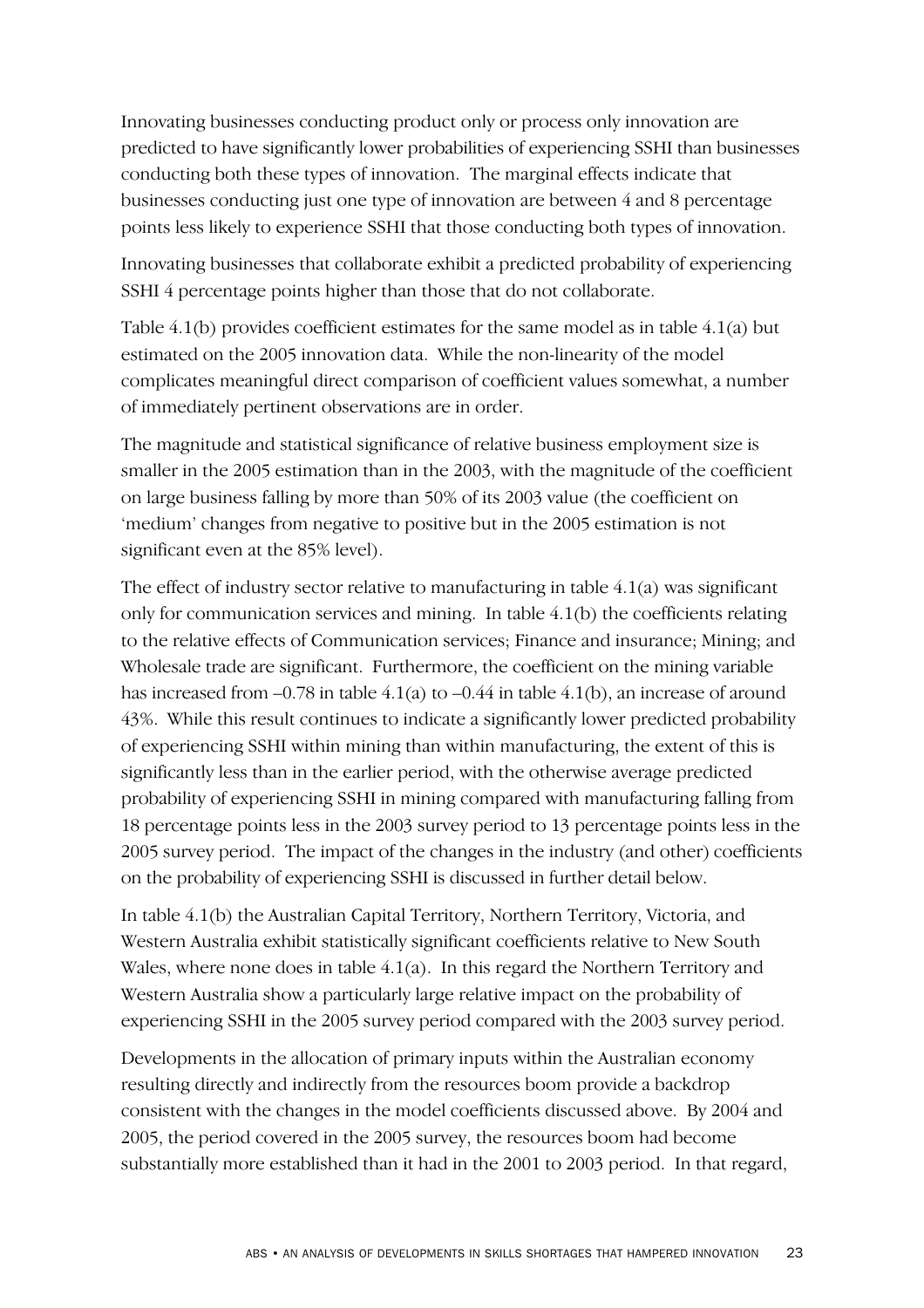the large increase in the association of 'state' on the probability of experiencing SSHI for Western Australia and the Northern Territory relative to New South Wales is consistent with the relatively higher growth in economic activity in those states. Similar considerations apply in relation to the change in the coefficient associated with being in the mining industry relative to manufacturing. Other notably large increases among industry coefficients relative to manufacturing are for accommodation cafes and restaurants, and for construction (although these were not statistically significant).

The dependent variable of consideration here is a binary measure of whether or not businesses experienced innovation-hampering skills shortages. Its binary nature precludes any discrimination on the grounds of intensity of such skill shortages within businesses. As a result one might expect that differences in the predicted probability of experiencing SSHI across business size, and perhaps even across type of skill sought, would be less in a generally tighter skilled labour market as the experience of encountering some degree of skill shortages became more wide spread. The changes in the coefficients associated with 'employment size' and 'skill type sought' across the two models are indeed consistent with such an expectation. The estimated proportion of innovating businesses in Australia that experienced SSHI rose from 25.6% in the 2003 survey to 27.9% in the 2005 survey. This 2.3 percentage point rise, while not very large in absolute terms, represents around a 9% increase in the proportion of those experiencing SSHI, and is statistically significant. The fact that the latter of the surveys covered a period only two thirds as long as the former may also be reflected in a smaller difference than might be expected had the duration of coverage been the same.

Table 4.2 provides 2003 and 2005 model estimates of the probability of an innovating business experiencing SSHI, conditional on that business displaying population mean parameter characteristics, except for business size and industry of activity which are permitted to vary, showing the ceteris paribus predicted impact of business size and industry. It is important to recognise that within the population in scope for these surveys the distribution of firm size is around 66%, 27% and 7% for small (5–19 employees), medium (20–99 employees) and large (100 or more employees) businesses respectively for the first survey period, and 62%, 32% and 6% for the second. Thus the predicted probability of experiencing SSHI 'on average' will reflect the much higher weighting applicable to small businesses in table 4.2.

It is immediately apparent from table 4.2 that the small 'at population means' change in the overall predicted probability of experiencing SSHI between the 2003 and 2005 innovation surveys hides very large changes when disaggregated by industry and business size. For large businesses the predicted probability of SSHI increased over the two surveys for every industry. In proportionate terms this increase was most marked in the mining industry where the probability increased from  $3.0\%$  to  $10.4\%$  – a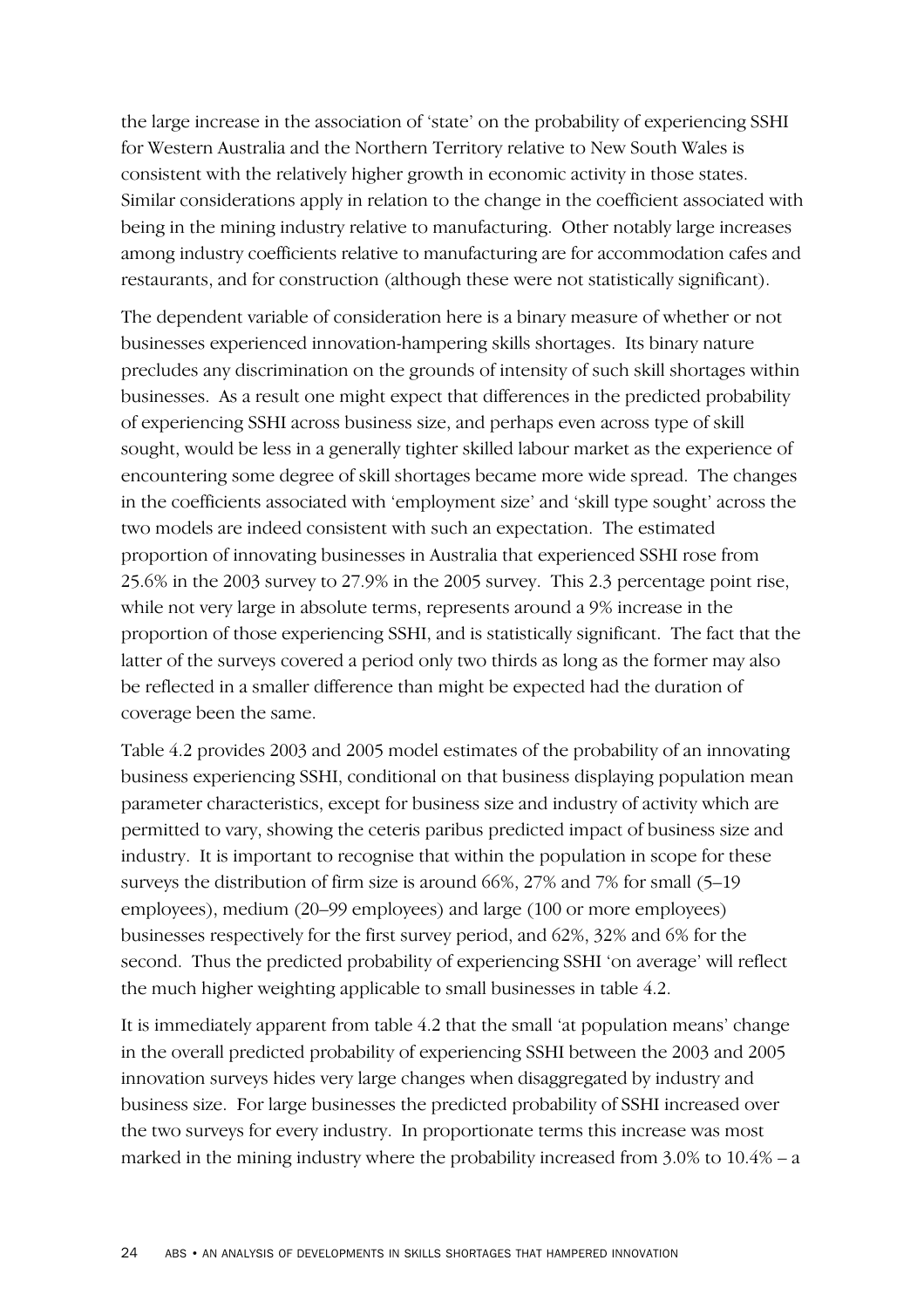proportionate increase of around 250%. This is consistent with developments in the economy over the period 2001 to 2005. The largest absolute increase for large businesses is 13.8% for accommodation cafes and restaurants, a sector that has experienced significant skilled labour shortages for an extended period of time.

The increases in the predicted probabilities for medium-sized businesses from the 2003 to 2005 surveys are generally slightly larger than for large businesses in absolute terms, but somewhat less in proportionate terms. Mining again shows the highest proportionate increase, rising from 6.8% to 16.9% – an increase of around 158%.

|                                    | Large |      |             | <b>Medium</b> |      |             | Small |      |             |
|------------------------------------|-------|------|-------------|---------------|------|-------------|-------|------|-------------|
|                                    | 2003  |      | 2005 change | 2003          |      | 2005 change | 2003  |      | 2005 change |
| Accomm., cafés and restaurants     | 12.6  | 26.4 | 13.8        | 22.5          | 37.1 | 14.6        | 26.7  | 32.8 | 6.1         |
| Communication services             | 5.7   | 11.0 | 5.3         | 11.7          | 17.8 | 6.1         | 14.5  | 14.9 | 0.4         |
| Construction                       | 13.4  | 25.5 | 12.1        | 23.6          | 36.1 | 12.5        | 27.9  | 31.8 | 3.9         |
| Cultural and recreational services | 9.8   | 14.4 | 4.6         | 18.3          | 22.3 | 4.0         | 22.0  | 19.0 | $-3.0$      |
| Electricity gas and water          | 8.4   | 17.1 | 8.7         | 16.2          | 25.9 | 9.7         | 19.7  | 22.2 | 2.5         |
| Finance and insurance              | 9.7   | 12.4 | 2.7         | 18.2          | 19.7 | 1.5         | 21.9  | 16.7 | $-5.2$      |
| Manufacturing                      | 13.4  | 20.7 | 7.3         | 23.7          | 30.3 | 6.6         | 28.0  | 26.4 | $-1.6$      |
| Mining                             | 3.0   | 10.4 | 7.4         | 6.8           | 16.9 | 10.1        | 8.7   | 14.1 | 5.4         |
| Property and business services     | 12.5  | 22.8 | 10.3        | 22.3          | 32.8 | 10.5        | 26.5  | 28.7 | 2.2         |
| Retail trade                       | 15.4  | 18.3 | 2.9         | 26.5          | 27.4 | 0.9         | 31.1  | 23.6 | $-7.5$      |
| Transport and storage              | 13.6  | 18.5 | 4.9         | 23.9          | 27.6 | 3.7         | 28.3  | 23.8 | $-4.5$      |
| Wholesale trade                    | 11.8  | 14.4 | 2.6         | 21.4          | 22.3 | 0.9         | 25.5  | 19.0 | $-6.5$      |

4.2 Predicted probability of SSHI (%), by employment size and Industry – evaluated at population mean values – model estimates using 2003 and 2005 innovation survey data

For small businesses the story is quite different. In six of the twelve industries in scope the predicted probability of SSHI in the 2005 model estimates is smaller than in the 2003 model estimates. Furthermore, for each industry in 2005 the predicted probability of SSHI is lower for small businesses that for medium-sized businesses. This is the opposite of the medium/small outcome for 2003, though this outcome is statistically insignificant.

It is of interest to investigate the extent to which the differences in predicted probabilities between the 2003 and 2005 surveys are a result of changes in the population mean characteristics (conditioning variables) versus changes in the estimated structure (coefficients) of the model over the two periods. Tables 4.1(a) and (b) provide the model coefficient estimates, and table 4.3 provides details on estimates of (and percentage changes in) the mean characteristics of the population of all innovators, for the two survey periods.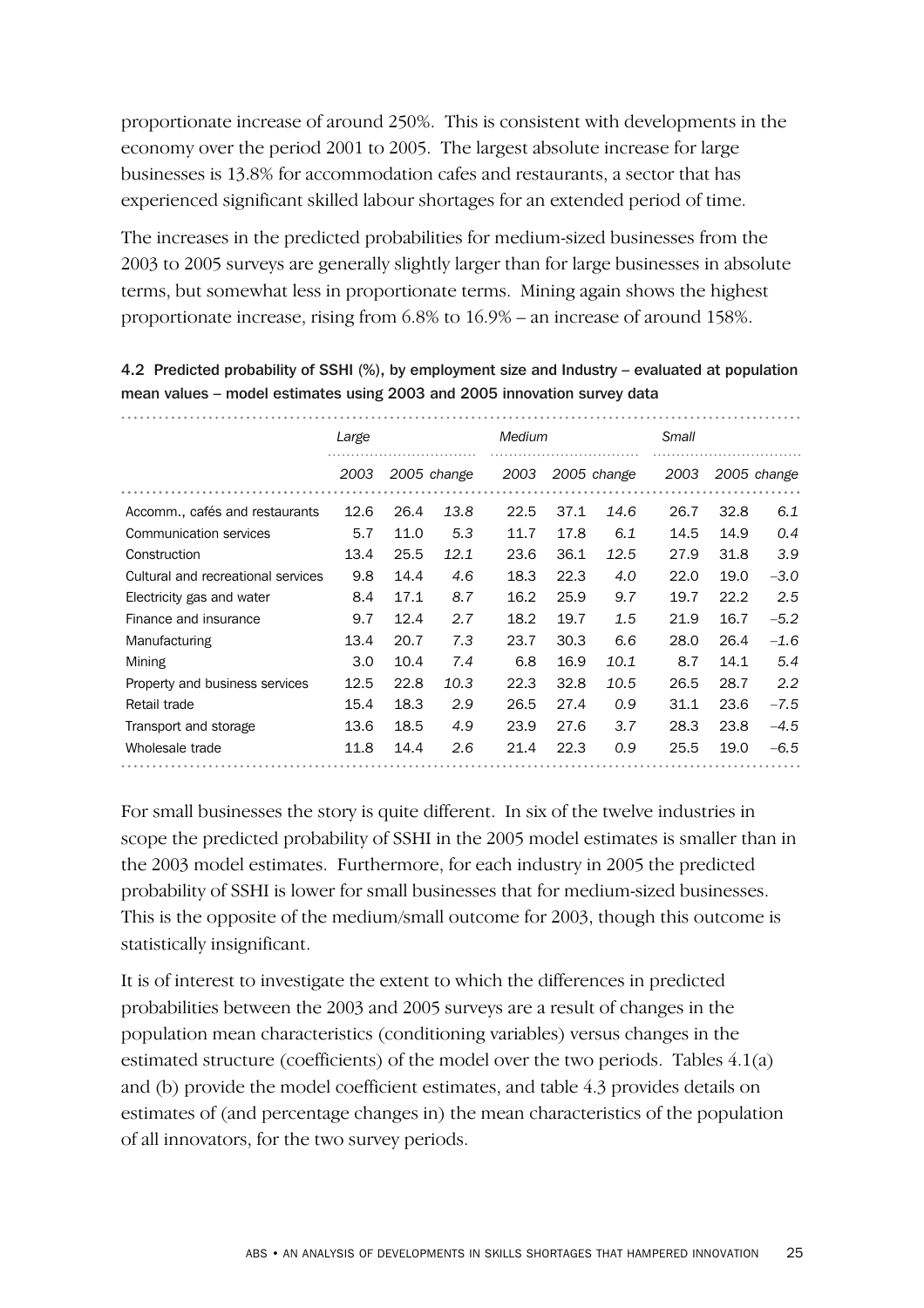#### 4.3 Population mean estimates of model parameters – 2003 and 2005 surveys

| Percentage<br>2003<br>2005<br>change<br>0.2561<br>9.0%<br><b>Experienced SSHI</b><br>0.2793<br>0.7474<br>0.7392<br>$-1.1%$<br>Business age $-4+$ years<br>Employment $-5-19$ employees<br>0.6564<br>0.6210<br>$-5.4%$<br>0.2762<br>0.3184<br>15.3%<br>Employment - 20-99 employees<br>0.0674<br>0.0607<br>$-10.0%$<br>Employment $-100+$ employees<br>100% Australian owned<br>0.9163<br>0.9075<br>$-1.0%$<br>0.0225<br>$-2.7%$<br>Foreign owned $-$ >0% to 50%<br>0.0219<br>Foreign owned $-$ >50%<br>0.0612<br>0.0706<br>15.3%<br>0.0672<br>0.1025<br>52.6%<br>Accommodation, cafés and restaurants<br>0.0046<br>0.0034<br>Communications<br>$-27.6%$<br>Construction<br>0.0816<br>0.0896<br>9.8%<br>Cultural and recreational services<br>0.0344<br>0.0312<br>$-9.2%$<br>0.0020<br>0.0019<br>$-5.8%$<br>Electricity gas and water<br>Finance and insurance<br>0.0358<br>0.0349<br>$-2.5%$<br>0.1823<br>0.1607<br>$-11.9%$<br>Manufacturing<br>0.0047<br>0.0051<br>Mining<br>8.4%<br>0.2301<br>0.2311<br>0.4%<br>Property and business services<br>Retail trade<br>0.2003<br>0.1781<br>$-11.1%$<br>0.0370<br>6.6%<br>0.0394<br>Transport and storage<br>Wholesale trade<br>0.1199<br>0.1220<br>1.8%<br>0.3719<br><b>New South Wales</b><br>0.3251<br>$-12.6%$<br>0.2553<br>1.7%<br>Victoria<br>0.2597<br>0.1590<br>0.1873<br>17.8%<br>Queensland<br>0.0854<br>0.0773<br>South Australia<br>$-9.5%$<br>0.0930<br>Western Australia<br>0.1099<br>18.2%<br>Tasmania<br>0.0143<br>0.0171<br>19.3%<br>0.0067<br>0.0090<br>34.8%<br>Northern Territory<br><b>Australian Capital Territory</b><br>0.0144<br>0.0146<br>1.8%<br>0.1081<br>0.0973<br>$-10.0%$<br>New goods only<br>0.5239<br>0.4203<br>$-19.8%$<br>New processes only<br>New goods and processes<br>0.3680<br>0.4825<br>31.1%<br>0.7094<br>Capital city<br>0.7090<br>$-0.1%$<br>Collaboration<br>$-18.7%$<br>0.2701<br>0.2197<br>0.6847<br>Looks to find people within business<br>0.3132<br>$-54.3%$<br>0.1895<br>0.0939<br>$-50.4%$<br>Engineering<br>General business<br>0.4327<br>0.2296<br>$-46.9%$<br>0.3176<br>0.1881<br>$-40.8%$<br>Information technology<br>0.2199<br>0.1026<br>$-53.3%$<br>Management<br>0.3618<br>0.1669<br>Marketing<br>$-53.9%$<br>Scientific<br>0.0501<br>0.0229<br>$-54.3%$<br>0.1436<br>0.0561<br>$-60.9%$<br>Other type of skill | Population means |  |  |
|----------------------------------------------------------------------------------------------------------------------------------------------------------------------------------------------------------------------------------------------------------------------------------------------------------------------------------------------------------------------------------------------------------------------------------------------------------------------------------------------------------------------------------------------------------------------------------------------------------------------------------------------------------------------------------------------------------------------------------------------------------------------------------------------------------------------------------------------------------------------------------------------------------------------------------------------------------------------------------------------------------------------------------------------------------------------------------------------------------------------------------------------------------------------------------------------------------------------------------------------------------------------------------------------------------------------------------------------------------------------------------------------------------------------------------------------------------------------------------------------------------------------------------------------------------------------------------------------------------------------------------------------------------------------------------------------------------------------------------------------------------------------------------------------------------------------------------------------------------------------------------------------------------------------------------------------------------------------------------------------------------------------------------------------------------------------------------------------------------------------------------------------------------------------------------------------------------------------------------------------------------------------------------------------------------------------------|------------------|--|--|
|                                                                                                                                                                                                                                                                                                                                                                                                                                                                                                                                                                                                                                                                                                                                                                                                                                                                                                                                                                                                                                                                                                                                                                                                                                                                                                                                                                                                                                                                                                                                                                                                                                                                                                                                                                                                                                                                                                                                                                                                                                                                                                                                                                                                                                                                                                                            |                  |  |  |
|                                                                                                                                                                                                                                                                                                                                                                                                                                                                                                                                                                                                                                                                                                                                                                                                                                                                                                                                                                                                                                                                                                                                                                                                                                                                                                                                                                                                                                                                                                                                                                                                                                                                                                                                                                                                                                                                                                                                                                                                                                                                                                                                                                                                                                                                                                                            |                  |  |  |
|                                                                                                                                                                                                                                                                                                                                                                                                                                                                                                                                                                                                                                                                                                                                                                                                                                                                                                                                                                                                                                                                                                                                                                                                                                                                                                                                                                                                                                                                                                                                                                                                                                                                                                                                                                                                                                                                                                                                                                                                                                                                                                                                                                                                                                                                                                                            |                  |  |  |
|                                                                                                                                                                                                                                                                                                                                                                                                                                                                                                                                                                                                                                                                                                                                                                                                                                                                                                                                                                                                                                                                                                                                                                                                                                                                                                                                                                                                                                                                                                                                                                                                                                                                                                                                                                                                                                                                                                                                                                                                                                                                                                                                                                                                                                                                                                                            |                  |  |  |
|                                                                                                                                                                                                                                                                                                                                                                                                                                                                                                                                                                                                                                                                                                                                                                                                                                                                                                                                                                                                                                                                                                                                                                                                                                                                                                                                                                                                                                                                                                                                                                                                                                                                                                                                                                                                                                                                                                                                                                                                                                                                                                                                                                                                                                                                                                                            |                  |  |  |
|                                                                                                                                                                                                                                                                                                                                                                                                                                                                                                                                                                                                                                                                                                                                                                                                                                                                                                                                                                                                                                                                                                                                                                                                                                                                                                                                                                                                                                                                                                                                                                                                                                                                                                                                                                                                                                                                                                                                                                                                                                                                                                                                                                                                                                                                                                                            |                  |  |  |
|                                                                                                                                                                                                                                                                                                                                                                                                                                                                                                                                                                                                                                                                                                                                                                                                                                                                                                                                                                                                                                                                                                                                                                                                                                                                                                                                                                                                                                                                                                                                                                                                                                                                                                                                                                                                                                                                                                                                                                                                                                                                                                                                                                                                                                                                                                                            |                  |  |  |
|                                                                                                                                                                                                                                                                                                                                                                                                                                                                                                                                                                                                                                                                                                                                                                                                                                                                                                                                                                                                                                                                                                                                                                                                                                                                                                                                                                                                                                                                                                                                                                                                                                                                                                                                                                                                                                                                                                                                                                                                                                                                                                                                                                                                                                                                                                                            |                  |  |  |
|                                                                                                                                                                                                                                                                                                                                                                                                                                                                                                                                                                                                                                                                                                                                                                                                                                                                                                                                                                                                                                                                                                                                                                                                                                                                                                                                                                                                                                                                                                                                                                                                                                                                                                                                                                                                                                                                                                                                                                                                                                                                                                                                                                                                                                                                                                                            |                  |  |  |
|                                                                                                                                                                                                                                                                                                                                                                                                                                                                                                                                                                                                                                                                                                                                                                                                                                                                                                                                                                                                                                                                                                                                                                                                                                                                                                                                                                                                                                                                                                                                                                                                                                                                                                                                                                                                                                                                                                                                                                                                                                                                                                                                                                                                                                                                                                                            |                  |  |  |
|                                                                                                                                                                                                                                                                                                                                                                                                                                                                                                                                                                                                                                                                                                                                                                                                                                                                                                                                                                                                                                                                                                                                                                                                                                                                                                                                                                                                                                                                                                                                                                                                                                                                                                                                                                                                                                                                                                                                                                                                                                                                                                                                                                                                                                                                                                                            |                  |  |  |
|                                                                                                                                                                                                                                                                                                                                                                                                                                                                                                                                                                                                                                                                                                                                                                                                                                                                                                                                                                                                                                                                                                                                                                                                                                                                                                                                                                                                                                                                                                                                                                                                                                                                                                                                                                                                                                                                                                                                                                                                                                                                                                                                                                                                                                                                                                                            |                  |  |  |
|                                                                                                                                                                                                                                                                                                                                                                                                                                                                                                                                                                                                                                                                                                                                                                                                                                                                                                                                                                                                                                                                                                                                                                                                                                                                                                                                                                                                                                                                                                                                                                                                                                                                                                                                                                                                                                                                                                                                                                                                                                                                                                                                                                                                                                                                                                                            |                  |  |  |
|                                                                                                                                                                                                                                                                                                                                                                                                                                                                                                                                                                                                                                                                                                                                                                                                                                                                                                                                                                                                                                                                                                                                                                                                                                                                                                                                                                                                                                                                                                                                                                                                                                                                                                                                                                                                                                                                                                                                                                                                                                                                                                                                                                                                                                                                                                                            |                  |  |  |
|                                                                                                                                                                                                                                                                                                                                                                                                                                                                                                                                                                                                                                                                                                                                                                                                                                                                                                                                                                                                                                                                                                                                                                                                                                                                                                                                                                                                                                                                                                                                                                                                                                                                                                                                                                                                                                                                                                                                                                                                                                                                                                                                                                                                                                                                                                                            |                  |  |  |
|                                                                                                                                                                                                                                                                                                                                                                                                                                                                                                                                                                                                                                                                                                                                                                                                                                                                                                                                                                                                                                                                                                                                                                                                                                                                                                                                                                                                                                                                                                                                                                                                                                                                                                                                                                                                                                                                                                                                                                                                                                                                                                                                                                                                                                                                                                                            |                  |  |  |
|                                                                                                                                                                                                                                                                                                                                                                                                                                                                                                                                                                                                                                                                                                                                                                                                                                                                                                                                                                                                                                                                                                                                                                                                                                                                                                                                                                                                                                                                                                                                                                                                                                                                                                                                                                                                                                                                                                                                                                                                                                                                                                                                                                                                                                                                                                                            |                  |  |  |
|                                                                                                                                                                                                                                                                                                                                                                                                                                                                                                                                                                                                                                                                                                                                                                                                                                                                                                                                                                                                                                                                                                                                                                                                                                                                                                                                                                                                                                                                                                                                                                                                                                                                                                                                                                                                                                                                                                                                                                                                                                                                                                                                                                                                                                                                                                                            |                  |  |  |
|                                                                                                                                                                                                                                                                                                                                                                                                                                                                                                                                                                                                                                                                                                                                                                                                                                                                                                                                                                                                                                                                                                                                                                                                                                                                                                                                                                                                                                                                                                                                                                                                                                                                                                                                                                                                                                                                                                                                                                                                                                                                                                                                                                                                                                                                                                                            |                  |  |  |
|                                                                                                                                                                                                                                                                                                                                                                                                                                                                                                                                                                                                                                                                                                                                                                                                                                                                                                                                                                                                                                                                                                                                                                                                                                                                                                                                                                                                                                                                                                                                                                                                                                                                                                                                                                                                                                                                                                                                                                                                                                                                                                                                                                                                                                                                                                                            |                  |  |  |
|                                                                                                                                                                                                                                                                                                                                                                                                                                                                                                                                                                                                                                                                                                                                                                                                                                                                                                                                                                                                                                                                                                                                                                                                                                                                                                                                                                                                                                                                                                                                                                                                                                                                                                                                                                                                                                                                                                                                                                                                                                                                                                                                                                                                                                                                                                                            |                  |  |  |
|                                                                                                                                                                                                                                                                                                                                                                                                                                                                                                                                                                                                                                                                                                                                                                                                                                                                                                                                                                                                                                                                                                                                                                                                                                                                                                                                                                                                                                                                                                                                                                                                                                                                                                                                                                                                                                                                                                                                                                                                                                                                                                                                                                                                                                                                                                                            |                  |  |  |
|                                                                                                                                                                                                                                                                                                                                                                                                                                                                                                                                                                                                                                                                                                                                                                                                                                                                                                                                                                                                                                                                                                                                                                                                                                                                                                                                                                                                                                                                                                                                                                                                                                                                                                                                                                                                                                                                                                                                                                                                                                                                                                                                                                                                                                                                                                                            |                  |  |  |
|                                                                                                                                                                                                                                                                                                                                                                                                                                                                                                                                                                                                                                                                                                                                                                                                                                                                                                                                                                                                                                                                                                                                                                                                                                                                                                                                                                                                                                                                                                                                                                                                                                                                                                                                                                                                                                                                                                                                                                                                                                                                                                                                                                                                                                                                                                                            |                  |  |  |
|                                                                                                                                                                                                                                                                                                                                                                                                                                                                                                                                                                                                                                                                                                                                                                                                                                                                                                                                                                                                                                                                                                                                                                                                                                                                                                                                                                                                                                                                                                                                                                                                                                                                                                                                                                                                                                                                                                                                                                                                                                                                                                                                                                                                                                                                                                                            |                  |  |  |
|                                                                                                                                                                                                                                                                                                                                                                                                                                                                                                                                                                                                                                                                                                                                                                                                                                                                                                                                                                                                                                                                                                                                                                                                                                                                                                                                                                                                                                                                                                                                                                                                                                                                                                                                                                                                                                                                                                                                                                                                                                                                                                                                                                                                                                                                                                                            |                  |  |  |
|                                                                                                                                                                                                                                                                                                                                                                                                                                                                                                                                                                                                                                                                                                                                                                                                                                                                                                                                                                                                                                                                                                                                                                                                                                                                                                                                                                                                                                                                                                                                                                                                                                                                                                                                                                                                                                                                                                                                                                                                                                                                                                                                                                                                                                                                                                                            |                  |  |  |
|                                                                                                                                                                                                                                                                                                                                                                                                                                                                                                                                                                                                                                                                                                                                                                                                                                                                                                                                                                                                                                                                                                                                                                                                                                                                                                                                                                                                                                                                                                                                                                                                                                                                                                                                                                                                                                                                                                                                                                                                                                                                                                                                                                                                                                                                                                                            |                  |  |  |
|                                                                                                                                                                                                                                                                                                                                                                                                                                                                                                                                                                                                                                                                                                                                                                                                                                                                                                                                                                                                                                                                                                                                                                                                                                                                                                                                                                                                                                                                                                                                                                                                                                                                                                                                                                                                                                                                                                                                                                                                                                                                                                                                                                                                                                                                                                                            |                  |  |  |
|                                                                                                                                                                                                                                                                                                                                                                                                                                                                                                                                                                                                                                                                                                                                                                                                                                                                                                                                                                                                                                                                                                                                                                                                                                                                                                                                                                                                                                                                                                                                                                                                                                                                                                                                                                                                                                                                                                                                                                                                                                                                                                                                                                                                                                                                                                                            |                  |  |  |
|                                                                                                                                                                                                                                                                                                                                                                                                                                                                                                                                                                                                                                                                                                                                                                                                                                                                                                                                                                                                                                                                                                                                                                                                                                                                                                                                                                                                                                                                                                                                                                                                                                                                                                                                                                                                                                                                                                                                                                                                                                                                                                                                                                                                                                                                                                                            |                  |  |  |
|                                                                                                                                                                                                                                                                                                                                                                                                                                                                                                                                                                                                                                                                                                                                                                                                                                                                                                                                                                                                                                                                                                                                                                                                                                                                                                                                                                                                                                                                                                                                                                                                                                                                                                                                                                                                                                                                                                                                                                                                                                                                                                                                                                                                                                                                                                                            |                  |  |  |
|                                                                                                                                                                                                                                                                                                                                                                                                                                                                                                                                                                                                                                                                                                                                                                                                                                                                                                                                                                                                                                                                                                                                                                                                                                                                                                                                                                                                                                                                                                                                                                                                                                                                                                                                                                                                                                                                                                                                                                                                                                                                                                                                                                                                                                                                                                                            |                  |  |  |
|                                                                                                                                                                                                                                                                                                                                                                                                                                                                                                                                                                                                                                                                                                                                                                                                                                                                                                                                                                                                                                                                                                                                                                                                                                                                                                                                                                                                                                                                                                                                                                                                                                                                                                                                                                                                                                                                                                                                                                                                                                                                                                                                                                                                                                                                                                                            |                  |  |  |
|                                                                                                                                                                                                                                                                                                                                                                                                                                                                                                                                                                                                                                                                                                                                                                                                                                                                                                                                                                                                                                                                                                                                                                                                                                                                                                                                                                                                                                                                                                                                                                                                                                                                                                                                                                                                                                                                                                                                                                                                                                                                                                                                                                                                                                                                                                                            |                  |  |  |
|                                                                                                                                                                                                                                                                                                                                                                                                                                                                                                                                                                                                                                                                                                                                                                                                                                                                                                                                                                                                                                                                                                                                                                                                                                                                                                                                                                                                                                                                                                                                                                                                                                                                                                                                                                                                                                                                                                                                                                                                                                                                                                                                                                                                                                                                                                                            |                  |  |  |
|                                                                                                                                                                                                                                                                                                                                                                                                                                                                                                                                                                                                                                                                                                                                                                                                                                                                                                                                                                                                                                                                                                                                                                                                                                                                                                                                                                                                                                                                                                                                                                                                                                                                                                                                                                                                                                                                                                                                                                                                                                                                                                                                                                                                                                                                                                                            |                  |  |  |
|                                                                                                                                                                                                                                                                                                                                                                                                                                                                                                                                                                                                                                                                                                                                                                                                                                                                                                                                                                                                                                                                                                                                                                                                                                                                                                                                                                                                                                                                                                                                                                                                                                                                                                                                                                                                                                                                                                                                                                                                                                                                                                                                                                                                                                                                                                                            |                  |  |  |
|                                                                                                                                                                                                                                                                                                                                                                                                                                                                                                                                                                                                                                                                                                                                                                                                                                                                                                                                                                                                                                                                                                                                                                                                                                                                                                                                                                                                                                                                                                                                                                                                                                                                                                                                                                                                                                                                                                                                                                                                                                                                                                                                                                                                                                                                                                                            |                  |  |  |
|                                                                                                                                                                                                                                                                                                                                                                                                                                                                                                                                                                                                                                                                                                                                                                                                                                                                                                                                                                                                                                                                                                                                                                                                                                                                                                                                                                                                                                                                                                                                                                                                                                                                                                                                                                                                                                                                                                                                                                                                                                                                                                                                                                                                                                                                                                                            |                  |  |  |
|                                                                                                                                                                                                                                                                                                                                                                                                                                                                                                                                                                                                                                                                                                                                                                                                                                                                                                                                                                                                                                                                                                                                                                                                                                                                                                                                                                                                                                                                                                                                                                                                                                                                                                                                                                                                                                                                                                                                                                                                                                                                                                                                                                                                                                                                                                                            |                  |  |  |
|                                                                                                                                                                                                                                                                                                                                                                                                                                                                                                                                                                                                                                                                                                                                                                                                                                                                                                                                                                                                                                                                                                                                                                                                                                                                                                                                                                                                                                                                                                                                                                                                                                                                                                                                                                                                                                                                                                                                                                                                                                                                                                                                                                                                                                                                                                                            |                  |  |  |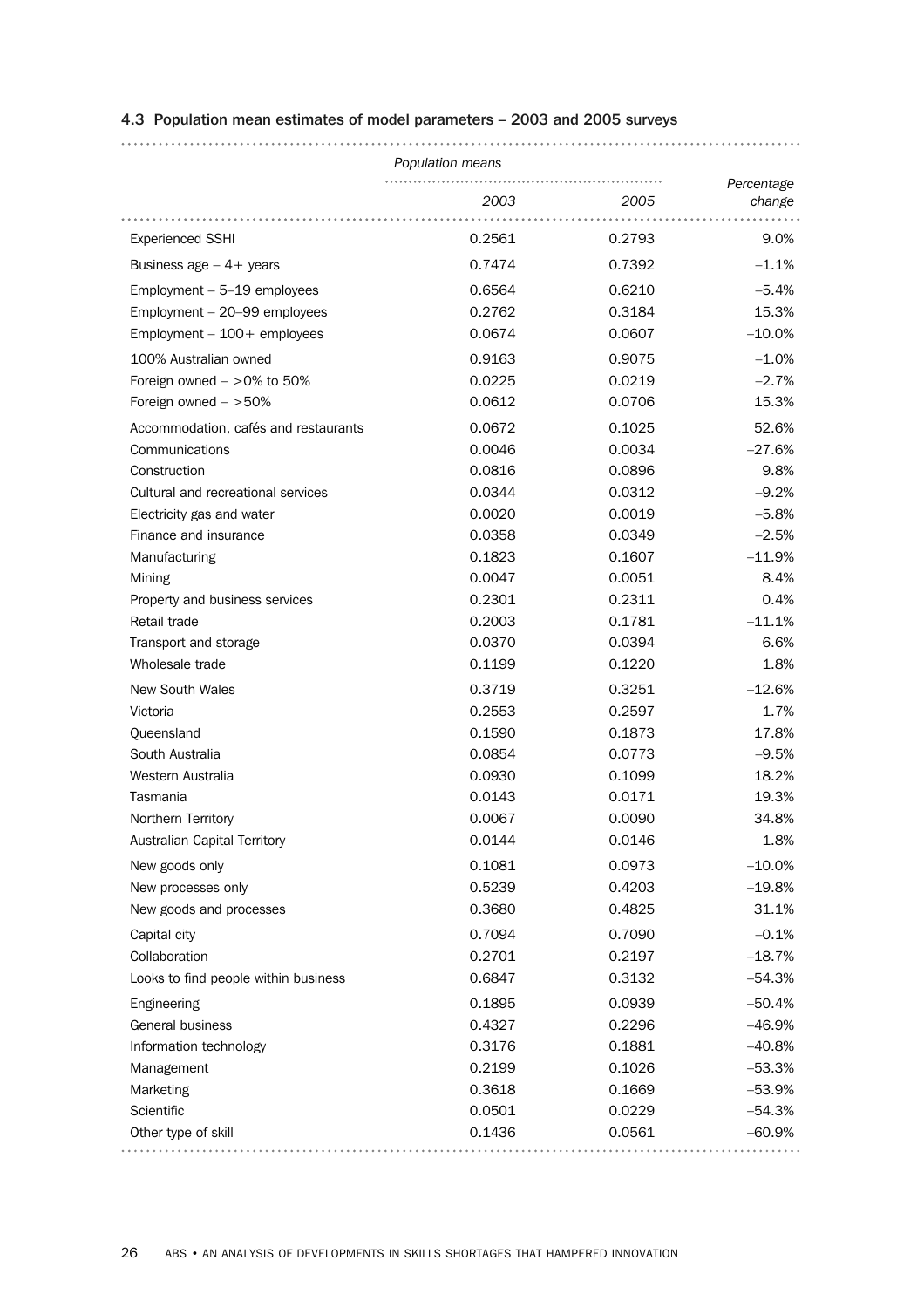The population means of types of skill sought have all fallen substantially from the 2003 to 2005 survey periods. As discussed earlier in this paper, this relatively uniform fall (of around 50%) in the mean parameter values (as well as that associated with whether businesses look within or outside for people) reflects a change in the nature of the question between the 2003 and 2005 surveys. In the 2003 survey the question asks *which skill type is sought if engaging people*, while the 2005 survey first enquires as to whether the business actually engaged persons during the period, and directs the respondent past these questions if the answer to actual engagement is negative. It can be expected that an answer to the type of skill sought would generally be provided in the first survey whether or not engagements had actually taken place during the relevant period. The high degree of uniformity in the proportionate declines suggests some substantial similarity in the use-value of the questions between the two surveys, modulo the influence of the 'skip' ratio of 35% in the 2005 survey.

If the 65% of innovators in the 2005 survey that did not 'skip' the questions relating to skill type and to whether staff were sought from inside the business are, on average, representative of all innovators in regard to 'skill type' and 'seek within' characteristics, then we can adjust the 2005 mean population proportions for these variables to put them on an (approximately) equal footing with their 2003 counterparts for the purpose of the decomposition procedure described below. Although the strict accuracy of this technique relies on the assumption of representativeness, experimentation shows that the qualitative, and indeed to a large extent, quantitative, results of the decomposition of aggregate 2003 to 2005 changes in the predicted probability of SSHI described below are very robust to variation in that assumption.

Tables 4.5(a), (b) and (c) provide the differences in the predicted probabilities of SSHI by industry and business size shown in table 4.2, together with a decomposition of these into two components, one resulting solely from the change in population mean characteristics between the two periods (applied to a fixed model) and the other resulting solely from the change in the estimated model coefficients over the period (applied to a fixed set of population mean characteristics).

There are two ways to approach such decomposition:

(a) using the 2003 estimated model, take the difference in predicted probability using 2003 mean characteristics and using 2005 mean characteristics; then, using only the 2005 mean characteristics take the difference between the predicted probabilities using the 2003 model estimates and then using the 2005 model estimates – the sum of these two differences is identically the difference between the predicted probabilities as presented in table 4.2; and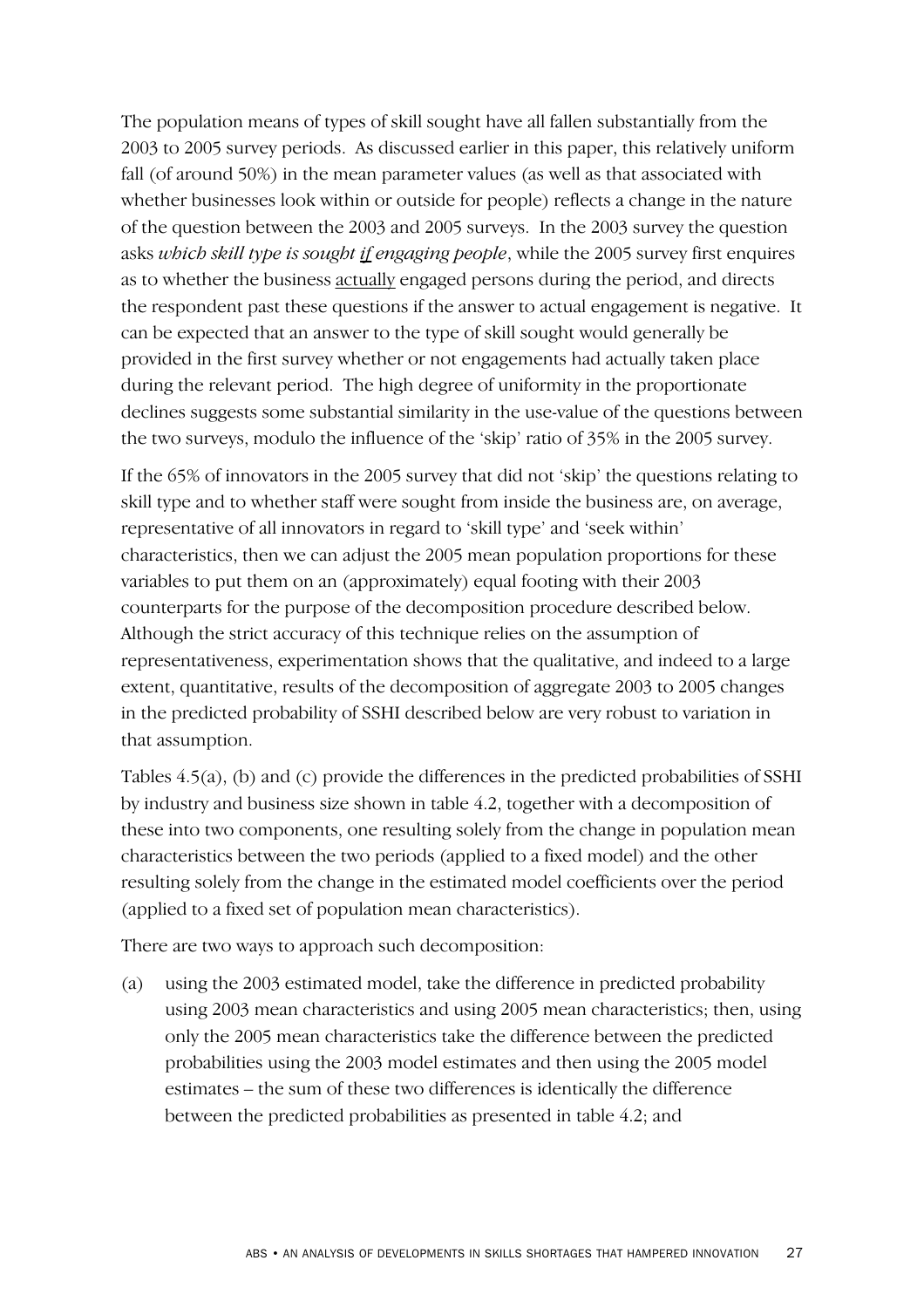(b) using only the 2003 mean characteristics take the difference between the predicted probabilities using the 2003 model estimates and then using the 2005 model estimates, then using just the 2005 model estimates take the difference in predicted probability using 2003 mean characteristics and using 2005 mean characteristics; again, the sum of these two differences is identically the difference between the predicted probabilities as presented in table 4.2.

The two approaches yield a slightly different allocation of the overall differences to characteristic change versus structural (model) change. The arithmetic averages of these two different allocations (which of course necessarily also sum to the differences in table 4.2) are frequently taken, as they are here, as the preferred single decomposition. The two approaches are set out in figure 4.4 in diagrammatic form.

In each model (subscript  $= 0$  for 2003 and subscript  $= 1$  for 2005) the predicted probability of a business experiencing SSHI, conditional on the set of mean population business characteristics  $X_i$ , is given by  $\Phi(\beta_i X_i)$  where  $\Phi(.)$  stands for the standard normal cumulative distribution function and  $\beta_i$  is the set of coefficient estimates. The decomposition described above as (a) corresponds to the upper path and that described by (b) the lower path in figure 4.4.





When the 2005 mean population characteristics are inserted into the 2003 model we need to adjust the values for skill type and 'look inside' to account for the relative proportion skipping the question (65% answered the question in the 2005 survey, and 95% answered the question in the 2003 survey). Thus we multiply the 2005 mean values for skill type and 'look within' by  $1.46$  (=95/65) when inserting into the 2003 model. Other 2005 mean values are unchanged from table 4.3. Similarly, when inserting the 2003 mean values into the 2005 model we multiply the skill type and 'look within' mean values by  $0.68$  (=65/95), with all other mean values as in table 4.3.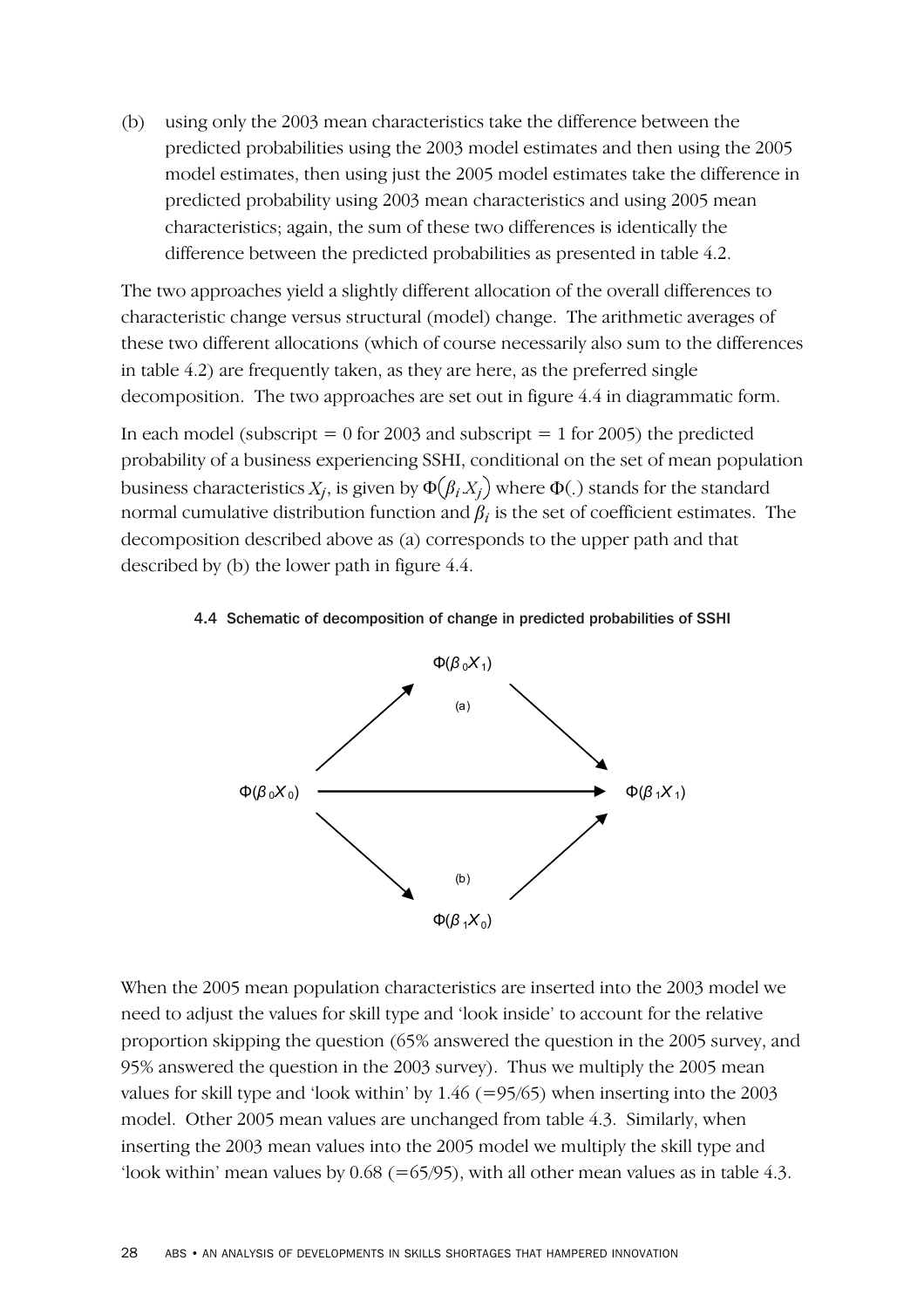From tables 4.5(a), (b) and (c) it is clear that characteristic change accounts for only a very small (absolute) proportion of the overall change in predicted probabilities of SSHI for medium and large businesses, with by far the largest influence being structural. However, there is quite a large degree of variation in the relative and absolute size of the two components across industries for all business sizes. The characteristic effects are all negative and vary from –1.8 percentage points for small retail businesses to –0.4 percentage points for large mining businesses. There is much more variation in the structural effects across industries, varying from 16.1 percentage points in medium-sized accommodation cafes and restaurant businesses to –5.7 percentage points for small retail trade businesses.

The direction and relative size of the characteristic and structural effects is similar for large and medium-sized businesses, but quite different for small businesses. This difference reflects the small sometimes positive and sometimes negative difference between the 2005 predicted probability of SSHI and the 2003 predicted probability of SSHI for small businesses, in contrast to the larger and universally positive differences for medium and large businesses across all industries (table 4.2).

|                                      | Difference in predicted probability of SSHI, 2005–2003 |                              |              |  |
|--------------------------------------|--------------------------------------------------------|------------------------------|--------------|--|
|                                      | Average<br>characteristics effect                      | Average<br>structural effect | <b>TOTAL</b> |  |
| Accommodation, cafés and restaurants | $-1.1$                                                 | 14.9                         | 13.8         |  |
| Communication services               | $-0.6$                                                 | 5.9                          | 5.3          |  |
| Construction                         | $-1.1$                                                 | 13.8                         | 12.1         |  |
| Cultural and recreational services   | $-0.9$                                                 | 5.5                          | 4.6          |  |
| Electricity, gas and water           | $-0.8$                                                 | 9.5                          | 8.7          |  |
| Finance and insurance                | $-0.9$                                                 | 3.6                          | 2.7          |  |
| Manufacturing                        | $-1.1$                                                 | 8.4                          | 7.3          |  |
| Mining                               | $-0.4$                                                 | 7.8                          | 7.4          |  |
| Property and business services       | $-1.0$                                                 | 11.4                         | 10.3         |  |
| Retail trade                         | $-1.2$                                                 | 4.1                          | 2.9          |  |
| Transport and storage                | $-1.1$                                                 | 6.0                          | 4.9          |  |
| Wholesale trade                      | $-1.0$                                                 | 3.5                          | 2.6          |  |

4.5(a) Decomposition of change in predicted probabilities of SSHI, 2005–2003 – Large businesses, by industry (percentage points)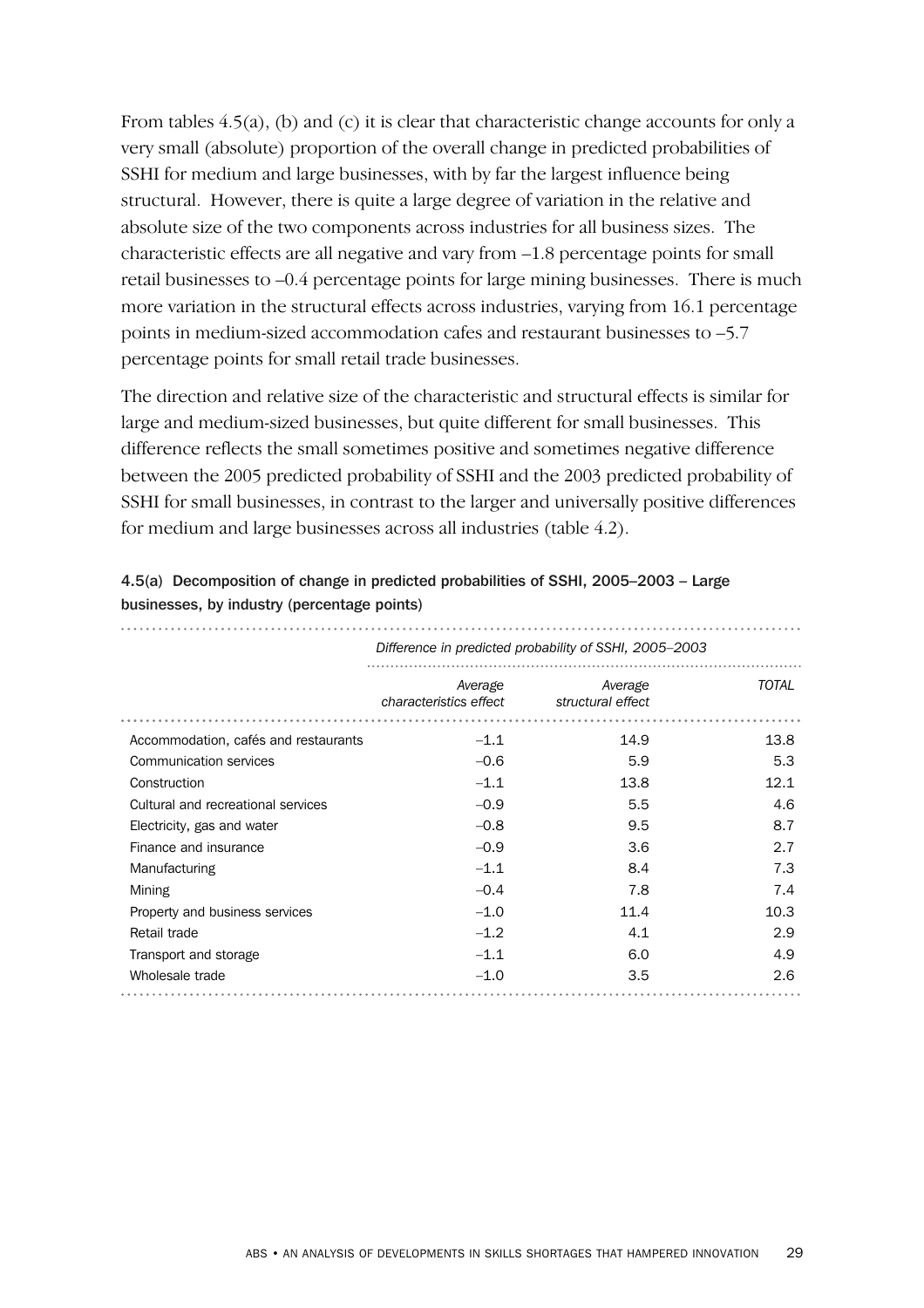4.5(b) Decomposition of change in predicted probabilities of SSHI, 2005–2003 – Medium size businesses, by industry (percentage points)

|                                      | Difference in predicted probability of SSHI, 2005–2003 |                              |              |  |
|--------------------------------------|--------------------------------------------------------|------------------------------|--------------|--|
|                                      | Average<br>characteristics effect                      | Average<br>structural effect | <b>TOTAL</b> |  |
| Accommodation, cafés and restaurants | $-1.5$                                                 | 16.1                         | 14.6         |  |
| Communication services               | $-1.0$                                                 | 7.1                          | 6.1          |  |
| Construction                         | $-1.6$                                                 | 14.0                         | 12.5         |  |
| Cultural and recreational services   | $-1.3$                                                 | 5.3                          | 4.0          |  |
| Electricity, gas and water           | $-1.2$                                                 | 10.9                         | 9.7          |  |
| Finance and insurance                | $-1.3$                                                 | 2.9                          | 1.5          |  |
| Manufacturing                        | $-1.6$                                                 | 8.2                          | 6.6          |  |
| Mining                               | $-0.7$                                                 | 10.8                         | 10.1         |  |
| Property and business services       | $-1.5$                                                 | 12.0                         | 10.5         |  |
| Retail trade                         | $-1.7$                                                 | 2.5                          | 0.9          |  |
| Transport and storage                | $-1.6$                                                 | 5.2                          | 3.7          |  |
| Wholesale trade                      | $-1.5$                                                 | 2.3                          | 0.9          |  |

Table 4.5(c) Decomposition of change in predicted probabilities of SSHI, 2005–2003 – Small businesses, by industry (percentage points)

|                                      | Difference in predicted probability of SSHI, 2005-2003 |                              |               |  |
|--------------------------------------|--------------------------------------------------------|------------------------------|---------------|--|
|                                      | Average<br>characteristics effect                      | Average<br>structural effect | <b>TOTAL</b>  |  |
| Accommodation, cafés and restaurants | $-1.7$                                                 | 7.8                          | 6.1           |  |
| Communication services               | $-1.1$                                                 | 1.5                          | 0.4           |  |
| Construction                         | $-1.7$                                                 | 5.6                          | 3.9           |  |
| Cultural and recreational services   | $-1.5$                                                 | $-1.6$                       | $-3.0$        |  |
| Electricity, gas and water           | $-1.4$                                                 | 4.0                          | 2.5           |  |
| Finance and insurance                | $-1.5$                                                 | $-3.8$                       | $-5.2$        |  |
| Manufacturing                        | $-1.7$                                                 | 0.1                          | $-1.6$        |  |
| Mining                               | $-0.8$                                                 | 6.2                          | 5.4           |  |
| Property and business services       | $-1.7$                                                 | 3.9                          | $2.2^{\circ}$ |  |
| Retail trade                         | $-1.8$                                                 | $-5.7$                       | $-7.5$        |  |
| Transport and storage                | $-1.7$                                                 | $-2.7$                       | $-4.5$        |  |
| Wholesale trade                      | $-1.6$                                                 | $-4.9$                       | $-6.5$        |  |

So, the analysis suggests that the predicted probability of experiencing SSHI has risen for large and medium-sized businesses, though by quite different amounts across industries. Among large and medium-sized businesses, wholesale trade, retail trade, and finance and insurance exhibit relatively small increases in their predicted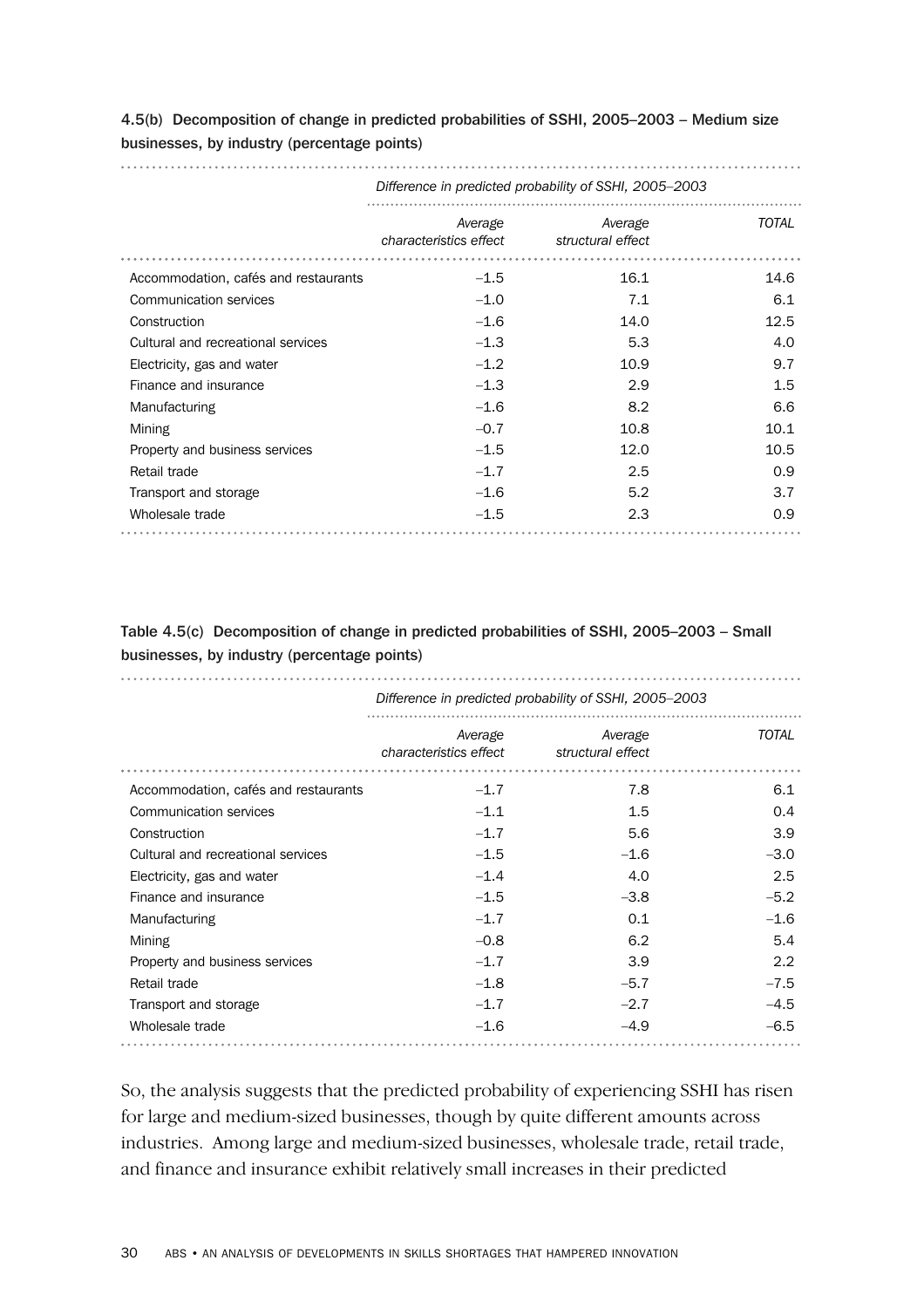probabilities of SSHI. Accommodation cafes and restaurants, Construction and Property and business services exhibit relatively large increases in predicted probability of experiencing SSHI. While exhibiting the lowest predicted probability of experiencing SSHI in both periods across all business size categories, Mining exhibits the largest proportionate rise in the predicted probability of experiencing SSHI across the two survey periods.

For small businesses in some sectors the predicted probability of SSHI rose between the 2003 and the 2005 innovation surveys, and in other sectors it fell. Also, in most but not all cases the absolute size of the changes in predicted probabilities of SSHI for small businesses by industry is much smaller than for medium and large businesses. Notable exceptions to this include retail trade, wholesale trade, finance and insurance, and transport and storage where, additionally, the predicted probability of SSHI for small businesses fell.

Given the differential impact of the more recent developments in economic growth and resource allocation across states and territories as well as industries, it is instructive to conduct the decomposition discussed above by state/territory also. Tables 4.6(a), (b) and (c) provide the decomposition of the total changes in predicted probabilities of SSHI by jurisdiction and business size.

Again, except for small businesses in NSW, the absolute value of the structural effects across jurisdictions are larger than those of the characteristics effects. As expected, total effects are large for the mining intensive jurisdictions of Western Australia, the Northern Territory, and Queensland. Indeed, as discussed in Section 3, in these jurisdictions mining industry value added represents a substantial proportion of GSP (in the 2006–07 financial year the respective proportions of mining value added in GSP were 29%, 25%, and 8%)

Total effects are also large for the Australian Capital Territory and Tasmania, consistent with the descriptive statistics in Section 3, but less expected on prior grounds.

The quantitative and qualitative modelling-based results reported in this section are generally intuitively appealing in light of the developments in labour resource allocation across industries over the 2001 to 2005 period together with the related development in skill shortages in particular industries, and more generally. The closing of the gap in predicted probabilities of SSHI between larger and smaller businesses over the two survey periods is consistent with smaller businesses already having relatively high SSHI incidence in the earlier survey period, and a general widening of the skill shortage phenomenon from the earlier to the later survey periods.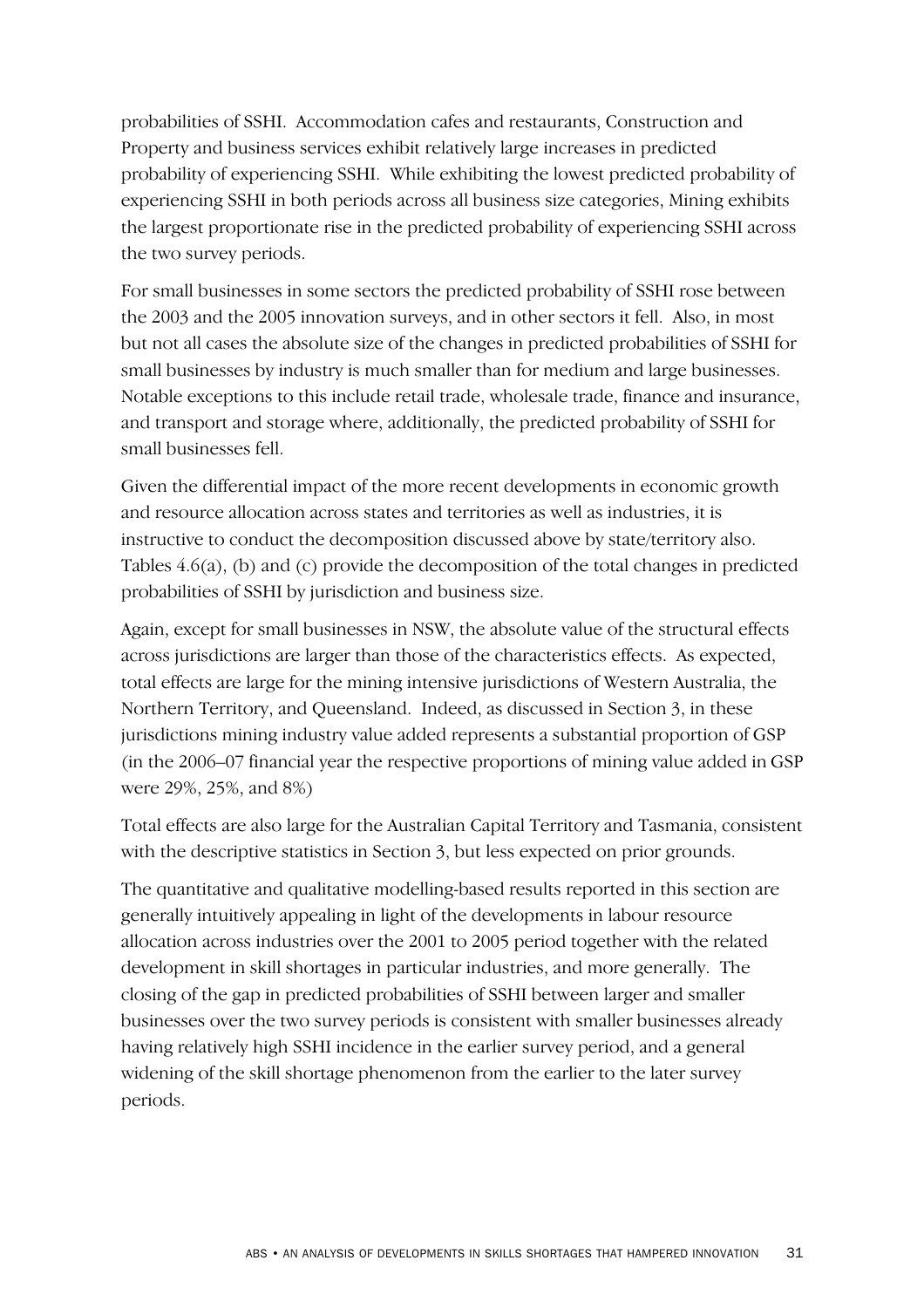## 4.6(a) Decomposition of change in predicted probabilities of SSHI, 2005–2003 – Large businesses, by state/territory (percentage points)

| Difference in predicted probability of SSHI, 2005–2003 |                                                          |      |              |  |  |
|--------------------------------------------------------|----------------------------------------------------------|------|--------------|--|--|
|                                                        | Average characteristics effect Average structural effect |      | <b>TOTAL</b> |  |  |
| Australian Capital Territory                           | $-1.3$                                                   | 14.4 | 13.1         |  |  |
| Northern Territory                                     | $-1.5$                                                   | 18.6 | 17.1         |  |  |
| Queensland                                             | $-1.2$                                                   | 11.1 | 10.0         |  |  |
| South Australia                                        | $-1.2$                                                   | 4.7  | 3.5          |  |  |
| Tasmania                                               | $-0.9$                                                   | 10.2 | 9.3          |  |  |
| Victoria                                               | $-0.9$                                                   | 5.6  | 4.6          |  |  |
| Western Australia                                      | $-1.2$                                                   | 14.7 | 13.6         |  |  |
| New South Wales                                        | $-1.1$                                                   | 7.3  | 6.2          |  |  |

## 4.6(b) Decomposition of change in predicted probabilities of SSHI, 2005–2003 – Medium size businesses, by state/territory (percentage points)

|                              | Difference in predicted probability of SSHI, 2005-2003   |      |              |  |
|------------------------------|----------------------------------------------------------|------|--------------|--|
|                              | Average characteristics effect Average structural effect |      | <b>TOTAL</b> |  |
| Australian Capital Territory | $-1.7$                                                   | 14.6 | 12.9         |  |
| Northern Territory           | $-1.9$                                                   | 17.9 | 15.9         |  |
| Queensland                   | $-1.7$                                                   | 11.3 | 9.7          |  |
| South Australia              | $-1.7$                                                   | 3.4  | 1.7          |  |
| Tasmania                     | $-1.4$                                                   | 11.3 | 9.9          |  |
| Victoria                     | $-1.4$                                                   | 5.2  | 3.8          |  |
| Western Australia            | $-1.6$                                                   | 15.6 | 13.9         |  |
| New South Wales              | $-1.6$                                                   | 6.9  | 5.3          |  |
|                              |                                                          |      |              |  |

## 4.6(c) Decomposition of change in predicted probabilities of SSHI, 2005–2003 – Small businesses, by state/territory (percentage points)

| Difference in predicted probability of SSHI, 2005–2003 |                                                          |        |              |  |
|--------------------------------------------------------|----------------------------------------------------------|--------|--------------|--|
|                                                        | Average characteristics effect Average structural effect |        | <b>TOTAL</b> |  |
| Australian Capital Territory                           | $-1.9$                                                   | 5.8    | 3.9          |  |
| Northern Territory                                     | $-2.0$                                                   | 8.3    | 6.3          |  |
| Queensland                                             | $-1.8$                                                   | 2.9    | 1.1          |  |
| South Australia                                        | $-1.8$                                                   | $-4.8$ | $-6.6$       |  |
| Tasmania                                               | $-1.5$                                                   | 3.9    | 2.4          |  |
| Victoria                                               | $-1.6$                                                   | $-2.0$ | $-3.5$       |  |
| Western Australia                                      | $-1.8$                                                   | 7.0    | 5.2          |  |
| New South Wales                                        | $-1.7$                                                   | $-1.1$ | $-2.8$       |  |
|                                                        |                                                          |        |              |  |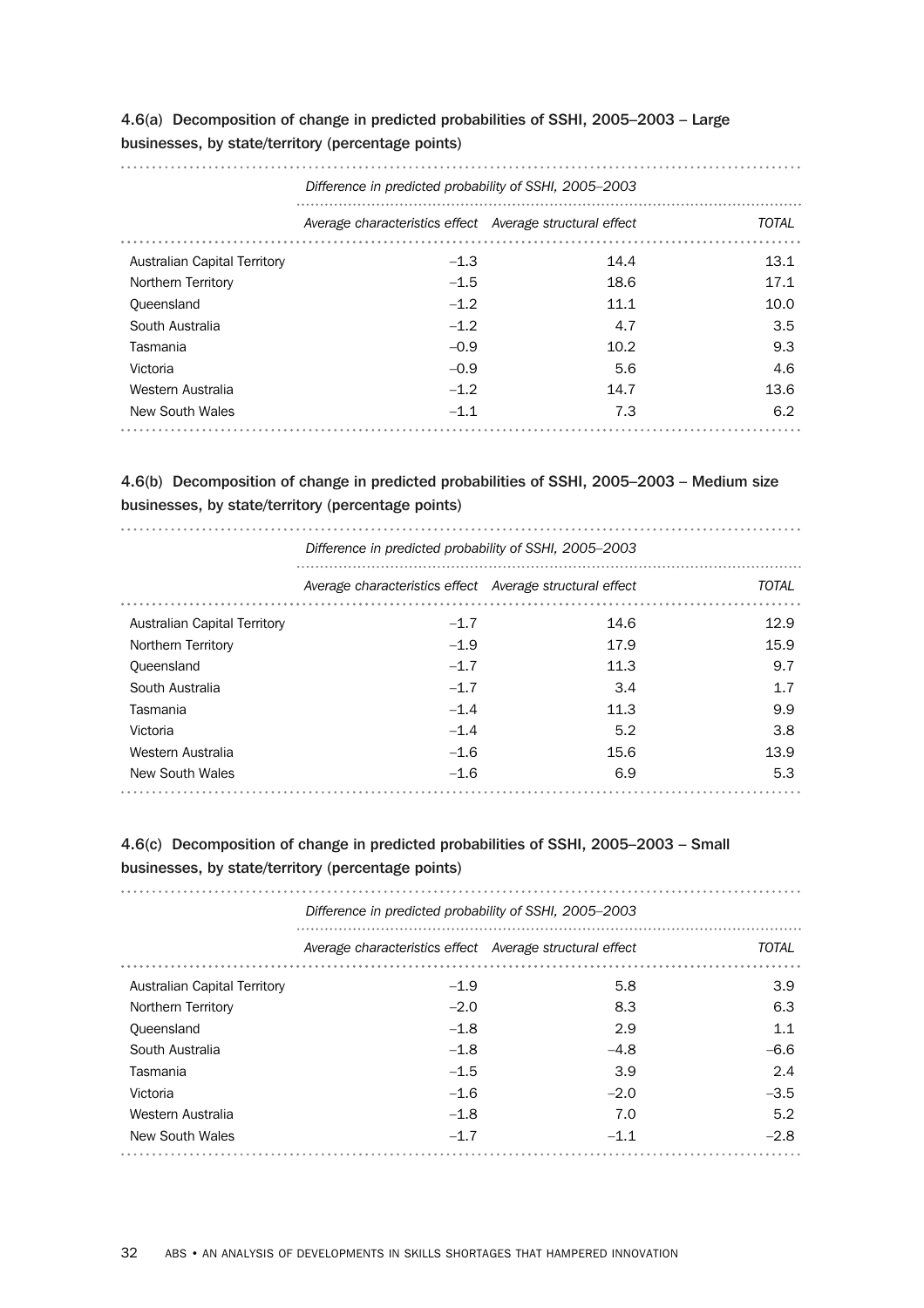# 5. SUMMARY AND KEY FINDINGS

The proportion of innovating businesses experiencing SSHI rose from 25.6% in the earlier 2003 survey period to 27.9% in the 2005 survey period.

The model-based predicted likelihood of an innovating business experiencing SSHI is significantly less for large businesses than for small (statistical significance is too weak to comment unambiguously on medium-sized businesses). Foreign ownership in excess of 50% is also strongly associated with a lower probability of experiencing SSHI. Unsurprisingly, innovating businesses that introduced both 'new goods or services' and 'new processes' rather than only one or the other are more likely to experience SSHI, as are innovating businesses that engage in collaboration. Businesses that seek to engage engineers are also more likely to experience SSHI, consistent with the long-standing reports of shortages of engineers.

The small but statistically significant rise in the proportion of innovating businesses experiencing SSHI between the 2003 and 2005 surveys hides substantial changes across industry, business size, and state/territory of location, with generally smaller changes for small businesses than for medium and large businesses. Among the industries in scope the mining industry exhibits the largest proportionate increase in the predicted probability of experiencing SSHI from the 2003 to the 2005 survey periods, although that probability is still the lowest among all industry groups. Other industries where the predicted probability of SSHI has risen substantially include accommodation cafes and restaurants, construction, and property and business services.

Anecdotal evidence suggests that the increase in SSHI in the accommodation cafes and restaurants industry is likely to have been due, at least in part, to a loss of relative attractiveness, particularly in relation to chefs, as the mining industry has attracted (through higher wages) more workers with key skills to service the growing mining workforce. On the other hand, the increase in SSHI in property and business services, and in construction is likely to have developed from increased demand for their products as demand by the mining sector for these has grown.

Consistent with the growth in resource sector related activity in the economy, the rise in the predicted probability of an 'average' innovating business experiencing SSHI from the 2003 to the 2005 innovation survey period is substantially higher than average in the resource intensive jurisdictions of Queensland, Western Australia, and the Northern Territory.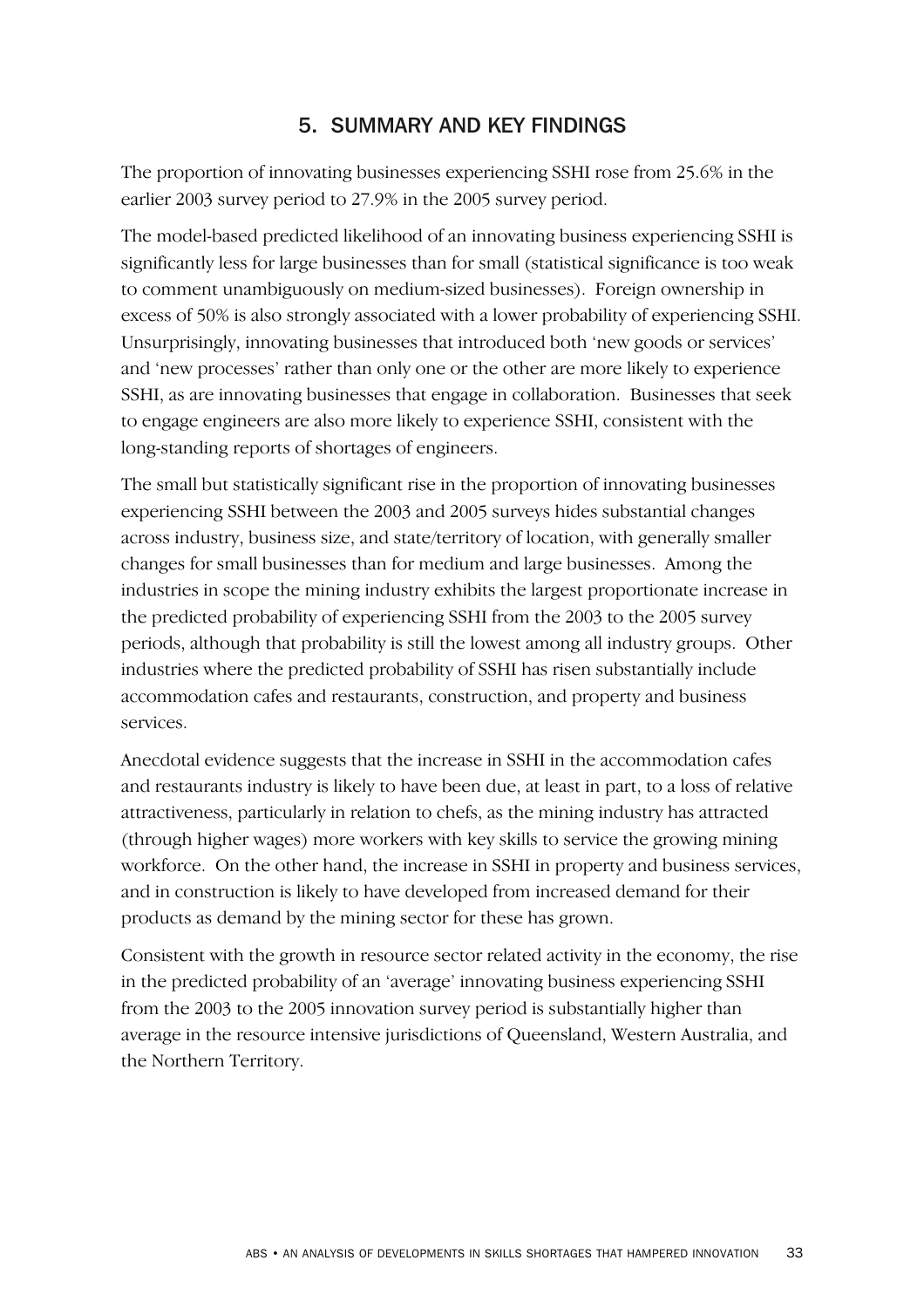The key specific findings from this analysis are:

- 1. Overall, the proportion of businesses that experienced skills shortages that hampered their innovation was slightly higher in the period covered by the 2005 innovation survey (27.9%) than in the period covered by the 2003 survey (25.6%). However, this small change on average hides some much larger changes at more disaggregated levels.
- 2. In both survey periods, larger innovating businesses exhibit (all else equal) a lower predicted probability of experiencing skills shortages that hamper innovation (SSHI) than do smaller businesses. However this gap is much smaller in the more recent 2005 innovation survey period than in the 2003 innovation survey period. In the earlier period small businesses were predicted to be more than twice as likely as large businesses to experience SSHI. In proportionate terms this gap fell from a little over 100% to around 30%. The closing of the gap in predicted probabilities of SSHI between larger and smaller businesses over the two survey periods is consistent with smaller businesses already having relatively high SSHI incidence in the earlier survey period, and a general widening of the skill shortage phenomenon.
- 3. Among the industries in scope, mining recorded the largest proportionate increase in 'on average' predicted probability of experiencing SSHI, rising (for medium size businesses) from around 7% in the 2003 survey period to 17% in the 2005 survey period – around a 160% increase. The largest absolute increase in predicted probability of experiencing SSHI was for accommodation cafes and restaurants, rising by around 14 percentage points for large and medium size businesses and by 6 percentage points for small businesses. This industry has been experiencing significant skilled labour shortages for an extended period of time.
- 4. Between the 2003 and 2005 survey periods, the 'on average' predicted probability of experiencing SSHI for both large and medium-sized businesses rose for every industry. Absolute changes in the predicted probability of SSHI were much smaller for small businesses, with cultural and recreational services, manufacturing, finance and insurance, retail trade, transport and storage, and wholesale trade registering falls from the 2003 to the 2005 survey periods.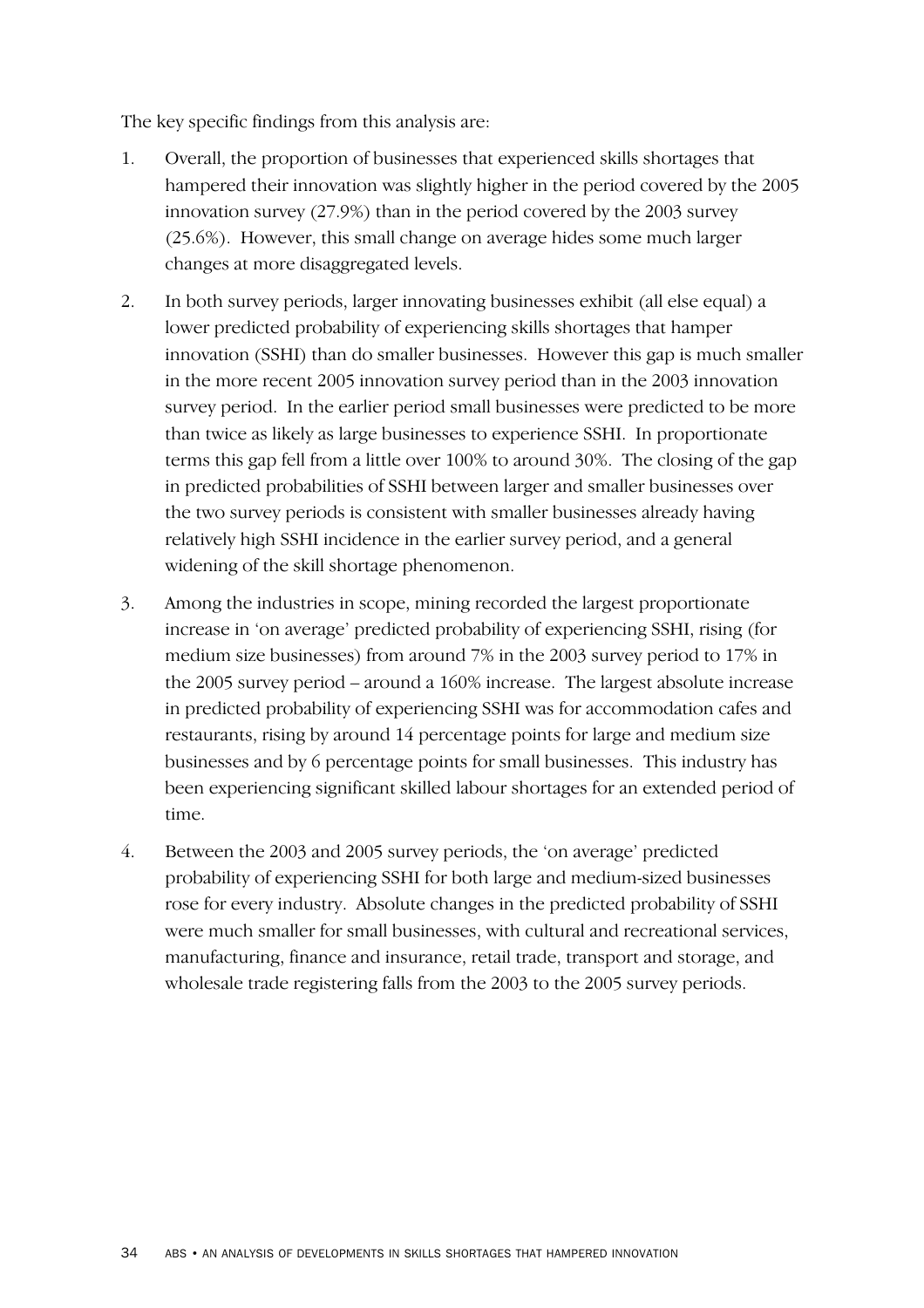- 5. As expected, increases across the two survey periods in the predicted probability of an 'average' business, experiencing SSHI are relatively large for the mining intensive jurisdictions of Western Australia, the Northern Territory, and Queensland. In the 2003 innovation survey period, 'average' businesses in these jurisdictions were, respectively, approximately 1 percentage point, 11 percentage points, and 2 percentage points more likely to experience SSHI than 'average' businesses in New South Wales. In the 2005 survey period these differences had risen to 9 percentage points, 21 percentage points, and 6 percentage points respectively.
- 6. In general, the 'on average' changes in the predicted probability of experiencing SSHI from the 2003 to 2005 survey periods result much less from changes in the 'on average' characteristics of businesses over the periods than from changes in the structure of the estimating model. These changes appear consistent with the major developments in the economy over the period, including growth in the share of economic resources flowing to the mining industry and its supplying industries, and consistent with a general worsening of skilled labour shortages.

## ACKNOWLEDGEMENTS

The author(s) would like to recognise the significant contribution provided by Franklin Soriano in this paper. The comments provided by Dr Robert Breunig (Australian National University), Ian Ewing, Jill Charker and Glyn Prichard are also appreciated. Thanks also go to Erica Toomey for graphical support and Peter Rossiter of the Analytical Services Branch for his help in editing and formatting the paper. Needless to say, any errors and omissions are the responsibility of the author(s).